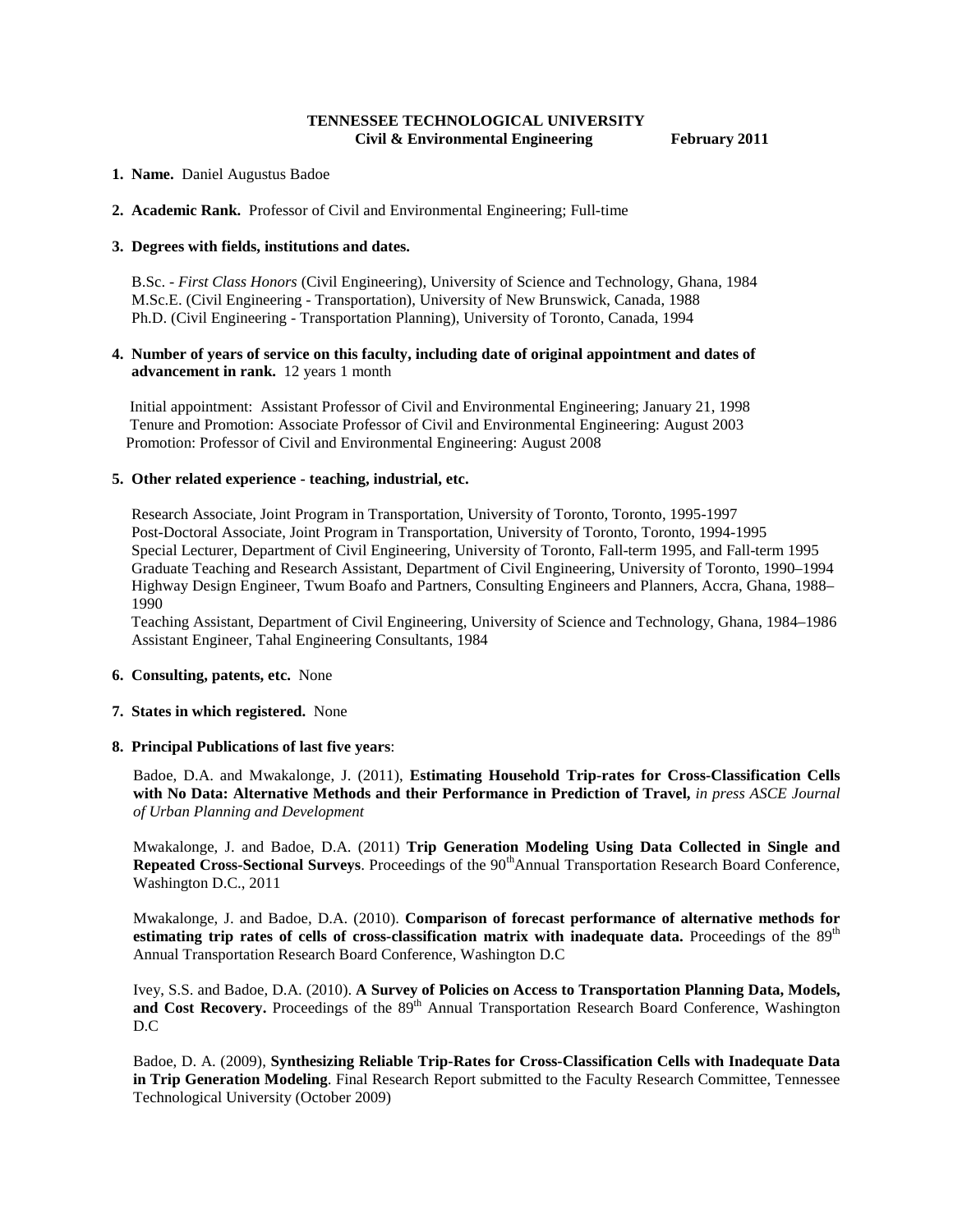Badoe, D. A. (2008), **Modeling Metropolitan Region-Wide Trip Generation**. Final Research Report submitted to the Faculty Research Committee, Tennessee Technological University (August 2008)

 Badoe, D.A. and Yendeti, M.K. (2007), **Impact of Transit Pass Ownership on Daily Number of Trips Made by Urban Public Transit**, *ASCE Journal of Urban Planning and Development* Vol. 133, no. 4, December 2007, p. 242 - 249

 Badoe D.A. (2007), **Forecasting Travel Demand with Alternatively Structured Models of Trip Frequency.** *Transportation Planning and Technology Journal*, Volume 30 Number 5, pp. 455 - 475

 Couch, K.L. and Badoe, D.A. (2007), **Travel Behavior of University Students in the Weekday Journey to Campus and its Implications for Campus Transport Planning**. Proceedings of the *85th A*n*nual Meeting of the Transportation Research Board*, National Research Council, Washington, D.C.

## **9. Scientific and professional societies of which a member**

 Member, Institution of Transportation Engineers Member, Southeastern Division of the Institute of Transportation Engineers Volunteer, Transportation Research Board Committee on Travel Demand Forecasting Volunteer, TRB Committee on Transportation Planning for Small and Medium-Sized Communities

### **10. Honors and awards**

 Kinslow Research Award, 2003 Post Doctoral Fellow, Joint Program in Transportation, University of Toronto, 1994-1995 University of Toronto Doctoral Fellowship, 1991 - 1993 Canadian Commonwealth Fellowship, 1986 - 1988

### **11. Institutional and professional service in the past five years**

### Institutional Service

- (a) Student Advising
- (b) Member, College of Engineering Kinslow Engineering Research Award
- (c) Member, College of Engineering Committee on Retention
- (d) Member, College of Engineering Search Committee for Engineering Dean
- (e) Member, College of Engineering Engineer of Distinction Committee
- (f) Member, University Advisory Committee on Patents and Copyright
- (g) University Administrative Council Committee (Fall 2006 Spring 2009)
- (h) University Faculty Senate (Fall 2006 Spring 2009)
- (i) University Commission on the Status of Blacks
- (j) Chairperson, Departmental Admissions and Curriculum Committee (2007 )
- (k) Departmental Graduate Affairs Committee
- (l) Departmental Technology Committee
- (m) Departmental Computer Committee

### Professional Service

- (a) Judge, American Council of Engineering Companies of Tennessee Engineering Excellence Awards
- (b) Editorial Board Member, ASCE Journal of Urban Planning and Development
- (c) Proposal Reviewer for National Science Foundation
- (d) Paper Reviewer for National Science Foundation, Graduate Research Fellowship Program, European Journal of Operations Research, Journal of the Korean Society of Civil Engineers, Journal of the Transportation Research Board, Growth and Change, Transportation Research Part B: Methodological, and Environment and Planning

| 12. Percentage of time available for research or scholarly activities: | 45% |
|------------------------------------------------------------------------|-----|
|                                                                        |     |

**13. Percentage of time committed to the program:** 100%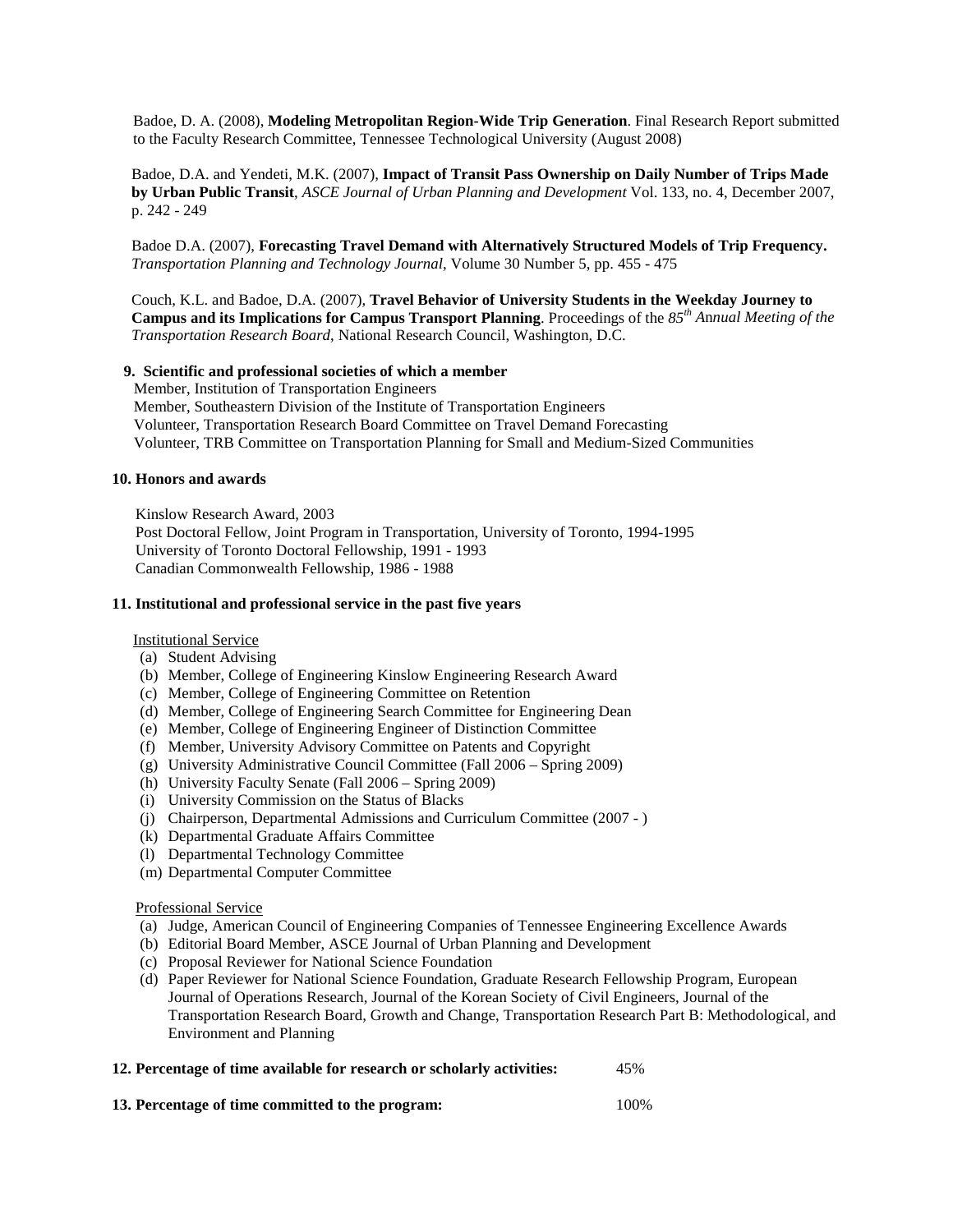## **TENNESSEE TECHNOLOGICAL UNIVERSITY Civil & Environmental Engineering January 2010**

### **1. Name.** Steven M. Click

### **2. Academic rank.** Associate Professor, full time

#### **3. Degrees with fields, institutions and dates.**

Doctorate of Philosophy in Transportation Engineering. North Carolina State University, 2001. Masters of Civil Engineering in Transportation Engineering. North Carolina State University, 1996. Bachelor of Science in Civil Engineering. Tennessee Tech University, 1993. Bachelor of Science in Mathematics. Tennessee Tech University, 1993.

### **4. Number of years service on this faculty, including date of original appointment and dates of advancement in rank.** 4 years

2005-08-01: Initial Appointment as Assistant Professor 2010-08-01: Promoted to Associate Professor

### **5. Other related experience--teaching, industrial, etc.**

### Teaching

NCDOT Internal and External Training. Multiple occasions and topics, 1998 to present. CE 401/501 Transportation Systems Analysis. NC State, Fall 1996, via "Preparing the Professoriate". Interpersonal Management Skills Training. NC State Leadership Development Series, 1994-1996.

Industrial

Senior Systems Engineer (TE III), 2001-2005, NCDOT Signals & Geometrics Section. Project Engineer (TE II), 2000-2001, NCDOT Signals & Geometrics Section.. Design Engineer (TE I), 1999-2000, NCDOT Signals & Geometrics Section.. Design Technician (Tech IV, temp), 1998-1999 NCDOT Signals & Geometrics Section.

### **6. Consulting, patents, etc.**

Consulting with: Mekuria Engineering 2006 – Synchro 6.0 Training Development 2007 – NC 62 Corridor Timing 2010 – Charlotte, NC Traffic Signal System Specifications

## **7. States in which registered.**

Professional Engineer 027470, North Carolina, Active since 2002. Professional Engineer 00110910, Tennessee, Active since 2006.

## **8. Principal publications of last five years.**

- "Evaluation of Traditional and Non-Traditional Interchange Treatments to Preserve the Service Life of Narrow Over- and Underpass Roadways" *Transportation Research Record: Journal of the Transportation Research Board*. Volume 2171, 2010.
- "Using Dynamic Maximum Greens to Reduce Traffic Signal Timing Maintenance Needs" *ITE Journal* April 2010.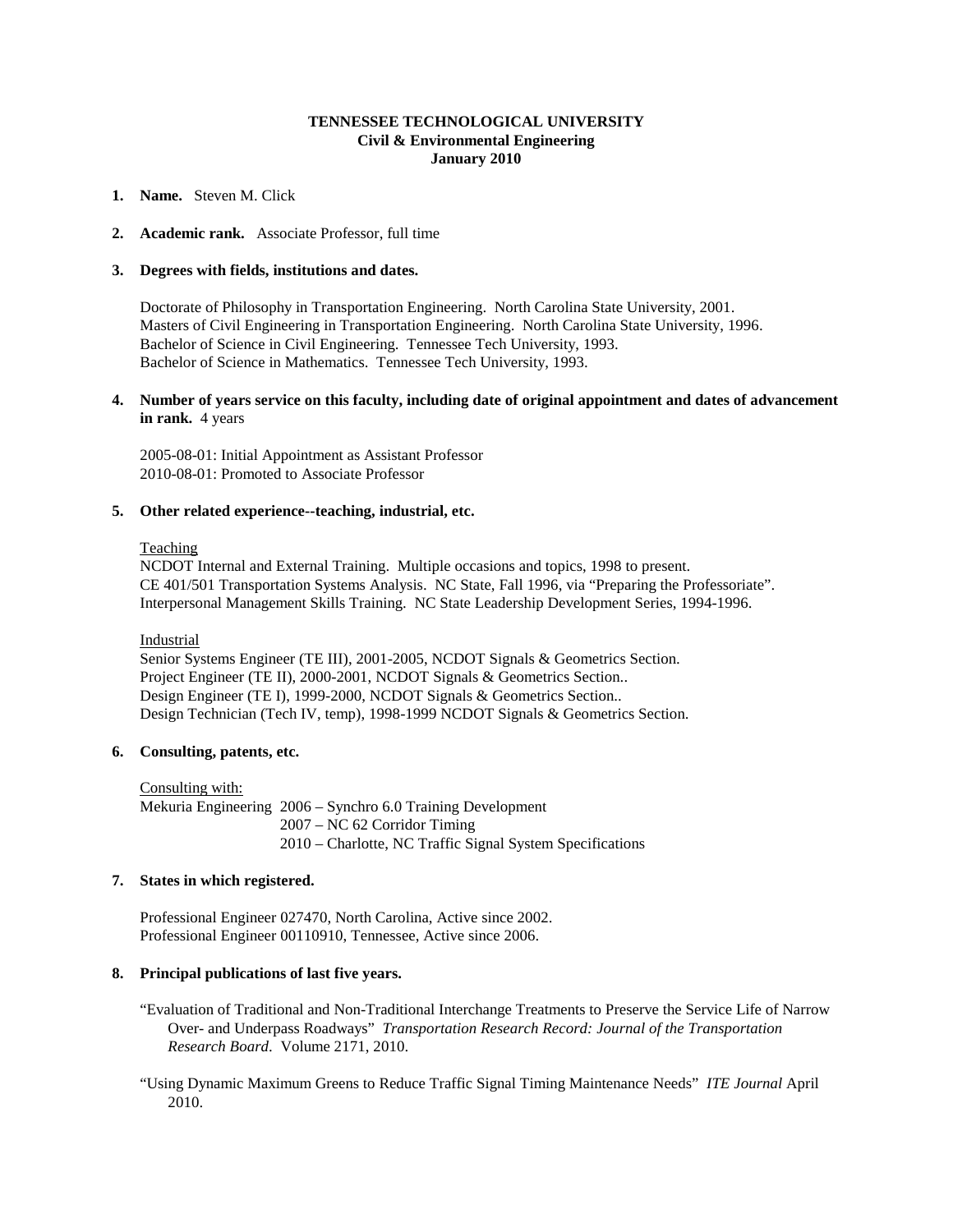"Evaluation of Variable Maximum Green Time to Improve Rural Traffic Signal Operations." T*he Transportation Research Record: The Journal of the Transportation Research Board*. Record No. 2080, 2008. With Aswini Rajagopalan.

"Application of the ITE Change and Clearance Interval Formulas in North Carolina." *ITE Journal*, Institute of Transportation Engineers, Washington, DC, January 2008.

"Evaluation of Variable Maximum Green Time to Improve Rural Traffic Signal Operations." Proceedings of the 87<sup>th</sup> Annual Meeting of the Transportation Research Board, Washington, DC, 2008.

"Calculation of Yellow Change and All-Red Clearance Intervals - The North Carolina Experience." Proceedings of the 85<sup>th</sup> Annual Meeting of the Transportation Research Board, Washington, DC, 2006.

## **9. Scientific and professional societies of which a member.**

Transportation Research Board Institute of Transportation Engineers American Society for Engineering Education

### **10. Honors and awards.**

#### Awards

Exceptional Paper Award, the Transportation Research Board Committee on Traffic Signal Systems, 2008 Tablet Initiative Recipient, Tennessee Technological University, 2007-08 Exemplary Course Award, Tennessee Technological University, 2007 Teaching/Learning Enhancement Grant to Support the QEP, 2006.

#### Honors

Eno Transportation Foundation Fellow, Inducted April, 1995. The Honor Society of Phi Kappa Phi, Inducted 1993. Tau Beta Pi, the National Engineering Honor Society, Inducted 1992. Chi Epsilon, the National Honor Society of Civil Engineering, Inducted 1992. Kappa Mu Epsilon, the Mathematics Honor Society, Inducted 1991.

## **11. Institutional and professional service in the past five years.**

Institutional Service Student Advising Chair, Departmental Recruitment and Retention Committee (2008-present) Departmental Curriculum Committee (2006-present) Faculty Advisor, Student Chapter of ITE (2006-20010)

### Professional Service

 Member, Traffic Signal Systems Committee of the Transportation Research Board (2008-present) Reviewer of Papers for the ASCE Journal of Transportation Planning (2006-2008) Proctor, Fundamentals of Engineering Exam (2006-present) Reviewer of Papers for the 85<sup>th</sup> Annual Meeting of the Transportation Research Board (2006-present) Workshop on Non-Traditional Intersection Treatments, developed and presented to the TDOT (2006)

| 12. Percentage of time available for research or scholarly activities: | 40%   |
|------------------------------------------------------------------------|-------|
| 13. Percentage of time committed to the program:                       | 100\% |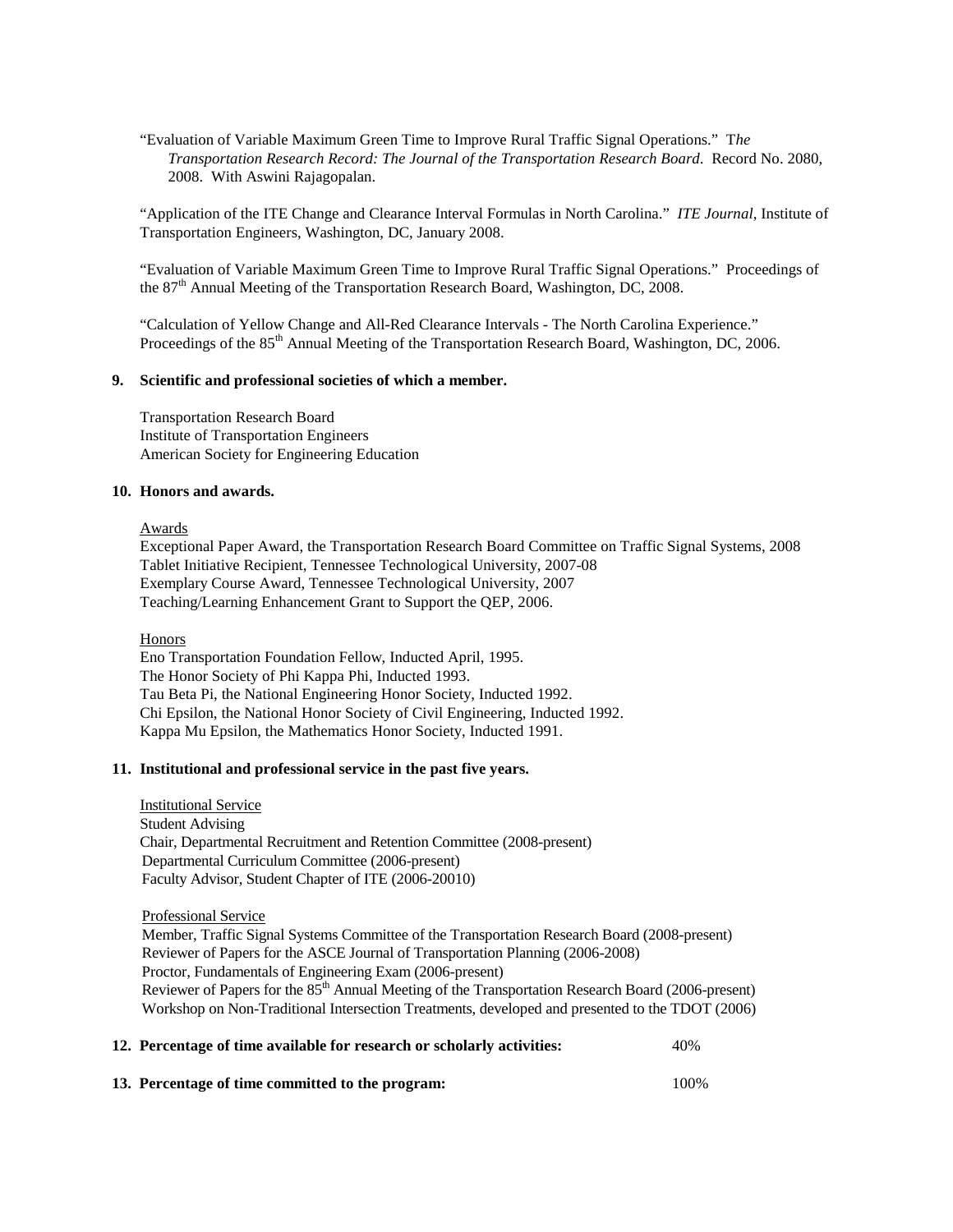## **TENNESSEE TECHNOLOGICAL UNIVERSITY Civil & Environmental Engineering March 21, 2011**

- **1. Name.** Lewis Keith Crouch
- **2. Academic rank.** Professor; full-time

### **3. Degrees with fields, institutions and dates.**

 B.S. (Geology), Murray State University, 1984 B.S. (Geological Engineering), University of Missouri-Rolla, 1986 M.S. (Geological Engineering), University of Missouri-Rolla, 1986 Ph. D. (Civil Engineering), University of Missouri-Rolla, 1990

### **4. Number of years service on this faculty, including date of original appointment and dates of advancement in rank.** 20 years

 Initial appointment: Assistant Professor of Civil Engineering, Fall 1990 Advancement in rank: Associate Professor of Civil Engineering, Fall 1995 Advancement in rank: Professor of Civil Engineering, Fall 2000

#### **5. Other related experience--teaching, industrial, etc.**

 Laboratory Instructor: University of Missouri-Rolla Civil Engineering Continuing Education Short Courses, University of Missouri- Rolla, Rolla, MO. 1987-1990

- Laboratory Instructor and Teaching Assistant, Civil Engineering Department, University of Missouri-Rolla, 1986-1989
- Laboratory Instructor and Substitute Lecturer, UMR Summer Training Course for the U.S. Army Corps of Engineers, Rolla, MO. 1988

 Engineer-Aide (Senior), Kentucky Department of Transportation Bureau of Highways Construction Division, Paducah, KY. 1977-1981

#### **6. Consulting, patents, etc.**

 Tennessee Ready Mixed Concrete Association (1999) Rogers Group, Inc. (1999)

### **7. States in which registered.**

 Professional Engineer 00101274, Tennessee, 1994 Masonry Inspector 052194062, Tennessee 1994

#### **8. Principal publications of last five years.**

 23 publications in refereed Journals, conference proceedings, magazines and research reports within the past five years. Selected principal publications are:

Crouch, L. K., Pitt, Jordan and Hewitt, Ryan, "**Aggregate Effects on Pervious Portland Cement Concrete Static Modulus of Elasticity**," Journal of Materials in Civil Engineering ASCE, Vol. 19, No. 7, July 1, 2007, pp. 561-568.

Crouch, L. K., Sparkman, Alan, Dunn, Tim R., Hewitt, Ryan, Mittlesteadt, Wes, Byard, Ben and Pitt, Jordan, "**Estimating Pervious PCC Pavement Design Inputs with Compressive Strength and Effective Void Content**", Concrete Technology Forum: Focus on Pervious Concrete, Nashville, May 24-25, 2006, Conference Proceedings, Publication 2PCTF06, National Ready Mixed Concrete Association.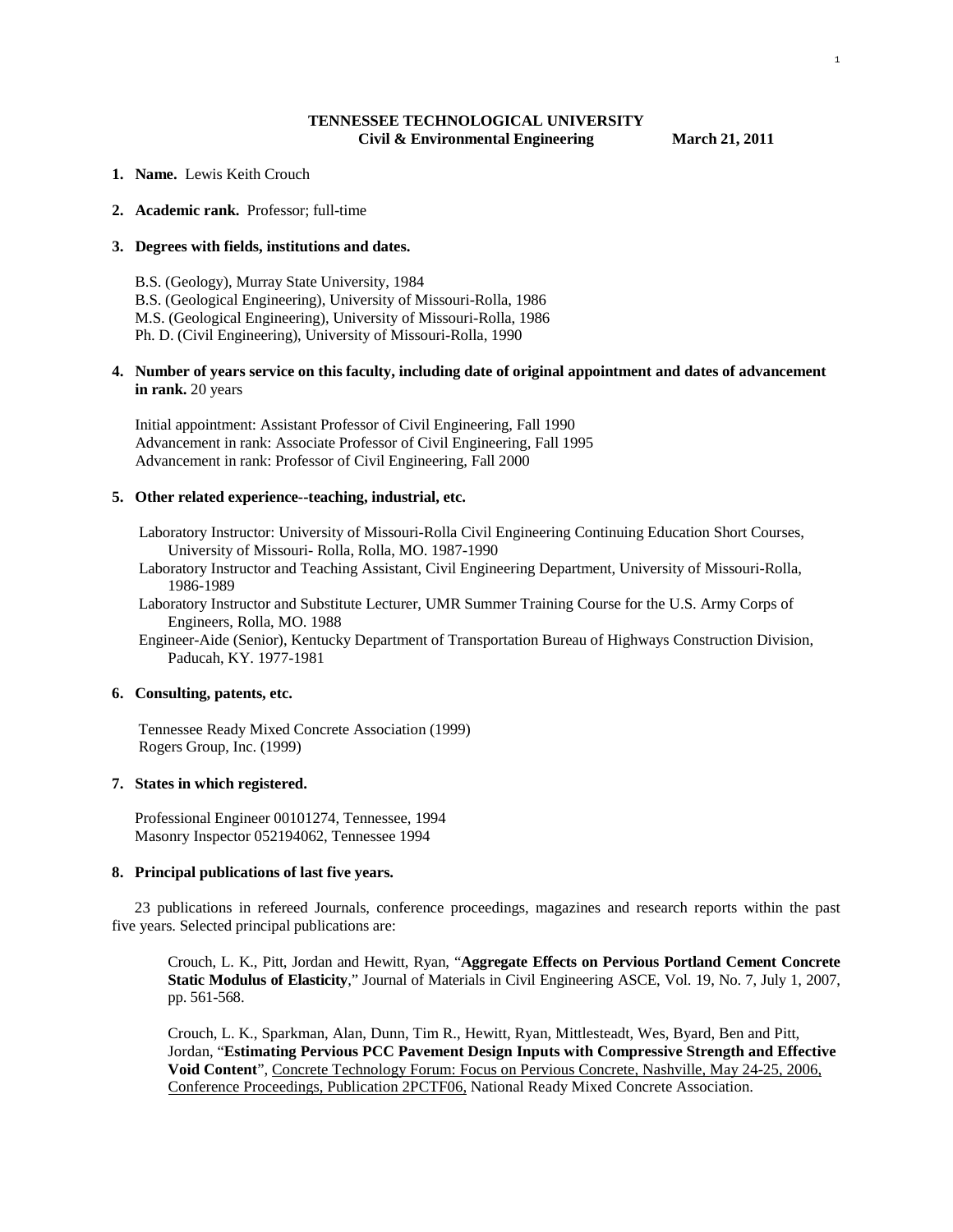Crouch, L. K., Hewitt, Ryan, and Byard, Ben, "**High Volume Fly Ash Concrete**," Proceedings of the 2007 World of Coal Ash (WOCA), May 7-10, 2007, Covington, Kentucky, USA.

Crouch, L. K., Byard, Ben, and Self, J.D., "**Making Precast Concrete Mixtures More Sustainable with Byproduct Fine Aggregate**," The National Bridge Conference , PCI Annual Convention Proceedings, October 4-7, 2008, Orlando, Florida.

Crouch, L. K., and Phillips, Jason, "**Lean, Green and Mean (LGM) Concrete**," Proceedings of the 2009 World of Coal Ash (WOCA), May 4-7, 2009, Lexington, Kentucky, USA.

"**Five Part Series on the New TDOT 204.06 CLSM Specification Part 5: The Future of CLSM in Tennessee**", L. K. Crouch, J. D. Self, Adam C. Walker, Jason Phillips and Alan Sparkman, *Tennessee Concrete*, Vol. 23, No. 1, Spring 2009.

"**Early TCA Experiments with Self-Compacting Pervious PCC**", L. K. Crouch, Marcus L. Knight and Alan Sparkman, *Tennessee Concrete*, Vol. 23, No. 3, Winter 2009.

#### **9. Scientific and professional societies of which a member.**

 American Concrete Institute International American Society for Testing and Materials

#### **10. Honors and awards.**

 1998 Brown-Henderson Outstanding Engineering Faculty Award for Excellence in Teaching, Research and Service 2006-2007 Caplenor Faculty Research Award Chi Epsilon

### **11. Institutional and professional service in the past five years**

 Institutional Service Student advising Department Facilities Committee Department ABET 2000 Committee Departmental Tenure and Promotion Committee

 Professional Service Member, American Concrete Institute International American Society for Testing and Materials Member, Committee D-04 on Road and Paving Materials Member, Committee C-09 on Concrete and Aggregates

## **12. Percentage of time available for research or scholarly activities:** 45%

**13. Percentage of time committed to the program:** 100%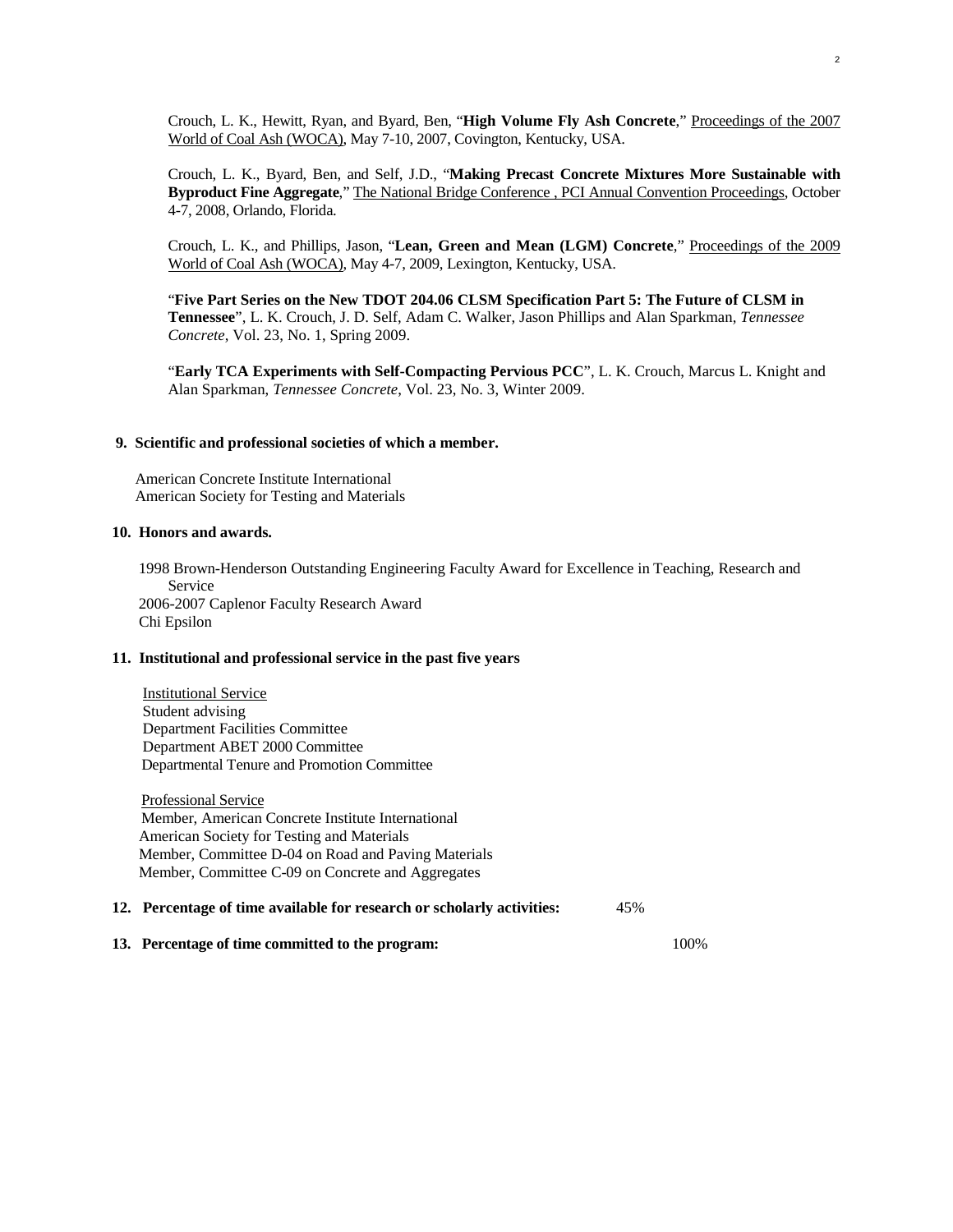## **TENNESSEE TECHNOLOGICAL UNIVERSITY Civil & Environmental Engineering February 2011**

- **1. Name.** Guillermo Ramirez
- **2. Academic Rank.** Associate Professor; Full-time

### **3. Degrees with fields, institutions and dates.**

 B.S. (Civil Engineering), Universidad Nacional de Colombia, 1985 M.S. (Civil Engineering), Colorado State University, 1994 Ph.D. (Civil Engineering), Colorado State University, 1998

**4. Number of years service on this faculty, including date of original appointment and dates of advancement in rank.** 8 years

Initial appointment: January 2000

#### **5. Other related experience—teaching, industrial, etc.**

Visiting Professor, Naval Postgraduate School, Summer 2001-2005, 2007, 2009 Visitng Professor, Universidad Nacional de Colombia, Summer 2006, 2010 National Research Council Research Associate, Naval Postgraduate School, 1998-1999 Instructor, Colorado State University, 1996-1998 Graduate Teaching Assistant, Colorado State University, 1991-1996 Graduate Research Assistant, Colorado State University, Summer: 1991, 1993 Project Engineer, Bolivar Aliadas Constructors, 1987-1989 Structural Design Engineer, Concrete Engineering, 1985-1987 Field Engineer, Medelin, Colombia, 1985

### **6. Consulting, patents, etc.** None

#### **7. State in which registered.** None

### **8. Principal publications of last five years.**

Ramirez, F., P.R. Heyliger, G. Ramirez, J. Tamasco, "Monte Carlo Simulation of Low Density Fiber Composites," presented at the  $9^{th}$  World Congress on Computational Mechanics WCCM8/ $9^{th}$  Asian-Pacific Congress on Computational Mechanics, Sidney, Australia, 2010.

Ramirez, F., J. Tamasco, P.R. Heyliger, G. Ramirez, "Simulacion Computacional de Compuestos Fibrosos de Baja Densidad," Published by the Universidad de Antioquia, Vol. 54, pp. 75-83, August 2010.

Ramirez, F., J. Tamasco, P.R. Heyliger, G. Ramirez, "Simulacion de Monter Carlo para Compuestos Fibrosos de Baja Densidad,", VII Colombian Congress of Numerical Modeling, Bogota, 2009.

Ramirez,G., A. Gupta, " Contact Problems in Magneto-Electro-Elastic Layered Half-planes Using Local/Global Approach", paper accepted to be presented in ICCE-16 Conference in Kunming, China, July 2008.

Ramirez, G., "Frictionless Contact in a Layered Piezoelectric Medium Characterized by Complex Eigenvalues," Journal of Smart Materials and Structures, Vol. 15, No 5, 1287-1295, 2006.

Joseph, J., J. Peddieson and G. Ramirez, "Boundary Layer Analysis of Large Deflections of Rotationally Symmetric Membrane Caps," AIAA Journal , Vol. 44, No 7, 1402-1410. 2006.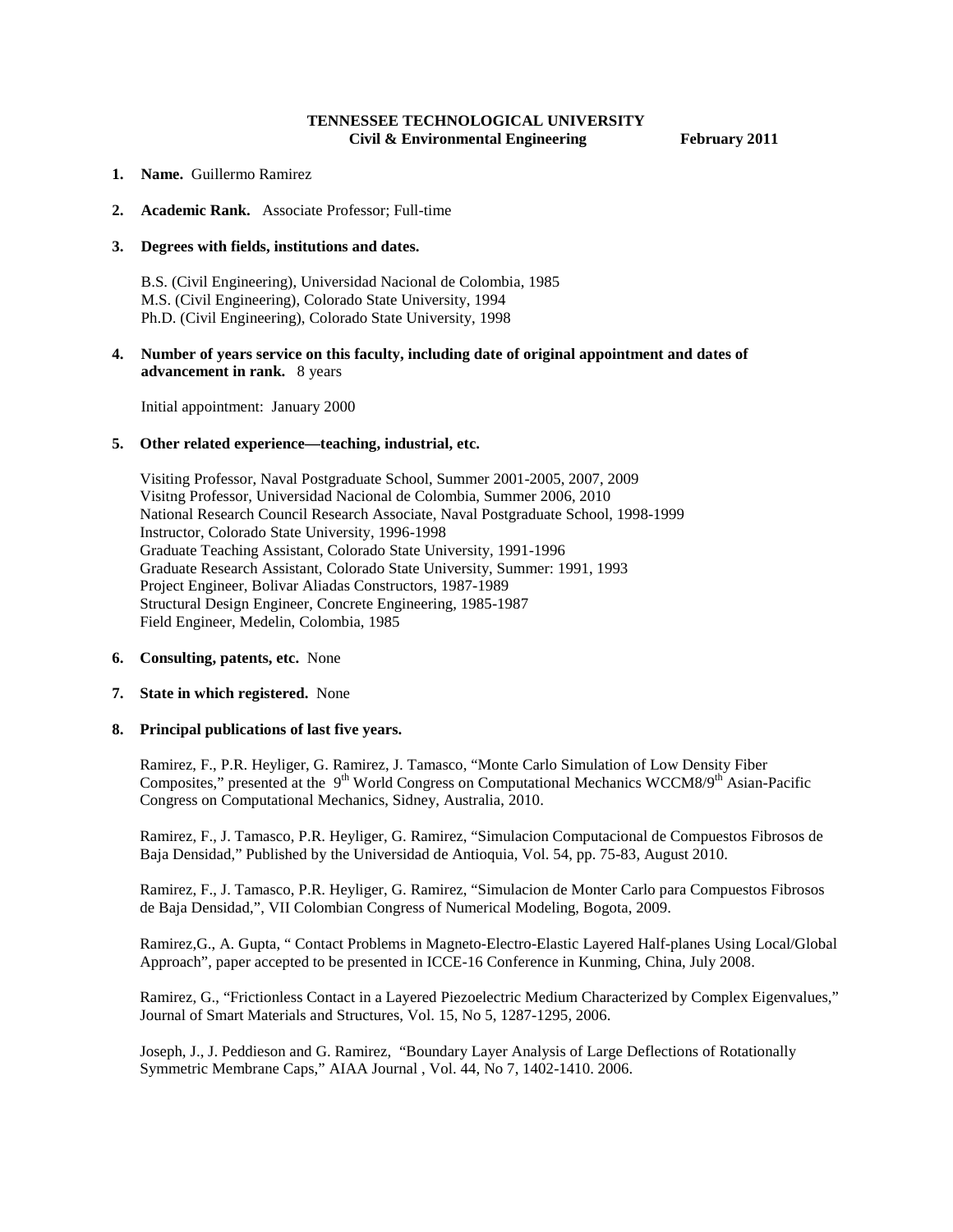Ramirez, G. and K. Prakash, "magneto-electro-elastic laminated plates: Statics and Dynamics Modeling using Discrete-layer Finite Elements," International Journal of Structural Stability and Dynamics (in review).

Ramirez,G. and G. Buchanan, "Free Vibrations of Homogeneous and Layered Piezoelectric Hollow Spheres," International Journal of Structural Stability and Dynamics, 4, 443-458, 2004.

Ramirez, G. and P. Heyliger, "Frictionless Contact in a Layered Piezoelectric Half-Space," Journal of Smart Materials and Structures, **12**, 612-625, 2003.

Buchanan, G. and G. Ramirez, "A note on the Vibration of Transversely Isotropic Solid Spheres," Journal of Sound and Vibration, 254 (3), 724-732, 2002.

Buchanan, G., J. Peddieson, G. Ramirez, and S. Idem, "Solid-State Friction Stir Welding," NCAM-NASA quarterly report.

Buchanan, G. and G. Ramirez, "Comment on paper "Free Vibration Analysis of Laminated Piezoceramic Hollow Spheres," Letters to the Editor, Journal of the Acoustical Society of America, 110(2), 1188-1189, 2001.

Helyliger, P and G. Ramirez, "Free Vibration of Laminated Circular Piezoelectric Plates and Discs," Journal of Sound and Vibration, 229(4), 935-956, 2000.

Ramirez, G. and P. Heyliger, "Frictionless Contact in a Layered Piezoelectric Half-Space with Complex Eigenvalues," Proceedings 20<sup>th</sup> Iberian Latin-American Congress on Computational Methods in Engineering, November-1999, Brazil.

G. Ramirez and P. Heyliger, "Contact Problems in Layered Piezoelectric Half-Planes," presented in The International Conference on Computational Engineering science, Atlanta, October 1998.

Heyliger, P. and G. Ramirez, "A Local/Global Matrix Formulation for Laminated Piezoelectric Media," Mechanics Research Communications, Vol. 25, 701-708, 1998.

#### **9. Scientific and professional societies of which a member.**

Sigma Xi, Scientific Research Society

### 10. **Honors and awards.** (last five years)

NRC Research Associateship Award, 1998 Chi Epsilon Golden Key Award, 1998 College of Engineering Outstanding Graduate Teaching Assistant Award of Excellence, 1997

## **11. Institutional and professional service in the past five years.**

Institutional Service Student Advising Structural Mechanics Faculty Search Committee CEE Computer Committee CEE Admissions and Curriculum Committee CEE Library Committee

Professional Service Coordinator of Visual Presentation Competition, ASCE 2000 Southeast Regional Conference Reviewer for: McGraw-Hill, textbook: Mechanics of Materials, Beer/Johnston 6e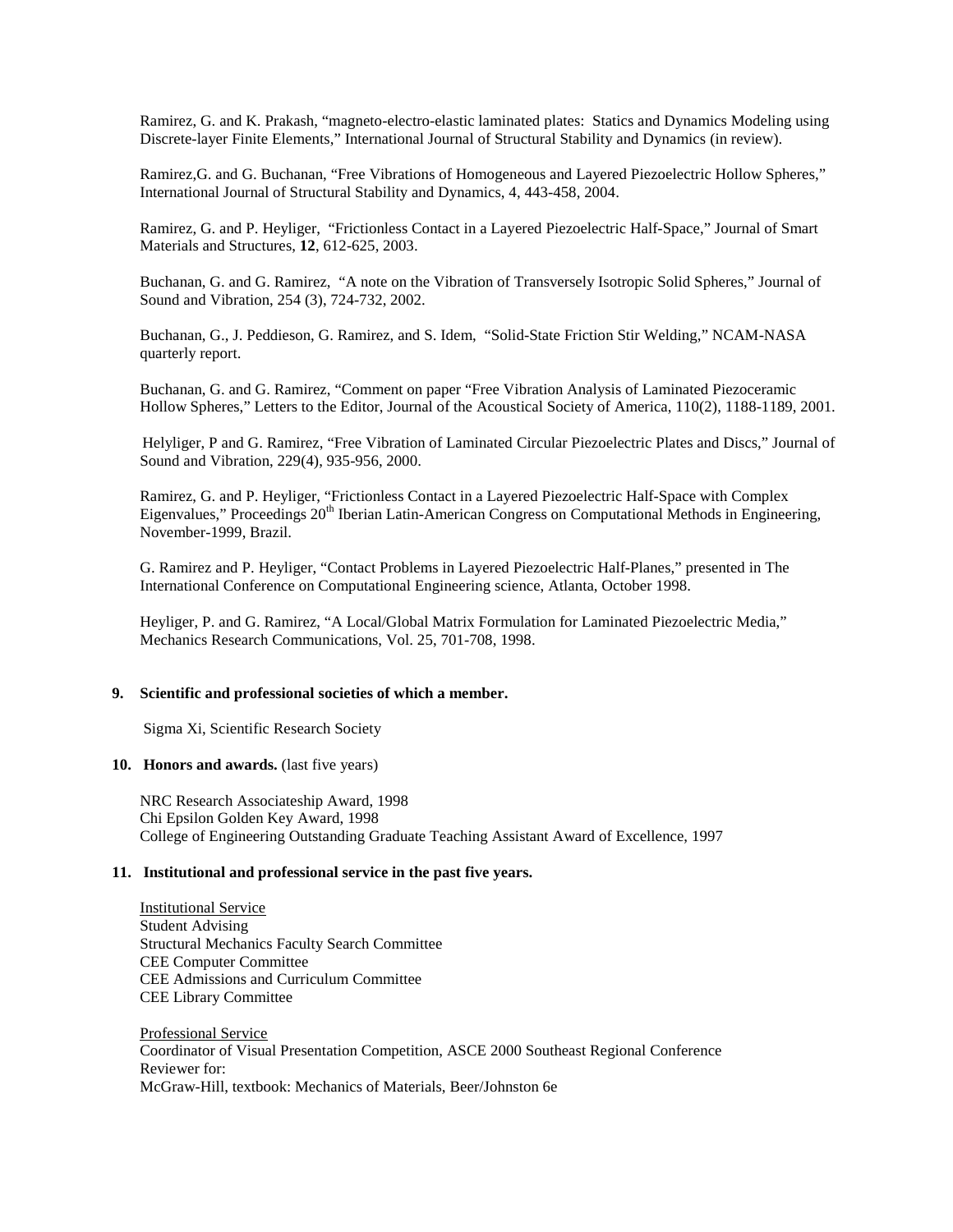| 75% |
|-----|
|     |

# **13. Percentage of time committed to the program:** 100%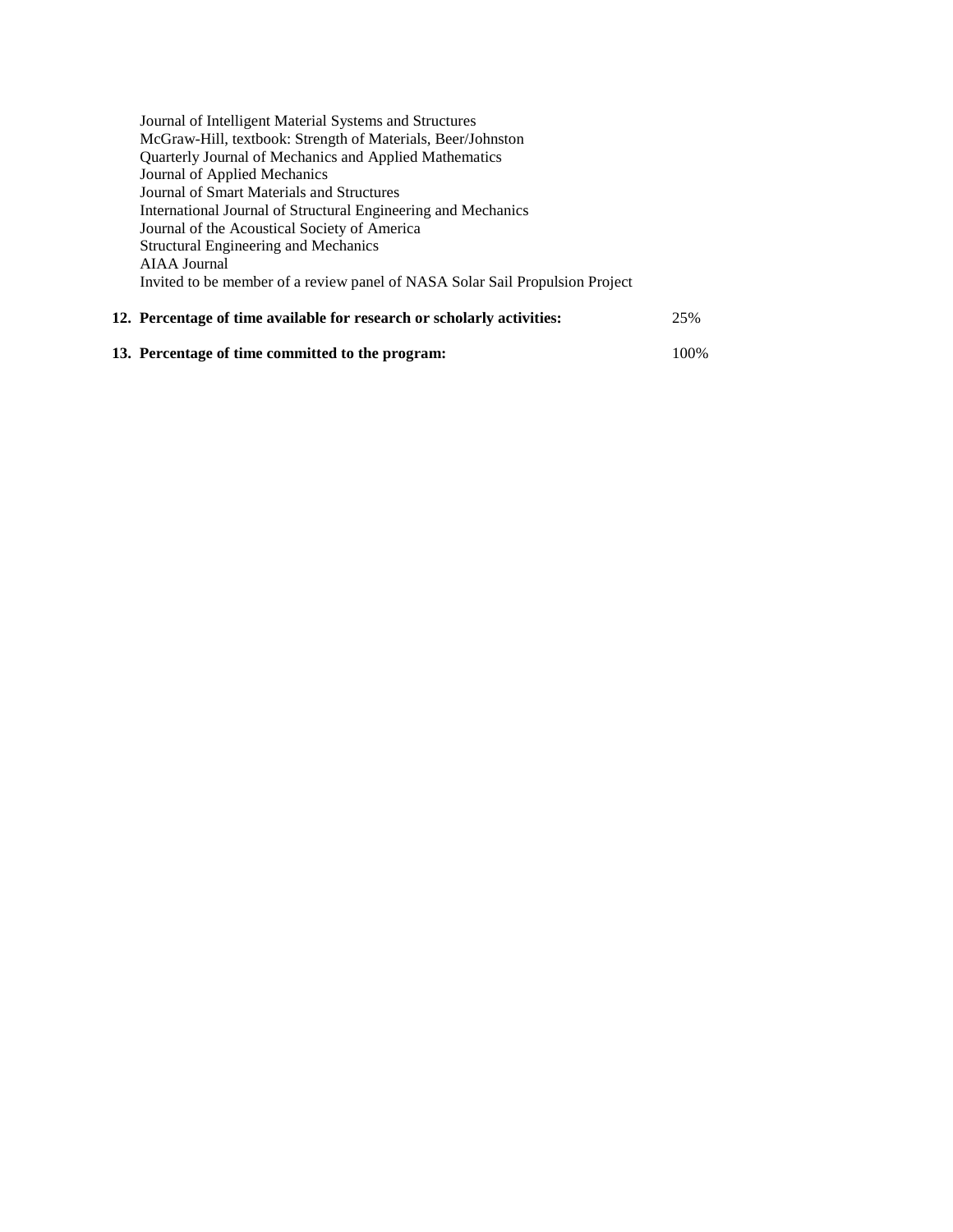# **TENNESSEE TECHNOLOGICAL UNIVERSITY** C**ivil & Environmental Engineering February 2011**

# **1. Name.** Robert Craig Henderson

**2. Academic Rank.** Professor; full-time

## **3. Degrees with fields, institutions, and dates.**

B.S. (Civil Engineering), University of Tennessee, 1986 M.S. (Civil Engineering), University of Tennessee, 1987 Ph.D. (Civil Engineering), University of Tennessee, 1994

# 4. **Number of years on this faculty, including date of original appointment and dates of advancement in rank.** 14.5 years

| Initial Appointment: | Assistant Professor of Civil Engineering, August 1995. |
|----------------------|--------------------------------------------------------|
| Tenure Granted:      | <b>July 2000</b>                                       |
| Promotion:           | Associate Professor, July 2000                         |
| Promotion:           | Professor, July 2008                                   |

## **5. Other related experience -- teaching, industrial, etc.**

Martin Marietta Energy Systems, Inc., 1991-1995 Lockwood Greene Engineers, Inc., 1998-1991

- **6. Consulting:** None
- **7. State in which registered:** P.E. in Tennessee (License No. 100606).
- **8. Principle publications of last five years.**

# **Journal Publications**

- 1. Tucker, C.J. (former grad student), **Henderson, R. C.**, Bennett, R.E., Thompson, J. (Accepted for publication). "Predicting the In-plane Stiffness of Masonry Infilled Frames" *The Masonry Journal*.
- 2. **Henderson, R. C**., Murchison, J. (in progress), "Toward Excellence and Efficiency in Engineering Education". ASEE Journal.
- 3. **Henderson, R.C.,** Tucker, C.J., Bennett, R.M., and Thompson, J,. (in progress) "Determining the Ultimate Capacity of Masonry Infills Under In-Plane Loads", *The Masonry Journal*.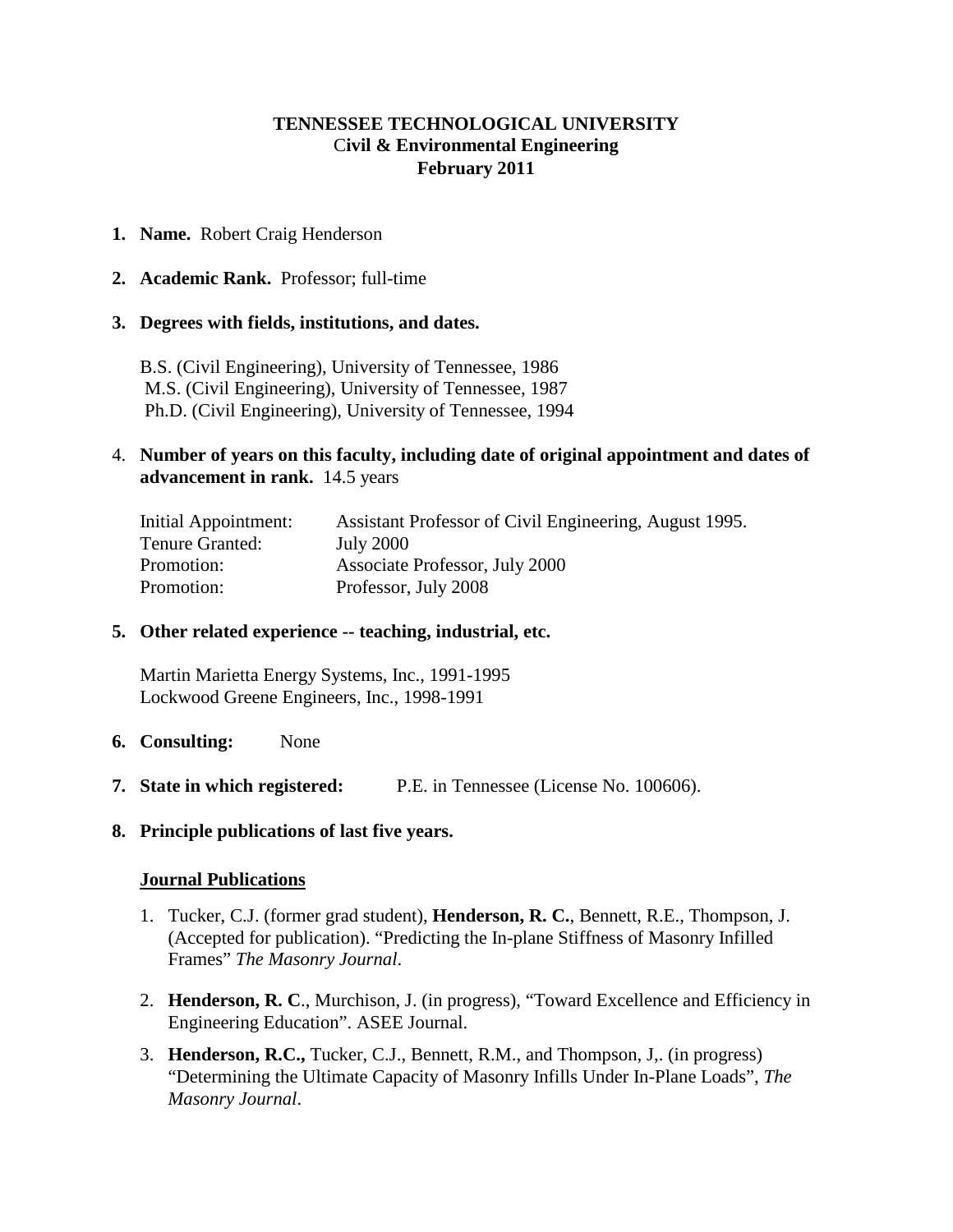- 4. **Henderson, R.C.,** Yeager, Matt, (in progress) "Experimental vs. Analytical Comparison of Out-of-plane Pressure Loads on Masonry Infills", *The Masonry Journal*.
- 5. **Henderson, R. C**., Porter, M.L., Jones, W.D., Burdette, E.G. (2006). "Prior Out-of-plane Damage on the In-plane Behavior of Masonry Infilled Frames" *The Masonry Journal*, TMS, 24 (1), 71-82.
- 6. **Henderson, R. C.**, Lowhorn, D.E., Tindall, W.R., Larimore, D.L. (2006). "Designing Interactive Instructional Tools to Serve Both Students and Instructors – a Case History", *Computers in Education Journal*, ASEE, 16 (4), 35-49.
- 7. **Henderson, R. C.**, Larimore, D.L., Lowhorn, D.E., and Mayfield, V.E. (2006) "Testing and Improving Educational Software" *Computers in Education Journal*, ASEE, 16 (1), 2- 15.

# **Code Publications:**

- *1.* ACI 530-11 Masonry Standards Joint Committee (2011). *Building Code Requirements for Masonry Structures*, [**Henderson** served as a member of the ACI 530 Executive Subcommittee, Main Subcommittee, Flexure and Axial Load Subcommittee, and Chair of the Infill Subcommittee.]
- *2.* ACI 530-08 Masonry Standards Joint Committee (2008). *Building Code Requirements for Masonry Structures*, [**Henderson** served as a member of the ACI 530 Executive Subcommittee, Main Subcommittee, Construction Subcommittee, and Chair of the Infill Subcommittee.]
- *3.* ACI 530-05 Masonry Standards Joint Committee (2005). *Building Code Requirements for Masonry Structures*, [**Henderson** served as a member of the ACI 530 Executive Subcommittee, Main Subcommittee and Chair of the Infill Subcommittee.]

# **Conference and Trade Publications**

- 1. **Henderson, R. C**., Murchison, J. (2007), "What Effect? Studying Technological Changes (Specifically Distance Learning) in the Classroom" *Proceedings 2007 ASEE SE Conference*, Louisville, KY.
- 2. **Henderson, R. C**., Tindall W.R., Lowhorn, D.E., and Larimore, D.L., (2005) "Helping Students Become Proficient at Solving Fundamental Engineering Problems through Practice – The Homework Laboratory" *Proceedings ASEE SE Conference*, Chattanooga, Tennessee.

# **9. Scientific and professional societies of which a member:**

# Chi Epsilon The ASCE/ACI/TMS Masonry Standards Joint Committee (MSJC)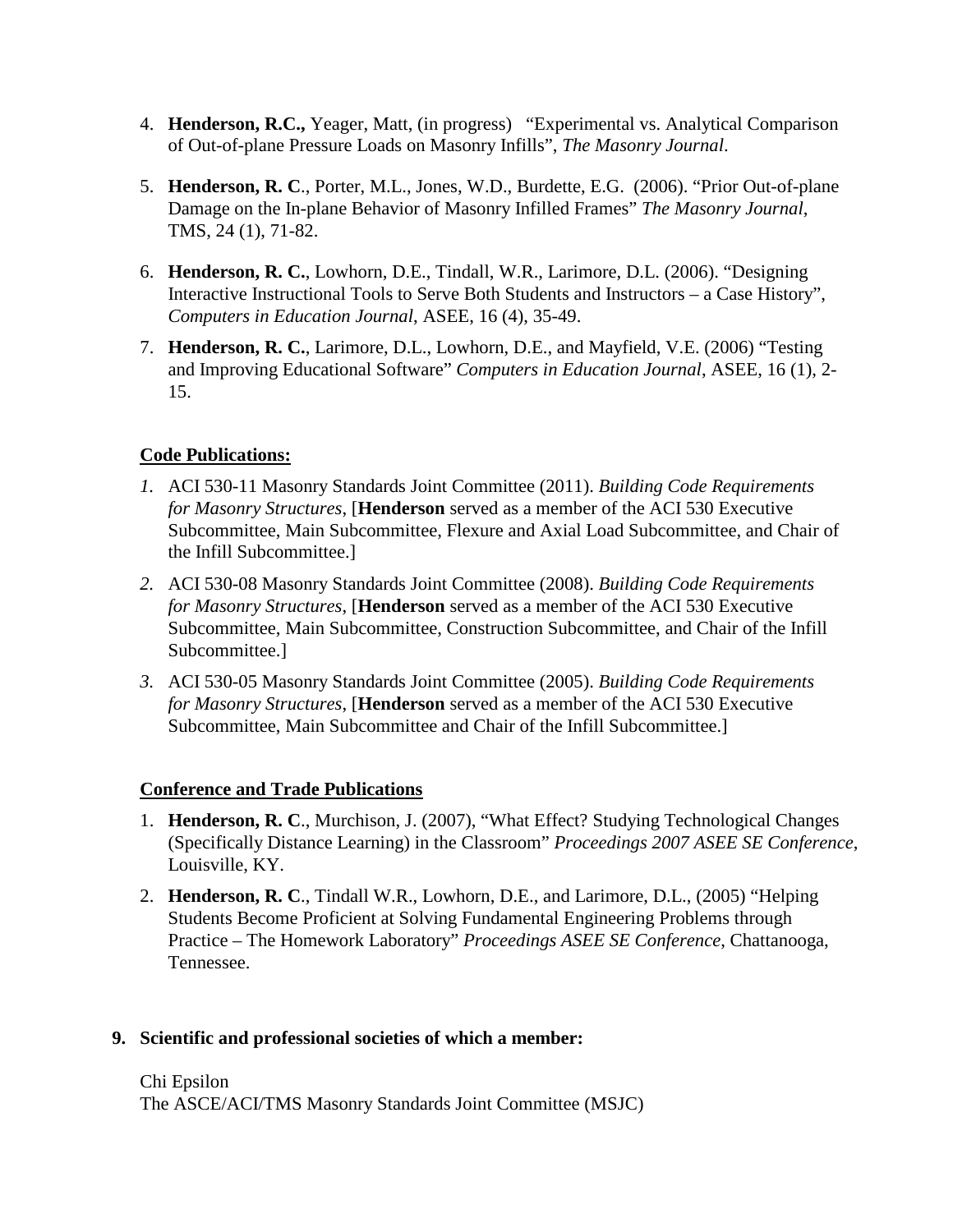# **10. Honors and awards:**

Leighton Sissom Innovation and Creativity Award

# **11. Institutional and Professional Service in the past five years**

Institutional Service Graduate Advising Undergraduate Advising Chi Epsilon (CEE Honor Society) Advisor ASCE Regional Conference Steel Bridge Advisor Information Technology Committee Library Committee ABET Committee Computer Committee (Chair)

# Professional Service

**ACI 530-11 Masonry Standards Joint Committee**: Serving as Chairman of the Infill subcommittee which meets semi-annually to write and appropriate code sections for masonry infilled structures into the ACI Masonry Code and Commentary.

# Expert Review Panels

- National Science Foundation, "Science in Energy and Environmental Design (SEED): Engineering Sustainable Buildings", NSF Headquarters, January 4-6, 2010, Washington, D.C.,
- Department of Homeland Security, Office of Science and Technology, September 2-3, 2009, Oak Ridge, TN
- Department of Homeland Security, Office of Science and Technology, August 27-28, 2008, Oak Ridge, TN

# Text Reviewer:

- *Engineering Mechanics Statics* (1<sup>st</sup>, 2<sup>nd</sup>, 3<sup>rd</sup> Ed.; Bedford & Fowler; Addison-Wesley Longman and Prentice Hall Publishing)
- *Engineering Mechanics Statics* (4<sup>th</sup> Ed.; Merriam & Kraige; Wiley Publishing)
- *Design of Concrete Structures (13th Ed.; Nilson et al.; McGraw Hill)*

# Journal Reviewer:

 *The Masonry Journal* (The Masonry Society)  *Journal of Structural Engineering* (ASCE)  *Structural Engineering and Mechanics* (Techno Press)  *Earthquake Spectra* (Earthquake Engineering Research Institute)

# **12. Percentage of time available for research or scholarly activities:** 35%

**13. Percentage of time committed to the program:** 100%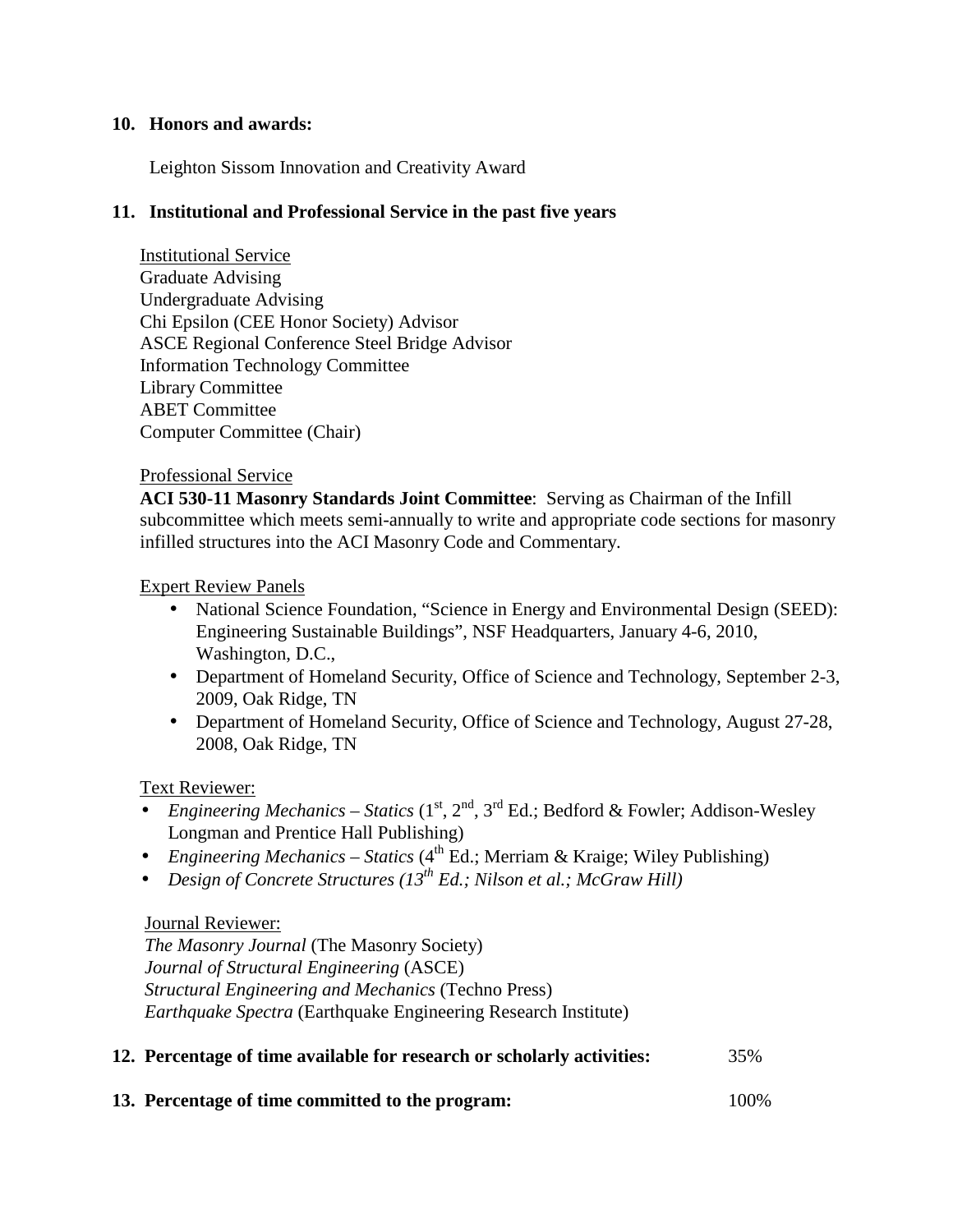## **TENNESSEE TECHNOLOGICAL UNIVERSITY Civil & Environmental Engineering February 2011**

- **1. Name.** Faisal Hossain
- **2. Academic rank.** Associate Professor; Full-time

#### **3. Degrees with fields, institutions and dates.**

Ph.D. in Environmental Engineering, The University of Connecticut, USA, 2004 M.Eng. in Civil Engineering, The National University of Singapore, Singapore 1999 B.Tech in Civil Engineering, Banaras Hindu University, 1996

### **4. Number of years service on this faculty, including date of original appointment and dates of advancement in rank.** 5 years

Initial appointment: Assistant Professor of Civil Engineering (starting August 2004)

#### **5. Other related experience--teaching, industrial, etc.**

Graduate Research Assistant, Ph.D. Candidate. Department of Civil Engineering, The University of Connecticut, Storrs, USA, 1999-2004 NASA Earth System Science Fellow – 2002-2004. Research Scholar, Department of Civil Engineering, The National University of Singapore, Singapore, 1997- 1999.

### **6. Consulting, patents, etc.**

Geophysical Resources Institute, Mississippi State University, Sept 2008 – Jan 2009. Elsevier Sciences, June, 2010-May – 2013.

#### **7. State in which registered.** None

### **8. Principal publications of last five years. (\* with students)**

Degu\*, A.M., F. Hossain, D. Niyogi, R. Pielke Sr., J.M. Shepherd, N. Voisin and T. Chronis. (2011). The Influence of Large Dams on Surrounding Climate and Precipitation Patterns, Geophysical Research Letters , (doi:10.1029/2010GL046482).

Moffit\*, C.B., F. Hossain, R.F. Adler, K. Yilmaz and Harold Pierce.(2010). Validation of TRMM Flood Detection System over Bangladesh, International Journal of Applied Earth Observation and Geoinformatics , (doi:10.1016/j.jag.2010.11.003).

Hossain, F. (2010). On the empirical relationship between the presence of large dams and extreme precipitation, *Natural Hazards Review (ASCE)*, (doi: 10.1061/(ASCE)NH.1527-6996.0000013).

Hossain, F. (2009). Introduction to the featured collection on 'Satellites and Transboundary Water: Emerging Ideas', *Journal of American Water Resources Association*, vol. 45(3), June, 2009, (doi: 10.1111/j.1752- 1688.2009.00333.x).

Hossain, F., I. Jeyachandran\* and R. Pielke, Sr.(2009). Have large dams altered extreme precipitation? *EOS-AGU*, vol 90(48): 453-454.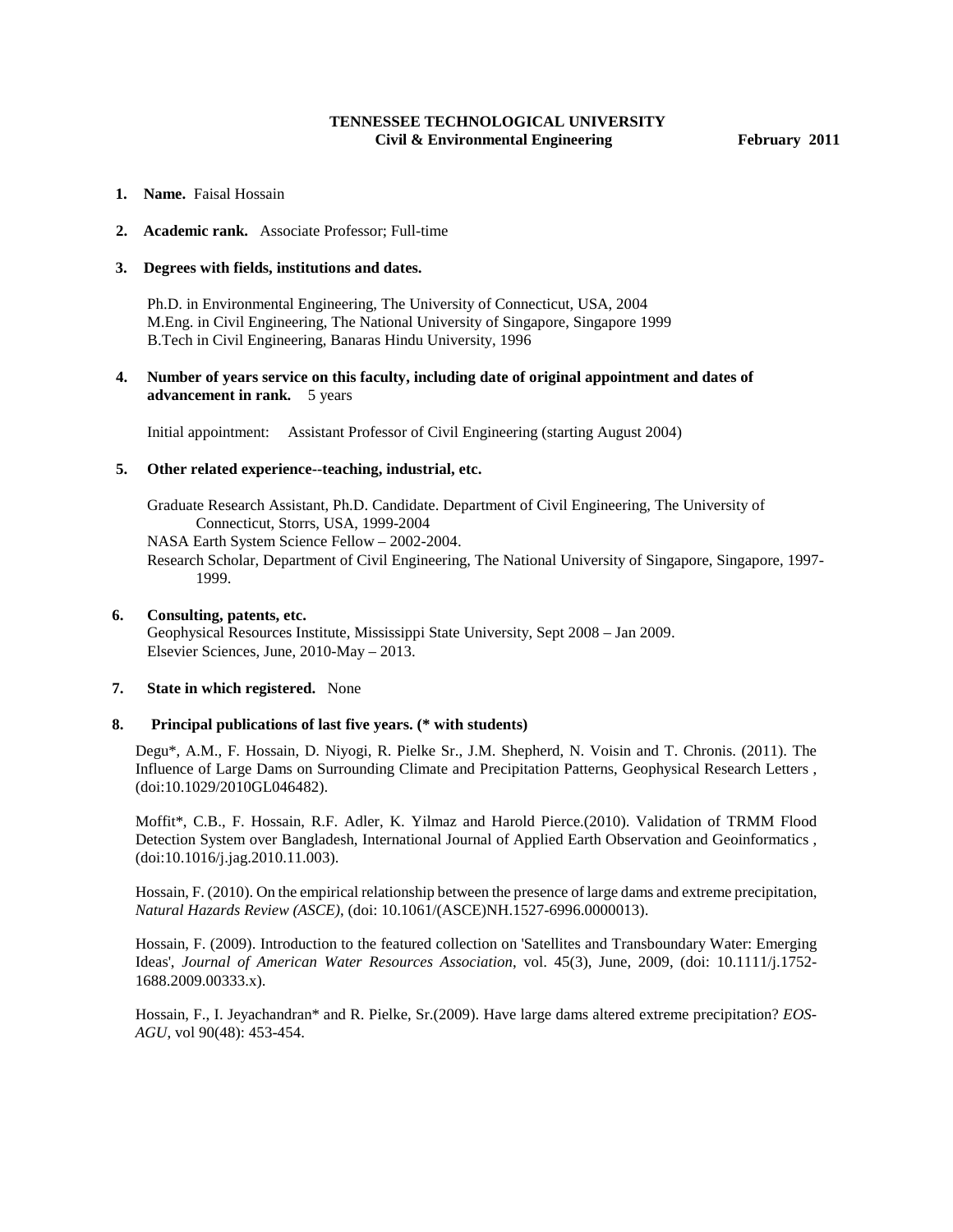Tang\*, L. and F. Hossain (2009). Transfer of satellite rainfall error from gauged to ungauged locations: How realistic will it be for the Global Precipitation Mission? *Geophysical Research Letters*, vol. 36, doi:10.1029/2009GL037965.

Chowdhury\*, M., A. Alouani, and F. Hossain (2009). How much does inclusion of Non-linearity affect the spatial mapping of complex patterns of groundwater contamination? *Non-Linear Processes in Geophysics*, vol. 16: 313- 317.

Rahman, S., A.C. Bagtzoglou, F. Hossain, L. Tang\*, L. Yarbrough, G. Easson. (2009). Investigating spatial downscaling of satellite rainfall data for stream flow simulation in a medium-sized basin, *Journal of Hydrometeorology*, vol. 10: 1063-1079 (doi: 10.1175/2009JHM1072.1).

Schwenk\*, J., F. **Hossain** and D. Huddleston. (2009). A computer-aided visualization tool for stochastic theory education in water resources engineering, *Computer Applications in Engineering Education*, vol. 14: 1-1

Harris\*, A., F. **Hossain** (2008). Investigating Optimal Configuration of Conceptual Hydrologic Models for Satellite Rainfall-based Flood Prediction for a Small Watershed, *IEEE Geosciences and Remote Sensing Letters* vol. 5(3), July.

**Hossain**, F. and G.J. Huffman. (2008).Investigating Error Metrics for Satellite Rainfall at Hydrologically Relevant Scales, *Journal of Hydrometeorology* vol. 9(3): 563-575.

**Hossain**, F., N. Katiyar\*, A. Wolf, and Y. Hong. (2007). The Emerging role of Satellite Rainfall Data in Improving the Hydro-political Situation of Flood Monitoring in the Under-developed Regions of the World, *Natural Hazards (Special Issue).* INVITED PAPER 43: 199-210 (doi 10.1007/s11069-006-9094-x)

**Hossain, F.** and D. P. Lettenmaier (2006). Flood Prediction in the Future: Recognizing Hydrologic Issues in anticipation of the Global Precipitation Measurement Mission - Opinion Paper *Water Resources Research.* vol. 44 (doi:10.1029/2006WR005202)

**Hossain,**, F., and N. Katiyar\* (2006). Improving Flood Forecasting in International River Basins *EOS (AGU)*  87(5): 49-50.

Katiyar\*, N., and F. **Hossain,** (2007). An Open-book Watershed Model for Prototyping Space-borne Flood Monitoring Systems in International River Basins. *Environmental Modeling and Software.* 22(12): 1720-1731

**Hossain,**, F., and B. Sivakumar. (2006). Spatial Pattern of Arsenic Contamination in Shallow Tubewells of Bangladesh: Regional Geology and Non-linear Dynamics *Stochastic Environmental Research and Risk Assessment* , vol 20(1-2): 66-76 (doi:10.1007/s00477-005-0012-7).

## **9. Scientific and professional societies of which a member.**

Sigma Xi, Scientific Research Society; American Society of Engineering Education (ASEE); American Geophysical Union (AGU); American Society of Civil Engineers (ASCE); American Meteorological Society (AMS)

### **10. Honors and awards.**

National Education Excellence Award by National Association of Environmental Professionals, 2010 Outstanding New Faculty Research Award (First Place), American Society of Engineering Education Southeast Section, 2009.

NASA New Investigator Program Award, 2008-2011.

Outstanding PhD Thesis Award, School of Engineering, University of Connecticut, 2005. NASA Earth System Science Fellowship, 2002-2004.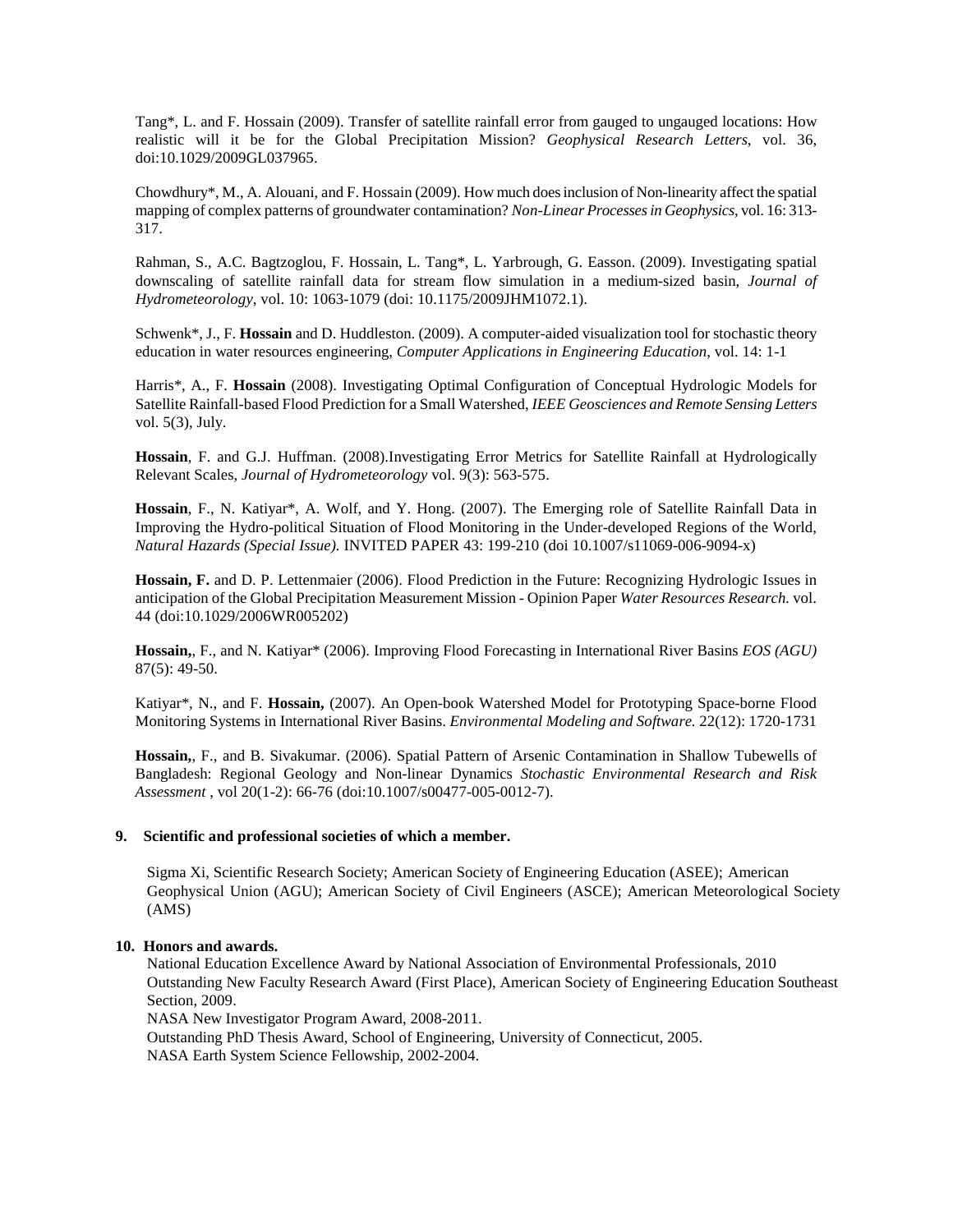### **11. Institutional and professional service in the past five years.**

Institutional Service

 Student Advising (MS and PhD) Computer Committee – 2006-2007; Recruitment & Retention Committee – 2006-2007; Graduate Affairs Committee – 2006-2010 (Chair); Coordinator, Graduate Seminar Series, 2007-present.

Professional Service

- i) Leading an international effort for a scientific society and a new journal on transboundary water resources management for developing nations. Initial effort is focused on building a Featured Collection of research papers in JAWRA by 2010 by researchers from developed nations and agencies from developing nations.
- ii) Co-Editor (with Dr. Mekonnen Gebremichael of University of Connecticut) for a Springer-Verlag book volume on '*Satellite Applications for Surface Hydrology'*. 2008-2010
- iii) Associate Editor for advanced computing and artificial intelligence, *Journal of American Water Resources Association* (JAWRA) – 2006-2010.
- iv) Proposal Review Panelist, National Science Foundation (NSF), Graduate Fellowship Application in GEOSCIENCES, 2006; NASA ROSES Science program.
- v) Mentoring of undergraduate students for Research Experience in Undergraduate (REU), 2006, Cookeville High School (2009) and Jackson High School (Project Lead the Way – 2009).
- vi) Reviewer for: Journal of Hydrologic Engineering; Water Resources Research; Journal of American Water Resources Association; Non-linear Processes in Geo-physics; Environmental Modeling and Software (Short Communications); IEEE Transactions in Geosciences and Remote Sensing; Water, Air and Soil Pollution; Environmental Forensics; Science of Total Environment; Journal of Hydrometeorology; Stochastic Environmental Research and Risk Assessment

| 12. Percentage of time available for research or scholarly activities: | 40%  |
|------------------------------------------------------------------------|------|
| 13. Percentage of time committed to the program:                       | 100% |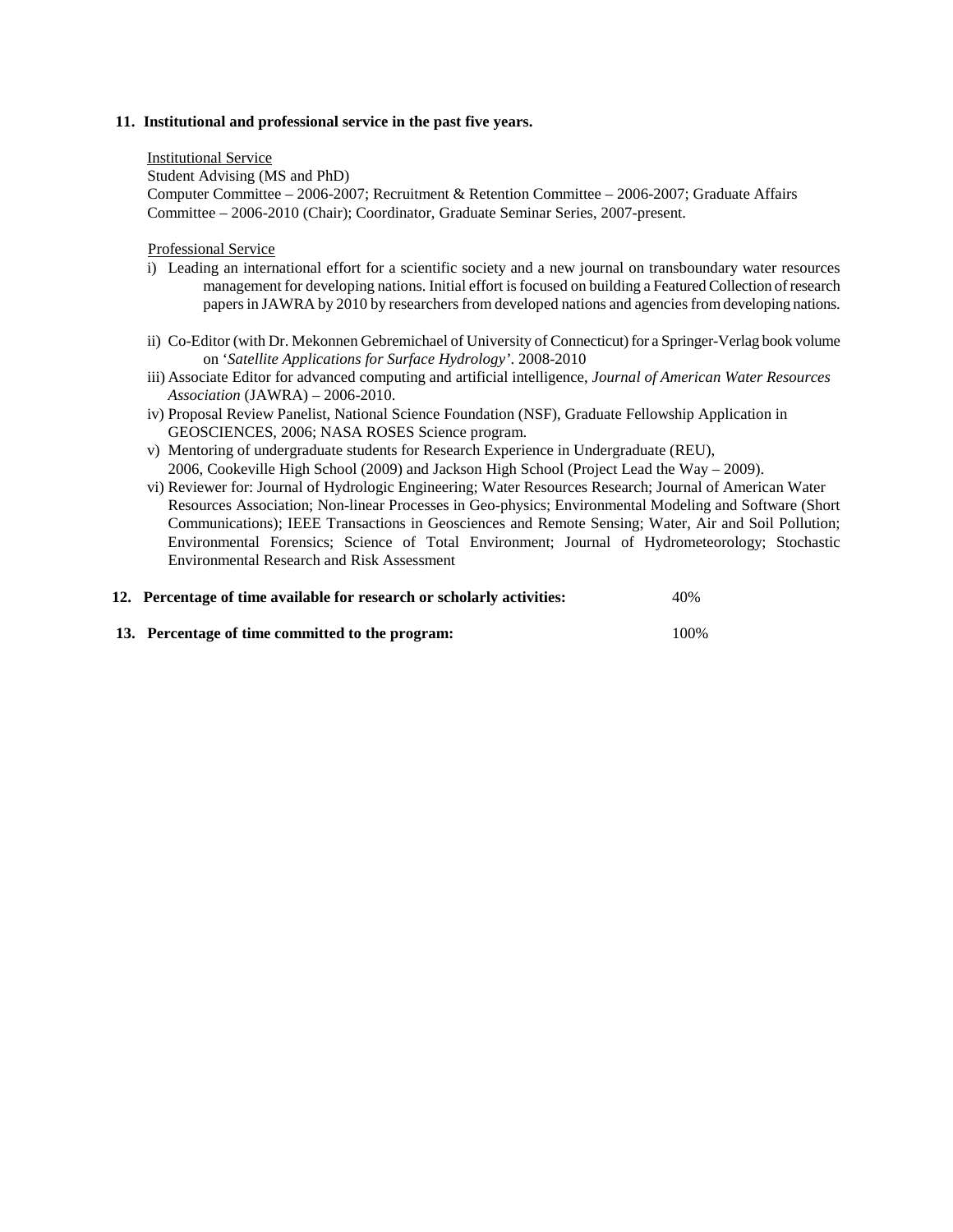# **David H. Huddleston, Ph.D., P. E.**

**Department of Civil & Environmental Engineering P. O. Box 5015 Tennessee Technological University Cookeville, TN 38505-0001 931-372-3454 FAX: 931-372-6239 e-mail: dhuddleston@tntech.edu**

# **Education**

Ph.D., Engineering Science, University of Tennessee, 1989

M. S., Engineering Science and Mechanics, Virginia Polytechnic Institute and State University, 1978

B. S., Engineering Science, Tennessee Technological University, 1977

# **Employment**

*Professor and Chair*

Department of Civil & Environmental Engineering, Tennessee Tech University, 2004 to Present, Tenured 2004

## *Professor*

Department of Civil Engineering, Mississippi State University, 2003 to 2004

## *Associate Professor*

Department of Civil Engineering, Mississippi State University, 1995 to 2003, Tenured 1999

## *Research Engineer*

NSF Engineering Research Center, Mississippi State University, 1991 to 1995 *Senior Engineer I*

Sverdrup Technology, Inc., AEDC Group, CFD Section, Tullahoma, TN, 1983-1991 *Engineering Analyst*

Pan Am World Services, Inc., Engineering Services Section, Tullahoma, TN, 1981-1983 *Part-time Faculty*

Middle Tennessee State University, Industrial Studies Department, Murfreesboro, TN, 1982 *Manufacturing/Quality Control Engineer*

TRW, Ross Gear Division, Lebanon, TN, 1978-1981

# **Professional Awards & Honors**

AcademicKeys Who's Who in Engineering Education (2005 to present) Manchester Who's Who Among Executives and Professional (2005 to present) Hearin-Hess Distinguished Professor, College of Engineering, Mississippi State University (1997-98) Hearin-Hess Distinguished Professor, College of Engineering, Mississippi State University (1996-97) Outstanding Instructional Paper, College of Engineering, Mississippi State University (1996-97)

# **Academic Awards & Honors**

VPISU Pratt Presidential Fellowship (1977-78) Phi Kappa Phi - National Honor Society Tau Beta Pi - National Engineering Honor Society Kappa Mu Epsilon - National Mathematics Honor Society

# **Professional Activities**

Professional Engineer Registration, Mississippi I. D. 14068 Professional Engineer Registration, Tennessee I. D. 103765 Member, American Society of Civil Engineers Member, American Society for Engineering Education Member, American Institute of Aeronautics and Astronautics Publication Reviews (Past and Present)

*Journal of the American Water Resources Association*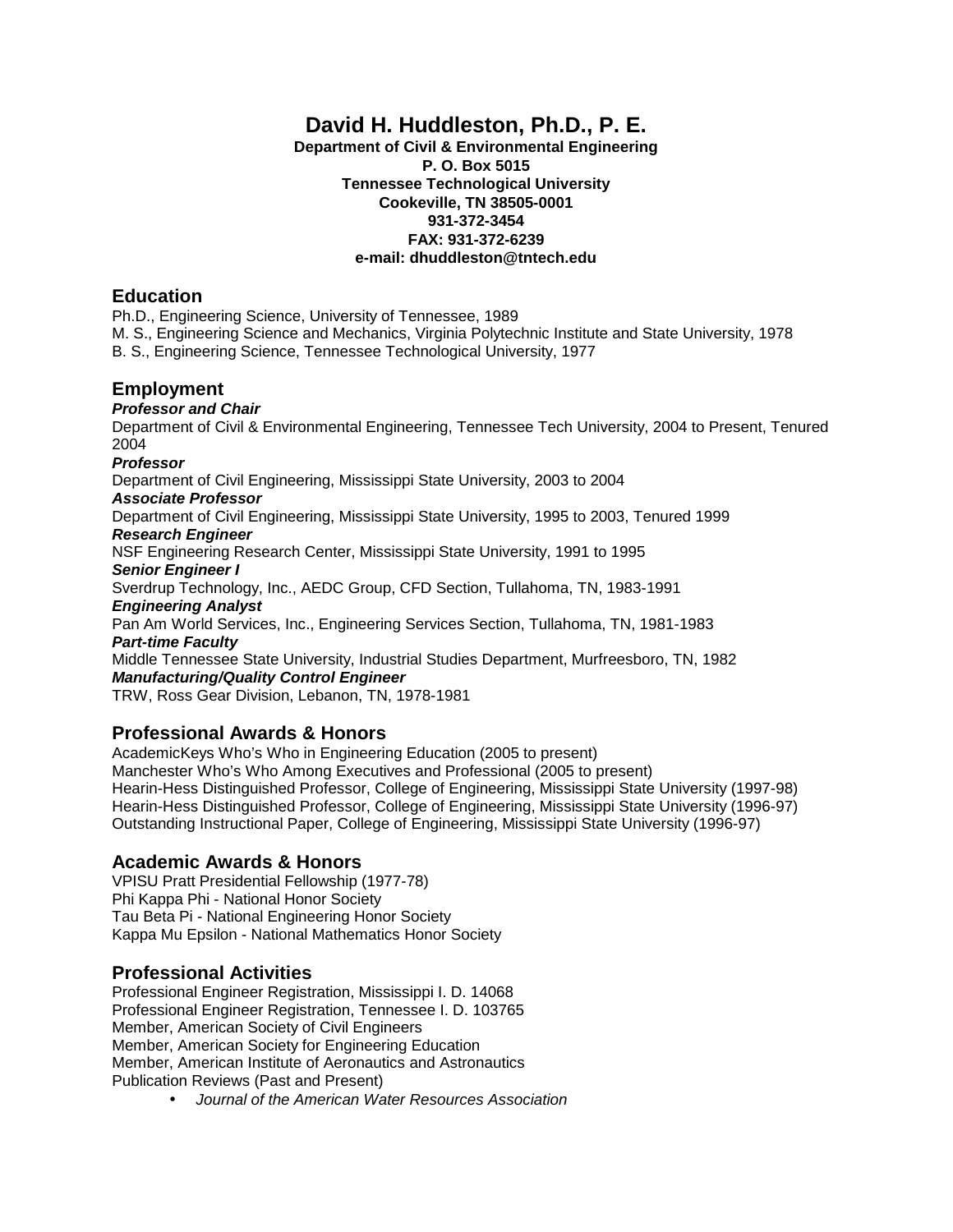- *Journal of Water Resources Planning and Management (ASCE)* l,
- *Journal of Hydraulic Engineering (ASCE)*  $\epsilon$
- *Journal of Environmental Engineering (ASCE)*
- *International Journal of Modeling and Simulation*
- *Journal of Environmental Modeling and Software (Elsevier)*
- *McGRaw-Hill Companies*
- *Haestad Press*
- *Water Research (IAWQ)*
- *Journal of Computational and Applied Mathematics*
- *AIAA Journal*
- *Journal of Computational Physics*
- *Inverse Problems in Engineering*
- *Computers and Fluids*
- U. S. Army Corps of Engineers
- U. S. Environmental Protection Agency  $\epsilon$
- NASA Lewis Research Center
- National Science Foundation

## Technical Review Panels

- The Cooperative Institute for Coastal and Estuarine Environmental Technology (CICEET)
- U. S. Environmental Protection Agency
- U. S. Army Corps of Engineers  $\mathbf{r}$

# **Areas of Teaching and Research Specialization**

- Computational fluid dynamics (CFD)
- Computational design coupling CFD with nonlinear optimization  $\mathbf{r}$
- Water resources engineering
- Open-channel flows
- Fluid mechanics
- Applied aerodynamics

# **Grants and Contracts**

- 1. Mississippi Department of Environmental Quality
	- \$500,000 Annual Task Order Contract
	- Member Technical Review Committee and TTU PI
	- Project participants: Camp-Dresser-McGee (lead company), Moffatt & Nichol, Crane Creek Environmental, LLC, Jackson State University, Tennessee Technological University, CiViLTech, Inc., Mann & Associates
	- Engineering and Scientific Technical Support for Waste Load Allocations, Total Maximum Daily Load Determinations and Watershed Management Activities
	- June 1, 2006 June 30, 2011
- 2. Mississippi Department of Environmental Quality (via CDM Task Order Contract)
	- \$50,000 (PI)
	- Application of St. Louis Bay Water Quality Model to Develop TMDLs for Tributaries
	- November 1, 2006 May 15, 2007
- 3. Mississippi State University
	- \$35,000 (PI)
	- Professional Services for St. Louis Bay Estuary and Watershed Model Refinement and l, **Calibration** 
		- October 1, 2004 August 31, 2006
- 4. Mississippi Agricultural and Forestry Experiment Station
	- \$98,670 (co-PI)
	- Hydrologic, Hydrodynamic, and Water Quality Modeling for Mississippi Land and Water Resources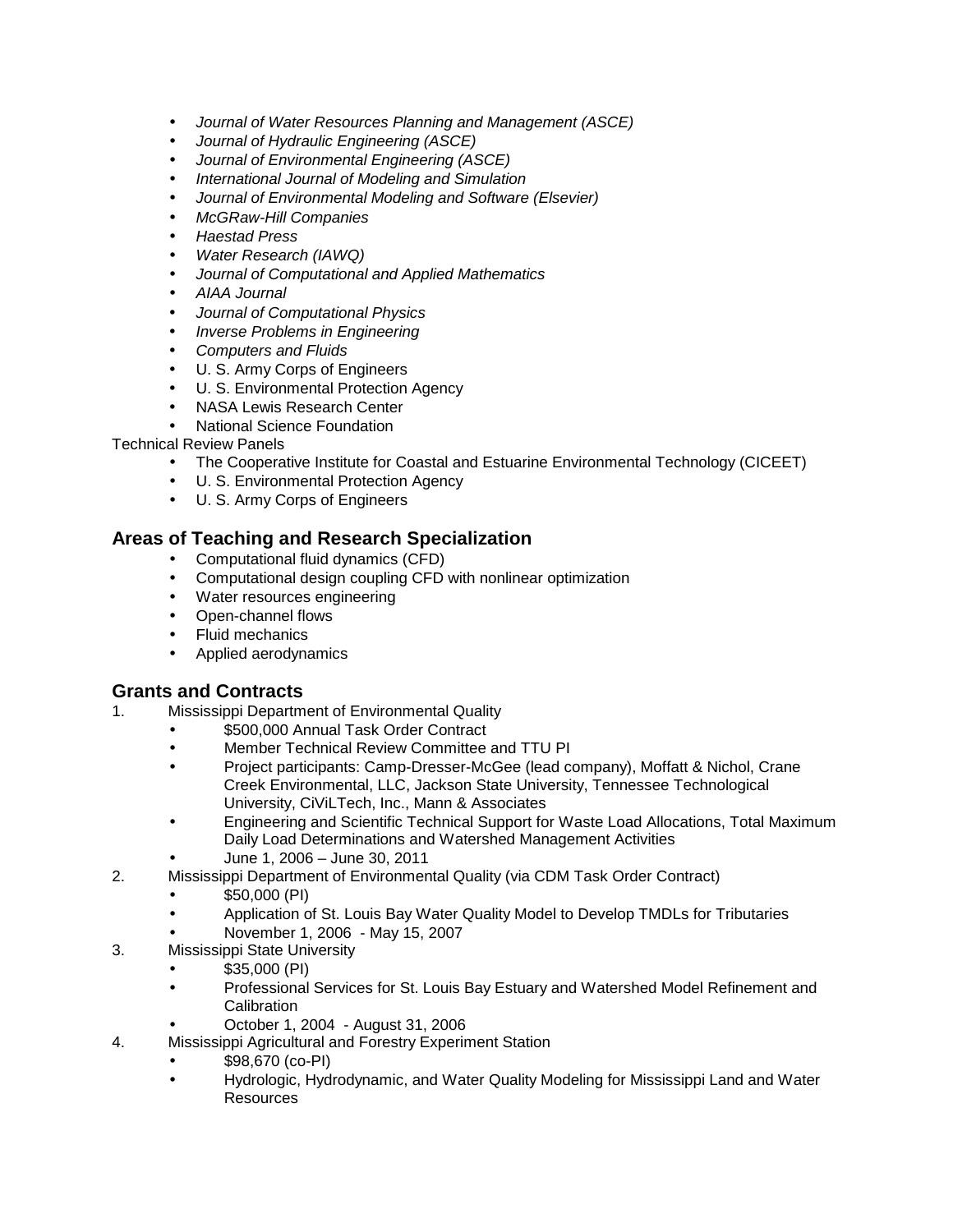- July 1, 2004 June 30, 2005
- 5. Advanced Spatial Technologies for Agriculture Program, United States Department of Agriculture
	- \$27,338 (co-PI)
	- Critical Assessment of Agricultural Watershed Characterization Approaches Used in Total Maximum Daily Load (TMDL) Development
		- July 1, 2004 June 30, 2005
- 6. NOAA/Estuarine Reserves Division
	- \$57,200 (co-PI)
	- Guidelines for Development of a Grand Bay Hydrology and Water Quality Simulation Model: Criteria and Data Assessments
- June 1, 2004 May 31, 2006 7. Mississippi Department of Environmental Quality
	- \$95,710 (co-PI)
		- St. Louis Bay Estuary and Watershed Model Refinement and Calibration
		- February 1, 2004 December 31, 2005  $\overline{a}$
- 8. Tetra Tech, Inc.
	- \$20,000 (co-PI)
	- Technical Review of Escatawpa River and Estuary Hydrodynamic and Water Quality Model
		- March 14, 2004 June 30, 2004
- 9. Mississippi Agricultural and Forestry Experiment Station
	- \$113,670 (co-PI)
	- Hydrologic, Hydrodynamic, and Water Quality Modeling for Mississippi Land and Water  $\overline{a}$ Resources
	- July 1, 2003 June 30, 2004
- 10. Applied Technology and Management, Inc.
	- \$32,702 (co-PI)
	- Charleston Harbor Modeling Support
	- April 15, 2003 August 30, 2003
- 11. U.S. Army Corps of Engineers, Waterways Experiment Station Engineer Research and Development Center
	- \$299,920 Annual Task Order Contract (co-PI)
	- Estuarine Engineering Tools
	- October 1, 2003 September 30, 2009 (Submitted)
- 12. Mississippi Department of Environmental Quality
	- \$700,000 Annual Task Order Contract (MSU Technical Contact)
	- Technical Support for Environmental Fate and Transport Models, Environmental and Ecological Assessments, Environmental Permit Activities, Total Maximum Daily Load Determinations, Sources and Control of Nonpoint Source Pollution, Data Base Development and Management, and Technical and Public Outreach Activities
	- October 1, 2002 September 30, 2007
- 13. Mississippi Agricultural and Forestry Experiment Station
	- \$101,039 (co-PI)
	- Hydrologic, Hydrodynamic, and Water Quality Modeling for Mississippi Land and Water **Resources** 
		- July 1, 2002 June 30, 2003
- 14. MSU Graduate Student Recruitment Grant
	- \$600 (PI)
		- December 3, 2001 August 15, 2002
- 15. U. S. Environmental Protection Agency
	- \$145,000 (PI, Rejected)
		- Development of a Three-Dimensional Water Quality Model for TMDL Evaluation in the Pascagoula River Basin
		- July 1, 2001 December 31, 2002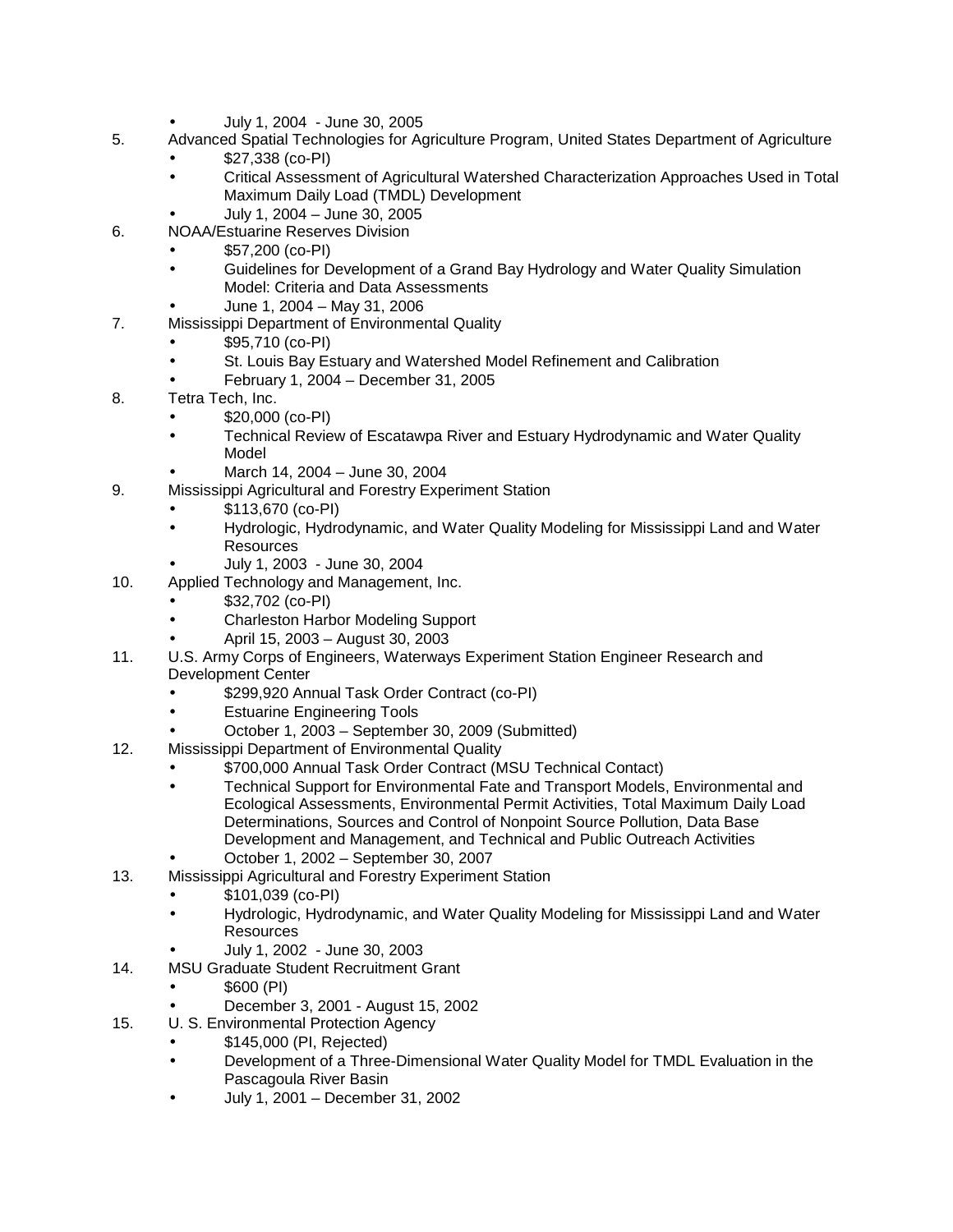- 16. Mississippi Department of Environmental Quality
	- \$176,132 (PI)
	- Development of a Comprehensive Water Quality Model of the Saint Louis Bay Watershed
	- October 1, 2000 January 31, 2003
- 17. Mississippi Department of Environmental Quality
	- \$390,184 (PI)
		- Watershed, Hydrodynamic and Water Quality Models for Selected Water Segments
		- September 7, 1999 December 31, 2000
- 18. U. S. Environmental Protection Agency
	- \$130,000 (PI)
	- Development of Water Quality Models for TMDL Evaluation in the Escatawpa Estuary System
		- August 23, 1999 December 31, 2000
- 19. U.S. Army Corps of Engineers, Waterways Experiment Station DACA39-99-P-0617
	- \$23,652 (PI)
	- Development of Cohesive Sediment Computations on Parallel Processing Computers August 1, 1999 - September 30, 1999
- 20. Mississippi Department of Environmental Quality
	- \$248,000 (co-PI)
	- Development of Total Maximum Daily Load (TMDL) for Fecal Coliform in the Saint Louis Bay Watershed
		- August 16, 1998 September 30, 2000
- 21. Mississippi Department of Transportation Material Division
	- \$220,597 (PI)
		- AASHTO National Transportation Product Evaluation Program Field Evaluation of Pavement Marking Materials
			- January 1, 1999 December 31, 2001
- 22. National Science Foundation NSF CTS-9424512
	- \$154,549 (PI)
	- Aerodynamic and Thermal Design Optimization Tool for Turbine Airfoil Cascades
		- September 15, 1995 August 31, 2000
- 23. U.S. Army Corps of Engineers, Waterways Experiment Station DACA39-96-M-1846
	- ~\$225,000/yr
	- Program Training and Environment (PET) in Support of the CEWES HPCC Major Shared Resource Center (MSRC)
	- Academic Lead for Computational Fluid Dynamics
	- April 1, 1996 March 31, 2001
- 24. NSF Engineering Research Center for Computational Field Simulation Internal Project \$50,090 FY98 (PI)
	- Environmental Quality Modeling: An ERC-MAFES Collaborative Project
	- April 16, 1998 April 15, 1999
- 25. NSF Engineering Research Center for Computational Field Simulation Internal Project \$22,857 FY98 (PI)
	- Computational Hydraulics Simulation and Design Support
	- April 16, 1996 April 15, 1999
- 26. U.S. Army Corps of Engineers, Waterways Experiment Station DACA39-96-M-1846
	- \$22,000 (co-PI)
	- Parallel Implementation of CH3D Using MPI Message Passing Constructs
	- August 5, 1996 September 30, 1996
- 27. MSU Research Initiation Grant
	- \$6,000 (PI)
	- Design Optimization Tool for High-Velocity Channels
	- January 1, 1996 August 15, 1997
- 28. National Air and Space Museum, Smithsonian T9436CC10153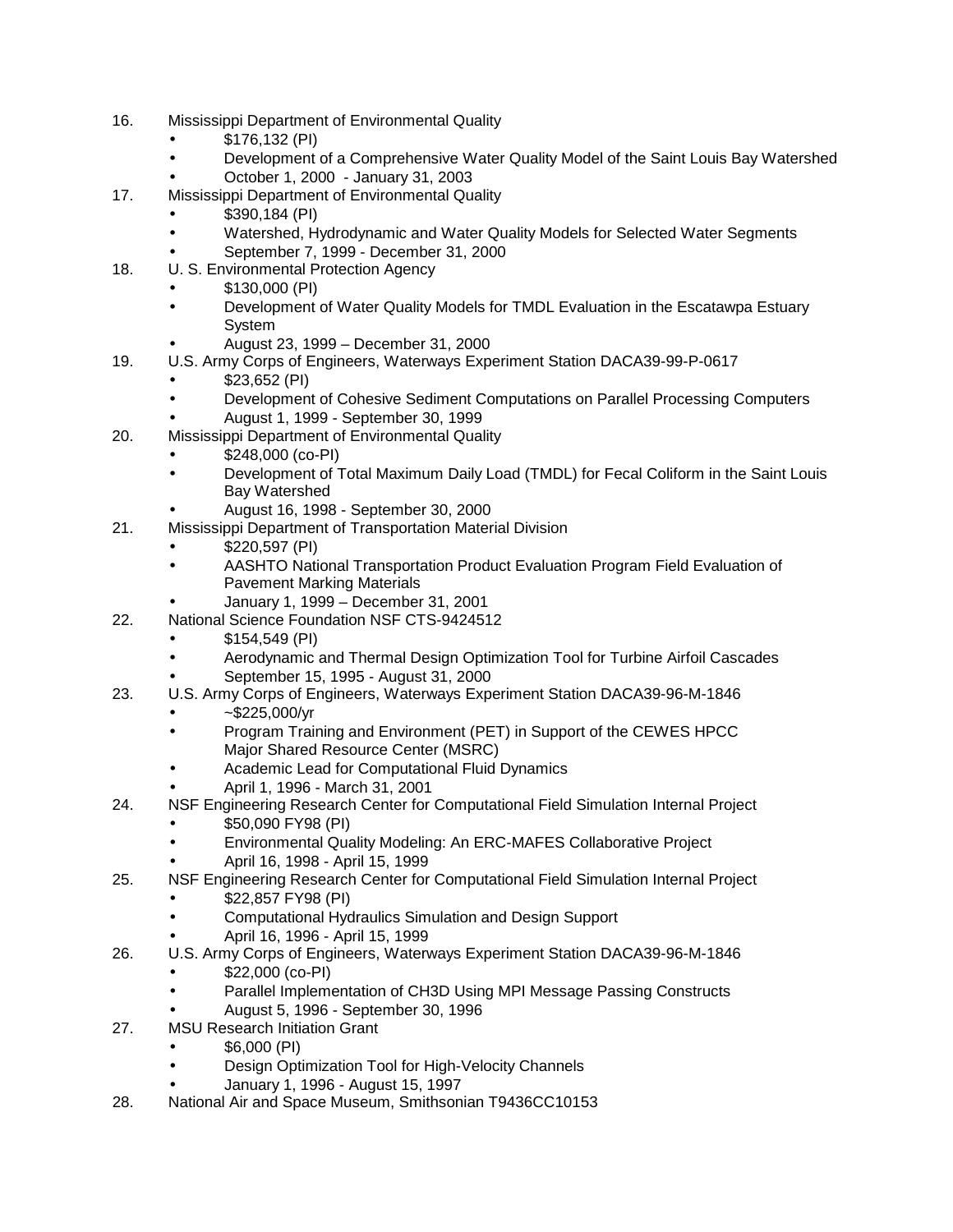- \$40,000 (co-PI)  $\blacksquare$
- Interactive Computer Graphics for Aerodynamics of Lift and Drag ä,
- March 8, 1994 December 31,1995

# **Personal Consulting**

- 1. Ray Montgomery Associates, Inc.
	- Brandon, MS
	- July 2003 December 2003
- 2. Cook-Coggin Engineers, Inc.
	- Tupelo, MS
		- February, 2000
- 3. U. S. Army Corps of Engineers, Waterways Experiment Station
	- Vicksburg, MS
	- May 1995 August 1995, May 1999 September 1999
- 4. U. S. Army Corps of Engineers, Rock Island District Office
	- Rock Island, IL
		- July 1998 October 1998
- 5. U. S. Environmental Protection Agency
	- Washington, DC
		- June 1998, November 1999
- 6. U. S. Army Corps of Engineers, Chicago District Office
	- Chicago, IL
	- September 1995 October 1995 l,

# **Advising**

- Ph.D. Committees
	- 1. U. S. Kasavajjula (Current), Tennessee Technological University, Department of Civil and Environmental Engineering.
	- 2. J. Hill (Current), Tennessee Technological University, Department of Civil and Environmental Engineering.
	- 3. Z. Liu (August 2006), Mississippi State University, Department of Plant and Soil Sciences, *Effective Modeling of Agricultural Practices Within Large Scale Hydrologic and Water Quality Simulations,* Committee Co-Chair and Research Co-Director.
	- 4. R. Vickery (Dec. 2003), Mississippi State University, Department of Computational Engineering, *New Visualization Techniques for Multi-Dimensional Variables in Complex Physical Domains*.
	- 5. N. B. Hashim (May 2001), Mississippi State University, Department of Civil Engineering, *Watershed, Hydrodynamic, and Water Quality Models for Total Maximum Daily Load St. Louis Bay Watershed Mississippi*, Research co-Director.
	- 6. W. Rivera (Aug. 2000), Mississippi State University, Department of Computational Engineering, *Efficient and Accurate Domain Decomposition Algorithm for Solving Time Dependent Partial Differential Equations,* Research co-Director.
	- 7. C. O. E. Burg (Aug. 1999), Mississippi State University, Department of Computational Engineering, *A Design Optimization Strategy For Open-Channel Flows Using Discrete Sensitivity Analysis*, Committee Chair & Research Director.
	- 8. B. T. Vu (Aug. 1999), Mississippi State University, Department of Aerospace Engineering, *The Use of Non-Uniform Rational B-Splines in Overset Grid Generation*.
	- 9. Hazem Tleimat, (Dec. 1996), Mississippi State University, Department of Physics, *Computational Simulation of High-Energy Heavy-Ion Collisions.*
	- 10. T. Yu, (Dec. 1996), Mississippi State University, Computational, *CAGD Techniques in Grid Generation*.
- M. S. Committees
	- 1. A. L. Harris (December 2006), Tennessee Technological University, Department of Civil and Environmental Engineering.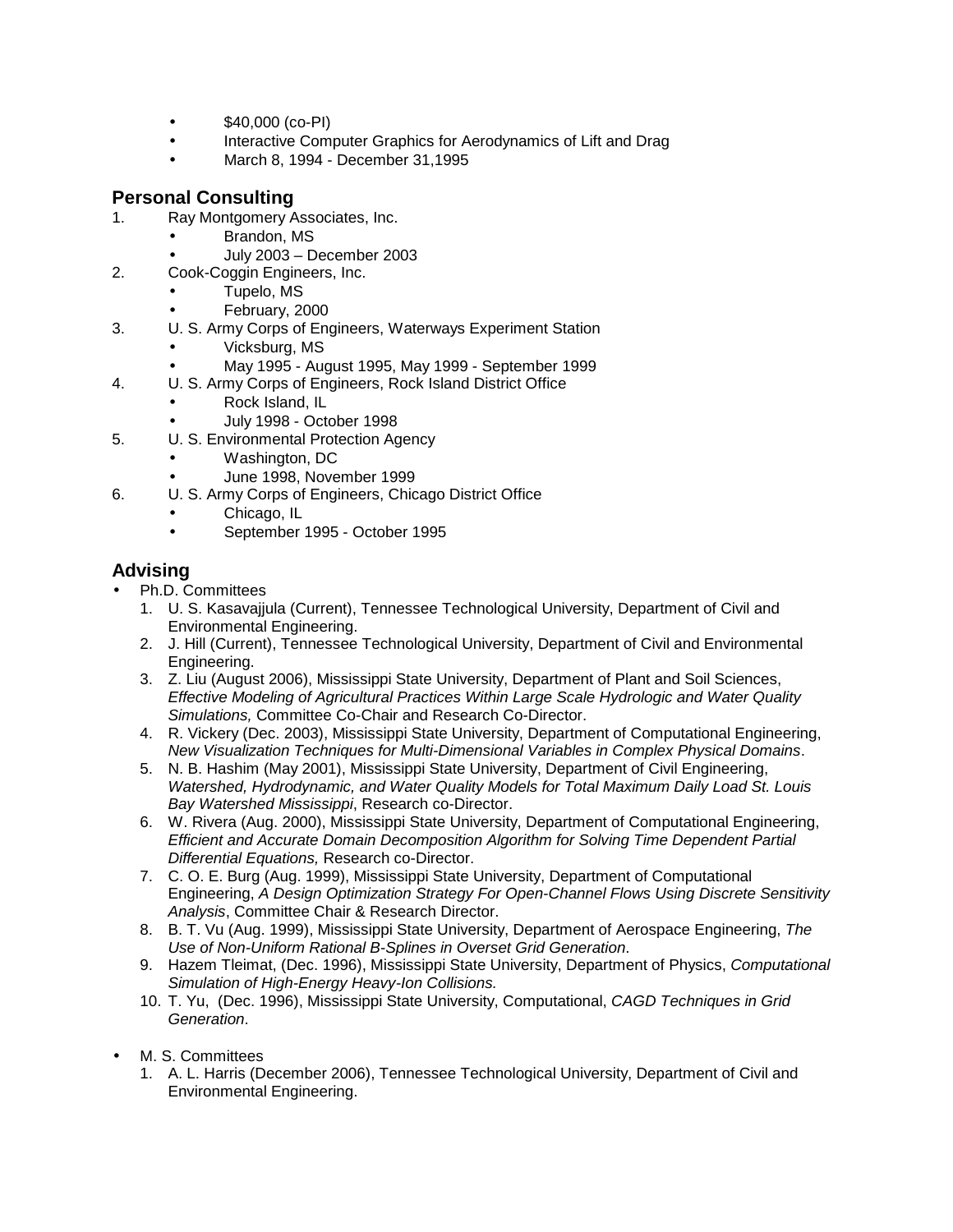- 2. N. Katiyar (December 2006), Tennessee Technological University, Department of Civil and Environmental Engineering.
- 3. P. S. Raj (December 2006), Tennessee Technological University, Department of Civil and Environmental Engineering.
- 4. T. Stewart (December 2002), Mississippi State University, Department of Civil Engineering, Nonthesis.
- 5. R. Vadapalli (December 2002), Mississippi State University, Department of Computational Engineering, *Accuracy Study of a Free Particle Using Quantum Trajectory Method on Message Passing Architecture*.
- 6. D. R. Cooper (May 2002), Mississippi State University, Department of Civil Engineering, Nonthesis, Committee Chair.
- 7. J. M. Kieffer (May 2002), Mississippi State University, Department of Civil Engineering, *Development of a Nutrient and Dissolved Oxygen Water Quality Model for the Saint Louis Bay Watershed,* Committee Chair & Research Director.
- 8. B. D. Fuller (Dec. 2001), Mississippi State University, Department of Civil Engineering, Non-thesis, Committee Chair.
- 9. E. D. Hardy (Aug. 2001), Mississippi State University, Department of Civil Engineering, Nonthesis.
- 10. M. E. Renick (Aug. 2001), Mississippi State University, Department of Civil Engineering, *Watershed Based Simulation of Fecal Coliform Within the Back Bay of Biloxi and Its Surrounding Streams*, Committee Chair & Research Director.
- 11. J. P. Hallberg (May 2001), Mississippi State University, Department of Civil Engineering, *Automated Design of a Site-Specific High Velocity Channel,* Committee Chair & Research co-Director.
- 12. G. W. Kilpatrick (May 2001), Mississippi State University, Department of Civil Engineering, *Watershed Based Analysis For Water Quality Management Within the Escatawpa River System,*  Committee Chair & Research Director.
- 13. N. D. Gardner (Dec. 2000), Mississippi State University, Department of Civil Engineering, Nonthesis, Committee Chair.
- 14. T. Shelton (Dec. 2000), Mississippi State University, Department of Civil Engineering, Non-thesis.
- 15. S. Tingle (Dec. 2000), Mississippi State University, Department of Civil Engineering, *Development of a Methodology for Predicting the Fate of Dredged Material Planed on River Banks*, Committee Chair.
- 16. L. Poh (Dec. 1998), Mississippi State University, Department of Civil Engineering, *Water Quality and Hydrodynamic Models for Big Sunflower River*.
- 17. V. Valsalam (Dec. 1998), Mississippi State University, Department of Computational Engineering, *Tools for Improving the Out-of-Core Performance of Data and Computation Intensive Applications*.
- 18. S. A. Gill (May 1998), Mississippi State University, Department of Civil Engineering, *Determination of Ct and Cp Constants for a Drainage Subbasin on Middle BYWY Creek in Mississippi*.
- 19. R. Felder (Dec. 1995), Mississippi State University, Department of Aerospace Engineering, *Implementation of a Multigrid Method For Computing Steady-State Two-Dimensional Cascade Flow Fields*.
- 20. X. Zheng (Dec. 1994), Mississippi State University, Department of Computational Engineering, Non-thesis.
- 21. E. Craft (May 1994), Mississippi State University, Department of Aerospace Engineering*, A CFD Analysis of a Full Configuration Fighter Aircraft*.
- 22. D. H. Loe (Dec. 1993), Mississippi State University, Department of Aerospace Engineering*, Numerically Stable Unsteady Viscous Flow Predictions for Oscillating Cascades*.

# **Refereed Publications**

- 1. Liu, Z., Kieffer, J. M., Hashim, N. B., Kingery, W. L., and Huddleston, D. H. (2005), "The Influence of Crop Fertilization Practices on Nutrient Input Parameters for Water Quality Modeling in the Wolf River Watershed Using HSPF," *International Journal of Civil and Environmental Engineering*, Vol. 1, No. 1, pp. 1-19, April.
- 2. Huddleston, D. H., Alarcon, V. J., and Chen, W. (2004), "Water Distribution Network Analysis Using Excel," *ASCE Journal of Hydraulic Engineering*, Vol. 130, No. 10, pp. 1033-1035, October.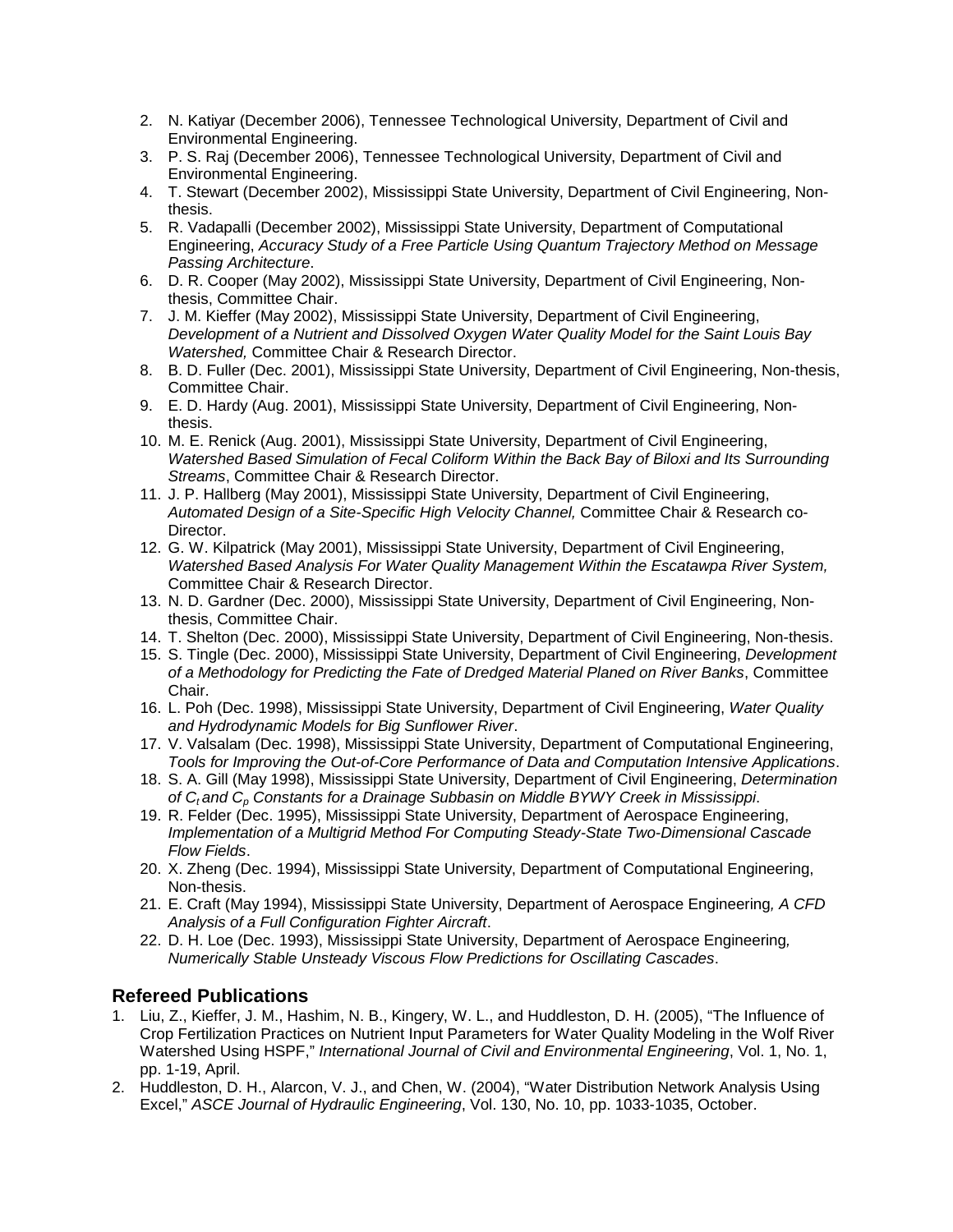- 3. Huddleston, D. H. and Walski, T. M. (2003), "Using Commercial Analysis Software to Teach Hydraulic and Hydrologic Design," *Computers in Education Journal*, Vol. 13, No. 3, pp. 43-52, July.
- 4. Rivera, W. Zhu, J., and Huddleston, D. H. (2003), "An Efficient Parallel Algorithm with Application to Computational Fluid Dynamics," *Computers and Mathematics with Applications: Numerical Methods in Physics, Chemistry and Engineering,* Vol. 45, pp 165-188.
- 5. Huddleston, D. H. (2002), "Spreadsheet Tools Utilized to Introduce Computational Field Simulation Concepts to Undergraduate Engineering Students," *Computers in Education Journal*, Vol. 12, No. 1, pp. 6-11, January.
- 6. Burg, C. O. E., Huddleston, D. H., and Berger, R. C. (2001), "An Efficient, Robust Design Tool for Open-Channel Flow," *ASCE Journal of Hydraulic Engineering*, Vol. 127, No. 1, pp. 62-70, January.
- 7. Hashim, N. B., Shindala, A., Zitta, V. L., and Huddleston, D. H. (1999), "Evaluating Hydrodynamic and Contaminant Transport Models for Application to St. Louis Bay, Mississippi," *Journal Teknologi: Environment and Technology Process*, No. 30, pp. 71-86, June.
- 8. Bangalore, P. V., Zhu, J., Huddleston, D. H., Skjellum, A., Welsh, D. J. S., Bedford, K. W., Wang, R. and Sadayappan, P. (1999), "Parallelization of a Coupled Hydraulics and Sediment Transport Model," *DoD High Performance Computing Modernization Program U.S. Army Corps of Engineers Waterways Experiment Station Major Shared Resource Center/PET TR 99-08, CD Version, Vicksburg, MS, pp. 1-*15, March.
- 9. Huddleston, D. H., Berger, R. C. and Burg, C. (1998), "A Computational Design Method for High-Velocity Channels," *DoD High Performance Computing Modernization Program U.S. Army Corps of Engineers Waterways Experiment Station Major Shared Resource Center/PET TR 98-09, CD Version*, Vicksburg, MS, pp. 1-21, January.
- 10. Zhu, J., Johnson, B., Bangalore, P., Huddleston, D. H., and Skjellum, A. (1998)," On Parallelization of CH3D," *DoD High Performance Computing Modernization Program U.S. Army Corps of Engineers Waterways Experiment Station Major Shared Resource Center/PET TR 98-07*, Vicksburg, MS, pp. 1- 18, January.
- 11. Huddleston, D. H., Stokes, M. L., Anderson, J. D., and Soter, S. (1997), "An Interactive Exhibit For the Smithsonian *How Things Fly Gallery*," *Computer Applications in Engineering Education*, Vol. 5, No. 1, pp. 13-20.
- 12. Huddleston, D. and Soni, B. (1996), "Application of a Factored Newton-Relaxation Scheme to Calculation of Discrete Aerodynamic Sensitivity Derivatives," *Inverse Problems in Engineering* Vol. 3, pp.115-130.
- 13. Huddleston, D. H., Stokes, M. L., and Remotigue, M.G. (1995), "A Practical Model for Multidisciplinary Analysis Data and Algorithm Abstraction," *Journal of Applied Mathematics and Computation*, Vol. 65, 111-123.

# **Peer Reviewed Reports**

- 1. American Society of Civil Engineers Committee on Academic Prerequisites For Professional Practice, Corresponding Committee Member (2006), "Development of Civil Engineering Curricula Supporting the Body of Knowledge For Professional Practice," American Society of Civil Engineers, Restin, VA, December, pp. 1-109.
- 2. Huddleston, D. H., Kingery, W. L., and Liu, Z. (2006), "Refinement and Calibration of the Comprehensive Water Quality Model for St. Louis Bay Estuary," *EPA Gulf of Mexico and Mississippi Department of Environmental Quality,* Mississippi State University, Mississippi State, May, pp. 1-308.
- 3. Huddleston, D. H., Kingery, W. L., Kieffer, J. M., Alacron, V., and Chen, W. (2003), "Development of a Comprehensive Water Quality Model of the St. Louis Bay Estuary and Watershed," *EPA Gulf of Mexico and Mississippi Department of Environmental Quality Contract #MX974070-00 Completion Report,* Mississippi State University, Mississippi State, June, pp. 1-273.
- 4. Huddleston, D. H., Epps, J. W., and Huddleston, M. H. (2002), "Second Year and Final Report of Field Performance Evaluation of Pavement Marking Materials (1999 Mississippi Test Deck)," *AASHTO's National Transportation Product Evaluation Program Report 02 NTPEP 220*, Washington, D.C., pp. 1- 69, February.
- 5. Huddleston, D. H., Renick, M. E., and Hashim, N. B. (2001), "Utilization of Watershed Based Simulation of Fecal Coliform for TMDL Development Within the Back Bay of Biloxi Watershed," *Mississippi Department of Environmental Quality Contract Completion Report,* Mississippi State University, Mississippi State, MS, pp. 1-117, July.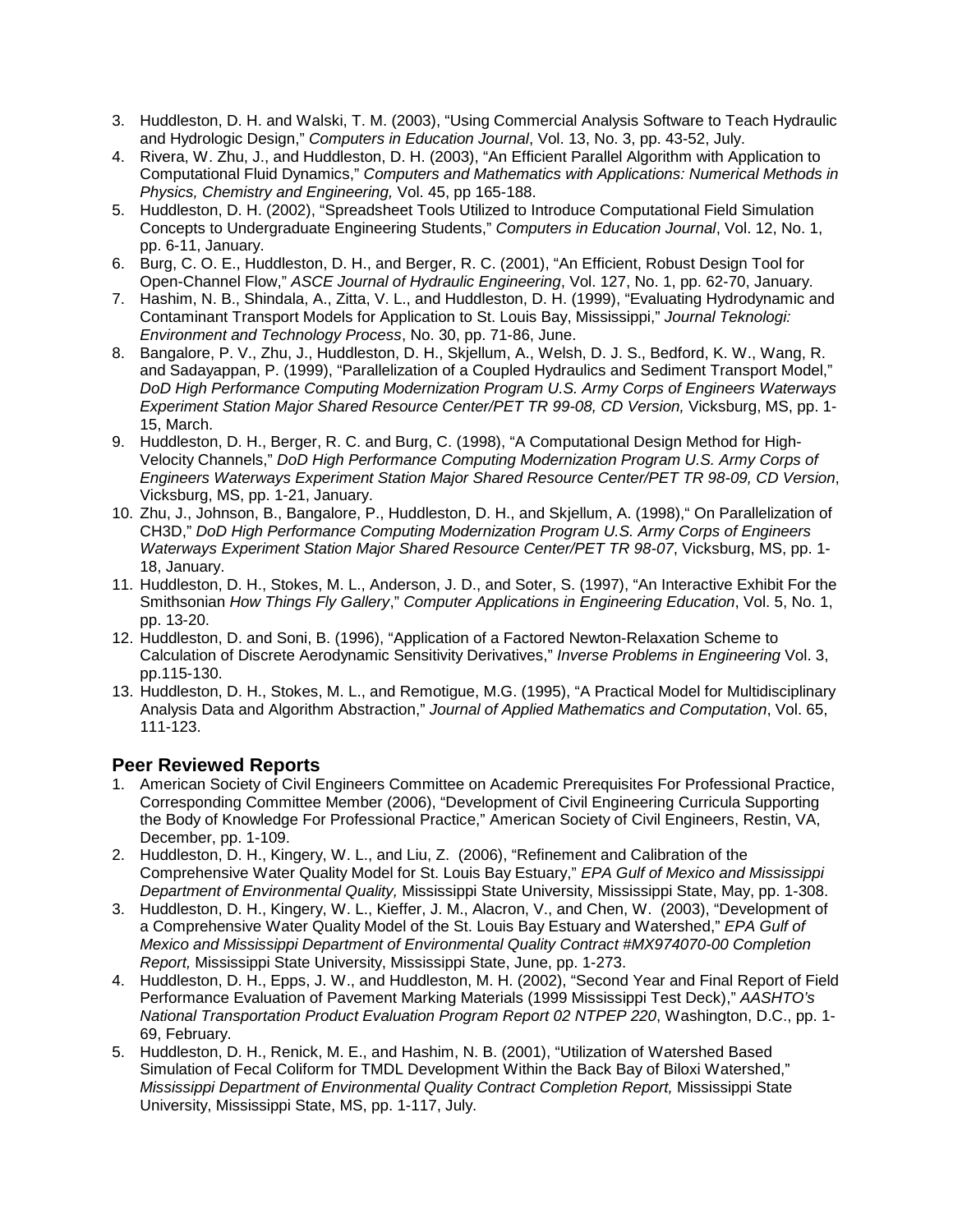- 6. Huddleston, D. H., Shindala, A., and Kilpatrick, G., (2001), "Development of Water Quality Models for TMDL Evaluation in the Escatawpa Estuary System," *United States Region IV Environmental Protection Agency Contract #CP984723-99 Completion Report, Mississippi State University*, Mississippi State, MS, pp. 1-102, June.
- 7. Huddleston, D. H., Shindala, A., Zitta, V. L., and Hashim, N. B. (2001), "Mathematical Modeling for Development of Total Maximum Daily Load (TMDL) for Fecal Coliform Bacteria in the St. Louis Bay Watershed," *EPA Gulf of Mexico and Mississippi Department of Environmental Quality Contract #MX984308-98 Completion Report,* Mississippi State University, Mississippi State, MS, pp.1-218, January.
- 8. Huddleston, D. H., Epps, J. W., and Huddleston, M. H. (2000), "Summary of Laboratory Test Results on Pavement Marking Materials Volume II: Laboratory Test Results (1999 Mississippi Test Deck)," *AASHTO's National Transportation Product Evaluation Program Report 00 NTPEP 213*, Washington, D.C., pp. 1-22, November.
- 9. Huddleston, D. H., Epps, J. W., and Huddleston, M. H. (2000), "First Year Interim Report on Field Evaluation of Pavement Marking Materials Volume I: Field Evaluation (1999 Mississippi Test Deck)," *AASHTO's National Transportation Product Evaluation Program Report 00 NTPEP 205*, Washington, D.C., pp. 1-144, November.
- 10. Huddleston, D. H. (1990), "Development of a Free-Jet Forebody Simulator Design Optimization Method," AEDC-TR-90-22, *Arnold Air Force Base*, TN, October.
- 11. Huddleston, D. H., Cooper, G. K., and Heikkinen, B. D. (1987), "Computational Fluid Dynamics Simulation of High-Bypass Turbofan Test Cell Flow Fields,"AEDC-TR-86-48, *Arnold Air Force Base*, TN, March.

# **Refereed Conference Proceedings**

- 1. Huddleston, D. H., Alarcon, V. J., and Chen, W. (2004), "Spreadsheet Replacement for Hardy Cross Piping System Analysis in Undergraduate Hydraulics," *World Water & Environmental Resources Congress 2004,* Salt Lake City, UT, 8 pages, June.
- 2. Huddleston, D. H. (2004), "Commonly Available Technology Applied To The Analysis of Hydraulic Systems," *2004 ASEE Annual Conference,* Salt Lake City, UT, 13 pages, June.
- 3. Kieffer, J., Liu, Z., Alarcon, V., Kingery, W., and Huddleston, D. H. (2004), "Assessment of Nutrient-Related Input Parameters Developed for Watershed Modeling," *Advances in Hydroscience and Engineering*, Brisbane, Australia, May.
- 4. Huddleston, D. H. (2003) "Using Technology to Enrich Undergraduate Water Resources Instruction," *World Water & Environmental Resources Congress 2003,* Philadelphia, PA, 10 pages, June.
- 5. Huddleston, D. H. (2003) "Water Resource Engineering Illustrations Using Excel," *Proceedings of the 2003 ASEE-SE Southeastern Section Annual Conference,* Macon, Georgia, 9 pages, April.
- 6. Hashim, N. B., Huddleston, D. H., and Shindala, A. (2002) "Watershed Modeling of Fecal Coliform Bacteria in the St. Louis Bay, Mississippi, USA," *4th Asian Science and Technology Congress,* Kuala Lumpar, Malaysia, November.
- 7. Hashim, N. B., Huddleston, D. H., Shindala, A., and Renick, M. E. (2002) "Watershed Based Simulation of Fecal Coliforms for Back Bay of Biloxi and its Surrounding Streams," *International Conference on Urban Hydrology for the 21st Century (ICUH 2002) – Urban Problems in the New Millenium,* Kuala Lumpar, Malaysia, October.
- 8. Huddleston, D. H., Hashim, N. B., and Shindala, A. (2001) "Fecal Coliform Water Quality Model of the St. Louis Bay Estuary," *7th International Conference on Estuarine and Coastal Modeling,* St. Pete Beach, FL, November.
- 9. Hashim, N. B., Huddleston, D. H., and Shindala, A. (2001) "Watershed Modeling of Fecal Coliform in the St. Louis Bay, Mississippi," *IWA 2001 World Water Congress,* Berlin, Germany, October.
- 10. Rivera, W. Zhu, J., and Huddleston, D. H. (2001) "An Efficient Parallel Algorithm for Solving Unsteady Nonlinear Equations," *Proceedings of the International Conference on Parallel Processing (ICPP-2001)*, Valencia, Spain, September.
- 11. Rivera, W. Zhu, J., and Huddleston, D. H. (2002) "An Efficient Parallel Algorithm for Solving Unsteady Euler Equations," *Parallel Computational Fluid Dynamics --- Recent Development and Advances*, P. Wilders, A. Ecer, J. Periaux, N. Satofuka, and P. Fox, Eds. 293-300, Elsevier Science, Amsterdam, May 2001.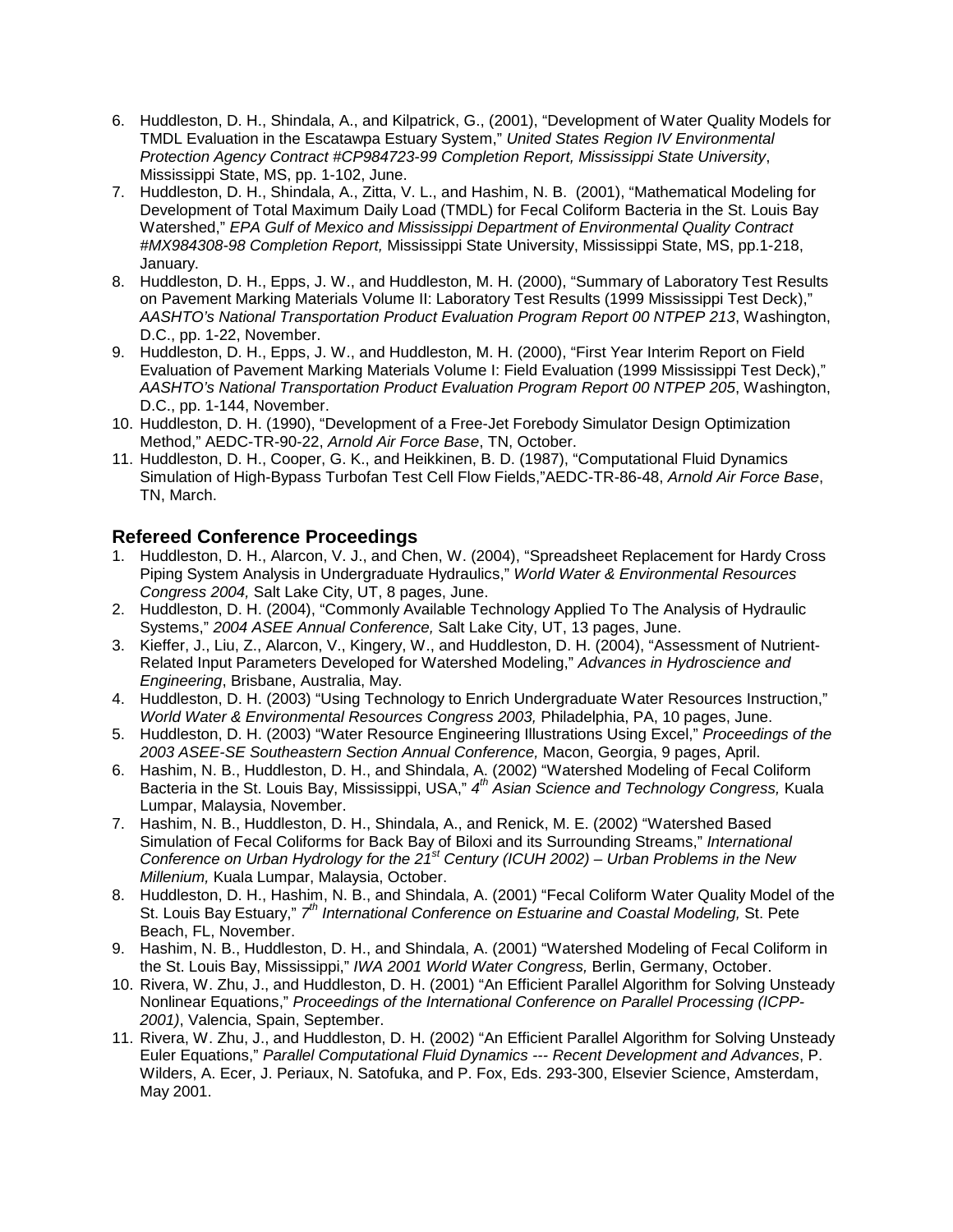- 12. Rivera, W. Zhu, J., and Huddleston, D. H. (2001) "Parallel Performance Investigation of a Domain Decomposition Algorithm," *Proceedings of the 10th SIAM Conference of Parallel Processing for Scientific Computing, SIAM*, Philadelphia, PA, March.
- 13. Burg, C. O. E., Huddleston, D. H., and Berger, R. C. (2000), "Efficient and Accurate Numerical Optimization via the Complex Taylor's Series Expansion Method," *Finite Elements in Flow Problems 2000*, Austin, TX, May.
- 14. Green, R. A. and Huddleston, D. H. (1998), "Changing the Engineering Undergraduate Experience by Appropriate Use of Computer Technology," *1998 ASEE/IEEE Frontiers in Education Conference*, Tempe, AZ, November.
- 15. Huddleston, D. H., Burg, C. O. E., and Berger, R. C. (1998), "Coupling Nonlinear Optimization and Computational Simulation to Design Flood Control Channels," *Advances in Hydroscience and Engineering*, Vol. 3, Cottbus, Germany, September.
- 16. Huddleston, D. H., Stokes, M. L., Anderson, J. D., and Soter, S. (1996), "An Interactive Exhibit For the Smithsonian *How Things Fly Gallery*," *18th Southeastern Conference on Theoretical and Applied Mechanics, Developments in Theoretical and Applied Mechanics*, Vol. 18, 319-327, Tuscaloosa, AL, April.
- 17. Huddleston, D. H., and Mastin, C. W. (1989), "Optimization of Aerodynamic Designs Using Computational Fluid Dynamics," *AGARD Specialists' Meeting on Computational Methods for Aerodynamic Design (Inverse) and Optimization*, AGARD-CP-463, pp. 23.1-23.10, Loen, Norway, May.

# **Non-refereed Conference Proceedings**

- 1. Zitta, V. L., Shindala, A., Huddleston, D. H., and Hashim, N. B. (1999), "Application of GIS to the Modeling of Bacterial Contamination in St. Louis Bay," *1999 ASCE International Water Resources Engineering Conference*, Seattle, WA, August.
- 2. Bangalore, P. V., Zhu, J., Huddleston, D. H., Skjellum, A., Welsh, D. J. S., and Wang, R. (1999), Parallelization of a Hydraulics and Sediment Transport Simulation Code," *DoD HPCMP User Group Meeting*, Monterey, CA, June.
- 3. Rivera-Gallego, W., Zhu, J., and Huddleston, D. H. (1999), " Stability and Accuracy Analysis of A Parallel Explicit-Implicit Finite Difference Algorithm for Solving Time Dependent PDEs," *Fourth Mississippi State Conference on Differential Equations and Computational Simulations*, Mississippi State University, MS, May.
- 4. Huddleston, D. H., Berger, R. C. and Burg, C. O. E. (1998), "A Numerical Design Method for Open-Channel Flow," *1998 ASCE International Water Resources Engineering Conference*, Memphis, TN, August.
- 5. Zhu, J., Johnson, B., Bangalore, P., Huddleston, D. H., and Skjellum, A. (1998)," On the Development of a Parallel Hydrodynamic Simulator," *1998 ASCE International Water Resources Engineering Conference*, Memphis, TN, August.
- 6. Zhu, J., Johnson, B., Bangalore, P., Huddleston, D. H., and Skjellum, A. (1997)," A Portable and Scalable Three-Dimensional Hydrodynamic Simulator for Parallel Computers," *SC97: High Performance Networking and Computing,* San Jose, CA, November.
- 7. Keasler, J., Johnson, B., Skjellum, A., and Huddleston, D. H. (1996), "Parallelizing a Hydrodynamics Code for the SGI Power Challenge," *DoD HPCMP User Group Meeting*, Urbana-Champaign, IL, November.
- 8. Stokes, M. L., Soni, B., Huddleston, D. H., and Shih, M. S. (1995), "Flow Simulation in a Parallel, Distributed Environment," AIAA-95-2338, *31st Joint Propulsion Conference and Exhibit*, San Diego, CA, July.
- 9. Huddleston, D. H. and Johannsen, A. (1995), "Color Wheel Visualizations of 2D Flow Fields," AIAA-95-1716, *12th AIAA Computational Fluid Dynamics Conference*, San Diego, CA, June.
- 10. Huddleston, D. H., Stokes, M. L., Anderson, J. D., and Soter, (1995), "An Interactive Exhibit For the Smithsonian How Things Fly Gallery," Open Forum presentation*, 12th AIAA Computational Fluid Dynamics Conference*, San Diego, CA, June.
- 11. Huddleston, D., Soni, B., and Zheng, X. (1994), "Application of a Factored Newton-Relaxation Scheme to Calculation of Discrete Aerodynamic Sensitivity Derivatives," AIAA-94-1894*, 12th AIAA Applied Aerodynamics Conference*, Colorado Springs, CO, June.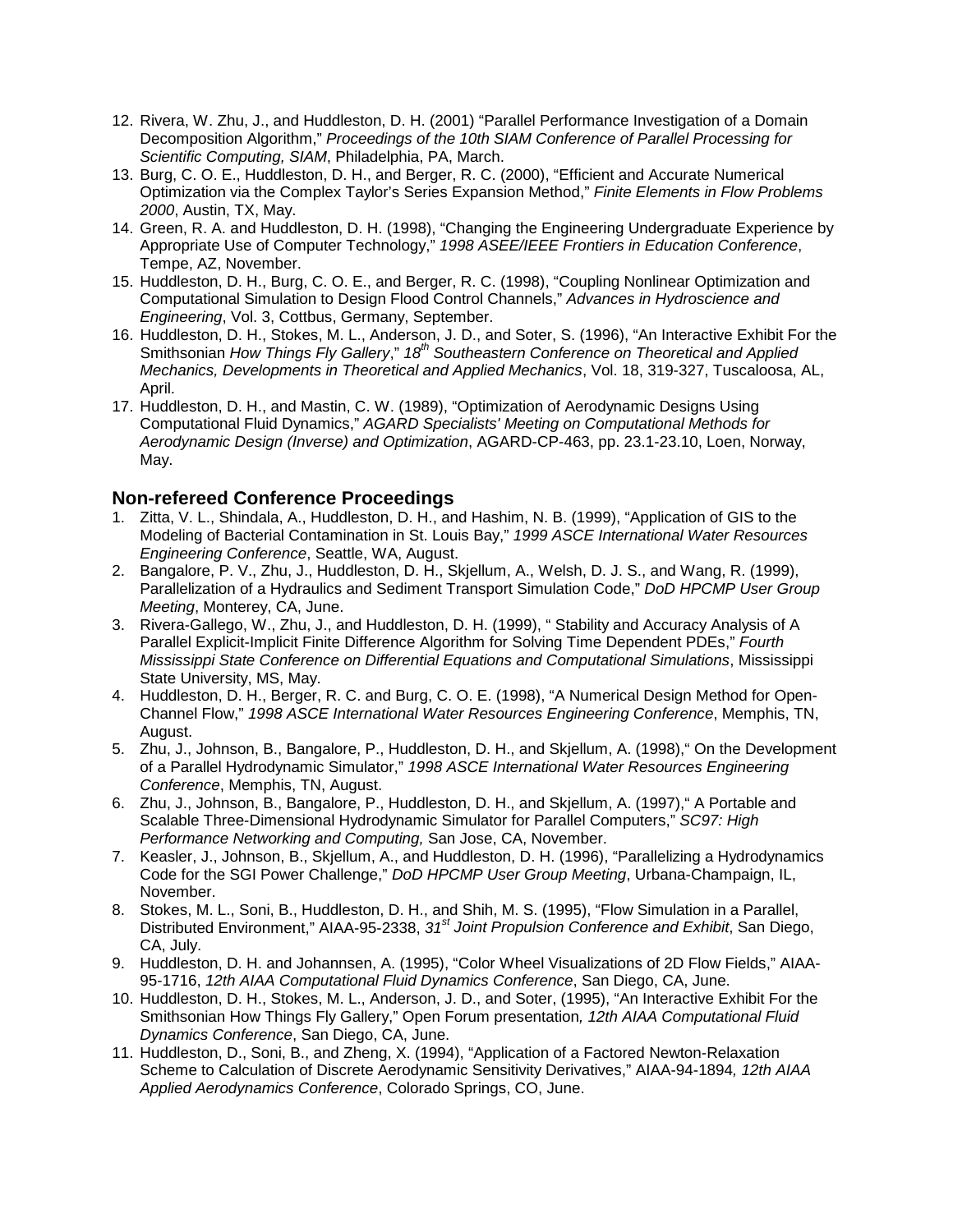- 12. Vu, B., McConnaughey, P., and Huddleston, D. (1994), "Computational Aerodynamics Analysis of Future Launch Vehicle Configurations," AIAA-94-1936, *12th AIAA Applied Aerodynamics Conference*, Colorado Springs, CO, June.
- 13. Swafford, T., Loe, D., Huff, D., Huddleston, D., and Reddy, T-S (1994), "The Evolution of NPHASE: Euler/Navier-Stokes Computations Of Unsteady Two-Dimensional Cascade Flow Fields," AIAA-94- 1834, *12th AIAA Applied Aerodynamics Conference*, Colorado Springs, CO, June.
- 14. Huddleston, D. H., Stokes, M. L., and Remotigue, M. G. (1993), "A Practical Model for Multidisciplinary Analysis Data and Algorithm Abstraction*," 1st Mississippi State Conference on Differential Equations and Computational Simulations*, Mississippi State University, MS, April.
- 15. Stokes, M. L., Huddleston, D. H., and Remotigue, M. G. (1993), "A Practical Model for Multidisciplinary Analysis Data and Algorithm Abstraction*," Sixth SIAM Conference on Parallel Processing for Scientific Computing*, Norfolk, VA, March.
- 16. Soni, B. K., Huddleston, D. H., Arabshahi, A., and Vu, B. (1993), "A Study of CFD Algorithms Applied to Complete Aircraft Configurations," AIAA-93-0784, *31st Aerospace Sciences Meeting*, Reno, NV, January.
- 17. Huddleston, D. H., and Mastin, C. W. (1989), "Optimization Methods Applied to Aerodynamic Design Problems in Computational Fluid Dynamics*," 7th International Conference on Finite Element Methods in Flow Problems*, Huntsville, AL, April.
- 18. Huddleston, D. H., Cooper, G. K., and Phares, W. J. (1986), "A Computational Fluid Dynamics Evaluation of Test Cell Recirculation Effects on High-Bypass Turbofan Engine Surface Pressure Distributions," AIAA 86-1384, *AIAA/ASME/SAE/ASEE 22nd Joint Propulsion Conference*, Huntsville, AL, July.
- 19. Huddleston, D. H., and Nayfeh, A. H. (1979), "Resonant Acoustic Frequencies of Parallel Plates," AIAA 79-1522, *AIAA 12th Fluid and Plasma Dynamics Conference*, Williamsburg, VA, July.

# **Conference Presentations**

- 1. Gonzalez, R., Kingery, W. L., and Huddleston, D. H. (2004), "The Use of Physical Watershed Models for Grades 6 through 12 Science Students in Mississippi," *68th Mississippi Academy of Sciences Meeting*, Biloxi, MS, February.
- 2. Liu, Z., Kingery, W. L., Alarcon, V. J., and Huddleston, D. H. (2004), "Development of a Nutrient and Dissolved Oxygen Water Quality Model for the Saint Louis Bay Watershed," *68th Mississippi Academy of Sciences Meeting*, Biloxi, MS, February.
- 3. Alarcon, V., Huddleston, D. H., and Kingery, W. (2003) "Sensitivity Analysis of the Wolf Watershed Hydrologic Model," *AWRA 2003 Spring Specialty Conference Agricultural Hydrology and Water Quality*, Kansas City, MO, May.
- 4. Huddleston, D. H., and Berger, R.C. (1996), "A Computational Design Method for Water Resources," *Mississippi Section American Society of Civil Engineers Spring '96 Meeting*, Diamondhead, MS, April.
- 5. Stokes, M. L., Soni, B., Huddleston, D. H., and Shih, M. S. (1995), "Towards an Integrated CFD System in a Parallel Environment," *Parallel CFD 95*, California Institute of Technology, CA, August.
- 6. Shih, M. S., Stokes, M. L., Huddleston, D. H., and Soni, B. (1995), "Towards an Integrated CFS System in a Parallel Environment," *31st Joint Propulsion Conference and Exhibit*, San Diego, CA, July.

# **Technical Reports and University Reports**

- 1. Huddleston, D. H., Epps, J. W., and Huddleston, M. H. (2001), "First Year Interim Report on Field Evaluation of Pavement Marking Materials Volume I: Field Evaluation (1999 Mississippi Test Deck)," *Mississippi Transportation Research Center MTRC Report Number: 01-002*, Mississippi State University, MS, April.
- 2. Huddleston, D. H., Epps, J. W., and Huddleston, M. H. (2001), "Summary of Laboratory Test Results on Pavement Marking Materials Volume II: Laboratory Test Results (1999 Mississippi Test Deck)," *Mississippi Transportation Research Center MTRC Report Number: 01-001*, Mississippi State University, MS, April.
- 3. Huddleston, D. H., Swafford, T. W., Busby, J. M., and Chesser, B. L. (1992), "Computation of Steady and Unsteady Quasi-One-Dimensional Viscous/Inviscid Interacting Internal Flows at Subsonic, Transonic, and Supersonic Mach Numbers," MSSU-EIRS-ERC-92-1*, Engineering & Industrial Research Station*, June.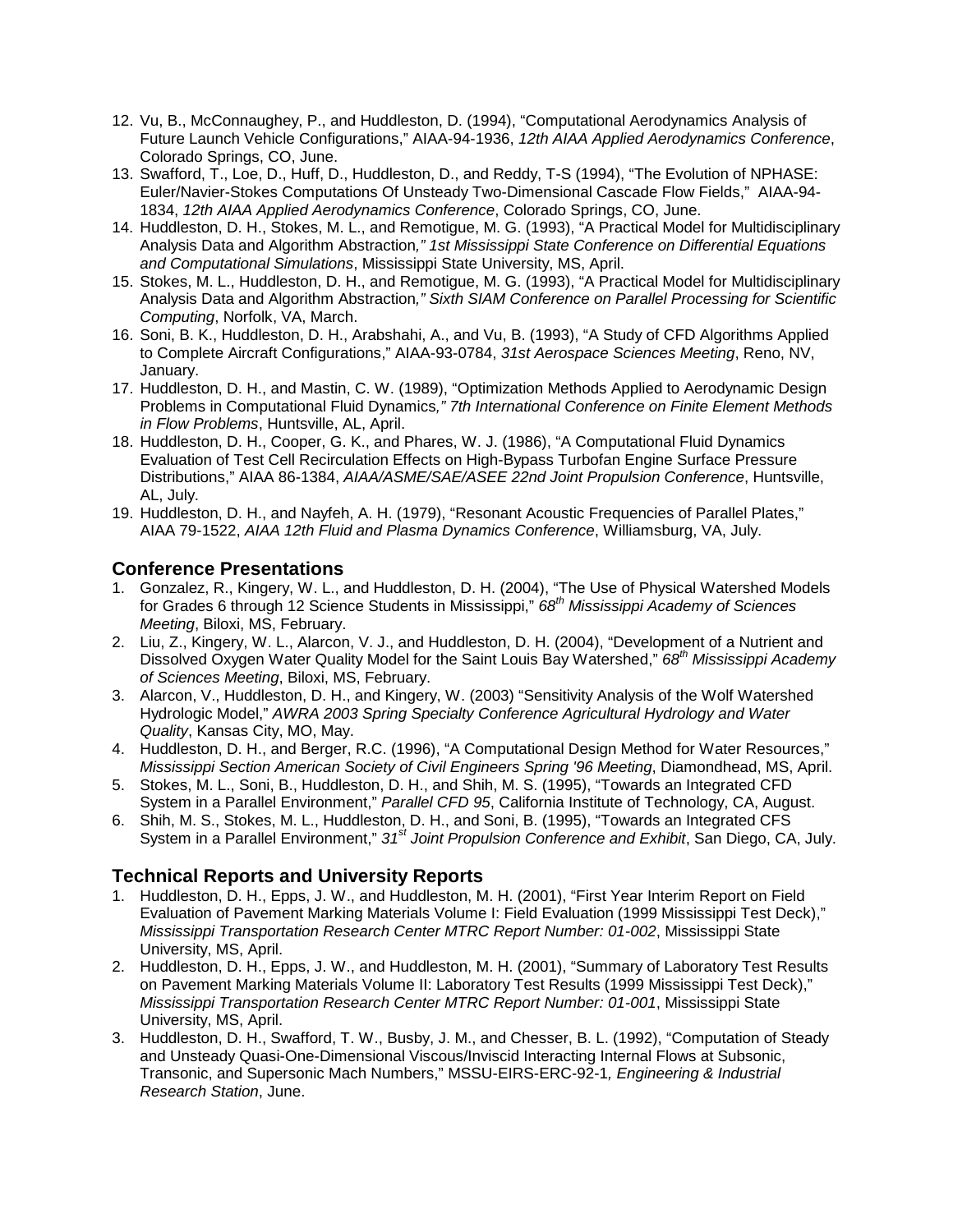- 4. Huddleston, D. H. (1989), "Aerodynamic Design Optimization Using Computational Fluid Dynamics," Ph.D. Thesis, *University of Tennessee*, Knoxville, TN, December.
- 5. Huddleston, D. H. (1978), "A Mode Matching Analysis of a Two-Dimensional Duct Containing a Splitter-Plate," MS Thesis, *Virginia Polytechnic Institute and State University*, Blacksburg, VA, December.

# **Creative Works**

1. Huddleston, D. H. and Stokes, M. L.(1996-), "*How Wings Work*," A permanent, interactive exhibit in the *How Things Fly* Gallery of the Smithsonian National Air and Space Museum.

# **Invited Colloquia**

- 1. Huddleston, D. H. (2006), "Some Hydrodynamic and Water Quality Modeling Issues in Estuaries," *Alabama State University Department of Math and Science national Science Foundation HBCU-UP Program*, AL, November.
- 2. Huddleston, D. H., and Jackson, G. (2001), "Model Application in Mississippi TMDL Development," *Gulf of Mexico Program Monitoring, Modeling and Research Committee Meeting,* Stennis Space Center, MS, April.
- 3. Huddleston, D. H. and Burg, C. O. E. (1997), "Computational Design in Hydrodynamics," *U. S. Army Corps of Engineers, Waterways Experiment Station (CEWES),* Vicksburg, MS, September.
- 4. Huddleston, D. H. and Janus, J. M. (1997), "Multidisciplinary Analysis and Optimization Within MSU's Engineering Research Center," *Mississippi State University Engineering Research Center for Computational Field Simulation*, MS, July.
- 5. Huddleston, D. H. (1996), "A Computational Design Method for Water Resources Applications," *Center for Computational Hydroscience and Engineering, University of Mississippi*, Oxford, MS, November.
- 6. Huddleston, D. H. (1996), "A Survey of Computational Design Methods," *Mississippi State University Engineering Research Center for Computational Field Simulation*, Mississippi State, MS, September.
- 7. Huddleston, D. H. (1995), "Application of a Factored Newton-Relaxation Scheme to Calculation of Discrete Design Sensitivity Derivatives," *Mississippi State University Department of Civil Engineering*, Mississippi State, MS, April.
- 8. Huddleston, D. H. (1995), "A Computational Design Method for Water Resources Applications," *U. S. Army Corps of Engineers, Waterways Experiment Station (CEWES),* Vicksburg, MS, July.

# **University Service**

- 1. Faculty Advisor, Tau Beta Pi Tennessee Gamma Chapter (2005-present)
- 2. Faculty Advisor, Tau Beta Pi Mississippi Alpha Chapter (2002-2004)
- 3. College of Engineering Representative, Mississippi State University Robert Holland Faculty Senate (1998-present)
- 4. Member, Mississippi State University Hazardous Waste Management Committee (2001-present)
- 5. Member, College of Engineering Computer System Steering Group (1998-2002)
- 6. Chairman, Engineering College Hearin Grant Computational Team (1997-2001)
- 7. Mississippi State University Campus Software Committee (1999-2001)
- 8. Graduate Coordinator, Department of Civil Engineering (1998-2000)
- 9. Chairman, Engineering College Faculty Council (1998)
- 10. Vice-chairman, Engineering College Faculty Council (1997)
- 11. Member, Engineering College Faculty Council (1996-1998)
- 12. Chairman, Engineering College Information Technology Committee (1997)

# **Service to Profession**

- 1. Chair, ASCE/EWRI Computational Hydraulics Committee (Hydraulics & Waterways Council), 2006- 2008, member, 2000-present.
- 2. Member, ASCE/EWRI Task Committee on Computational Modeling of Hydraulic Structures, 2000 present.
- 3. Member, ASCE/EWRI Task Committee on Applying Evolutionary Computing Techniques to Reservoir Control, 2000-present.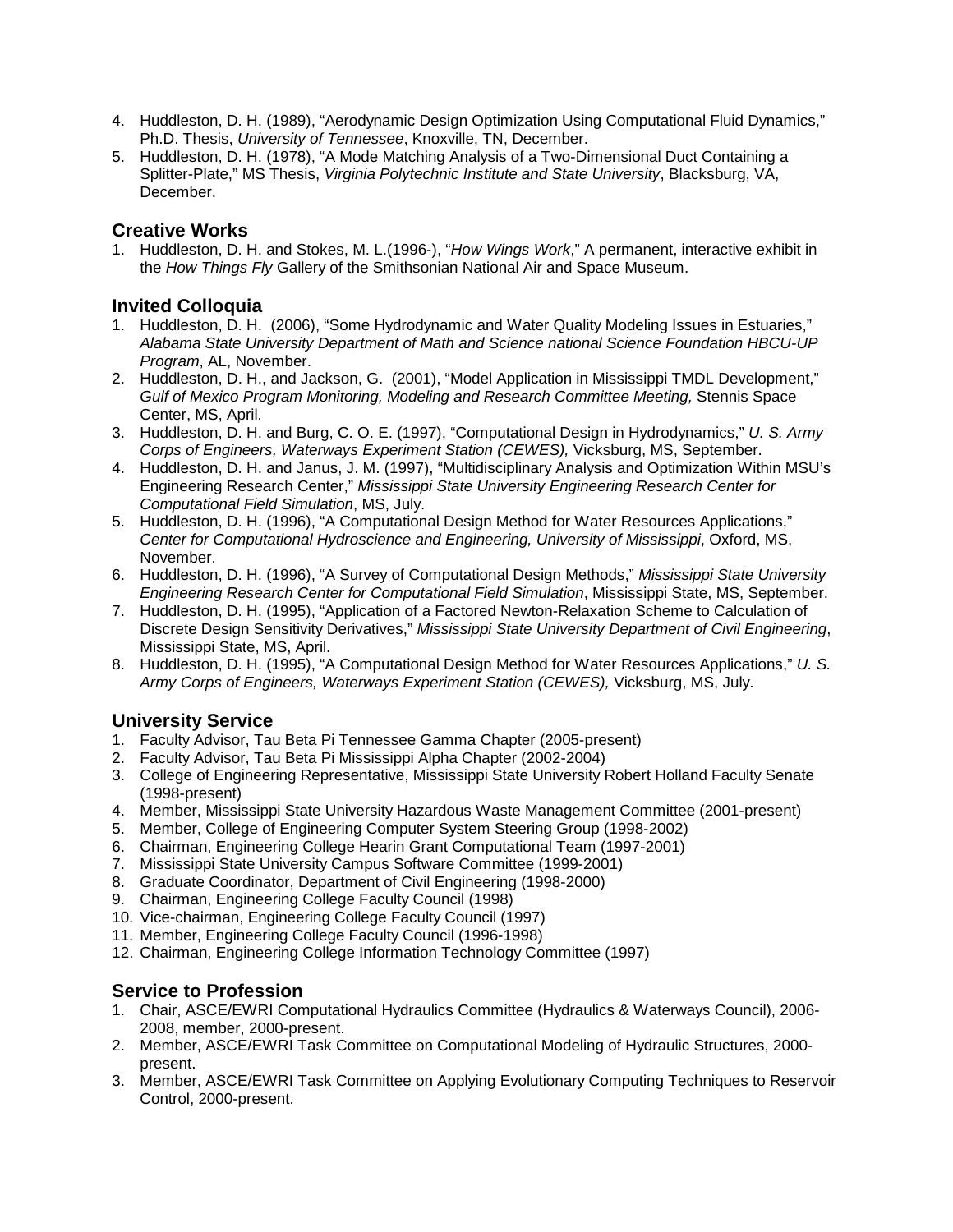- 4. Organizing Committee Member, *Second International Conference on Nonlinear Problems in Aviation & Aerospace*, Daytona Beach, FL, May 1998.
- 5. Session Organizer, *First International Conference on Nonlinear Problems in Aviation & Aerospace*, Daytona Beach, FL, May 1996.

# **Chairmanship of Technical Sessions**

- 1. Session Chairman and Moderator, Panel Discussion for Present and Future Analysis and Simulation Needs for Hydraulic Structures, *World Water & Environmental Resources Congress 2005,* Anchorage, AK, May, 2005.
- 2. Session Chairman, Incorporating Hydrologic and Hydraulic Software in Engineering Education Symposium, *World Water & Environmental Resources Congress 2003,* Philadelphia, PA, June, 2003.
- 3. Session Chairman, *World Water & Environmental Resources Congress 2001*, Orlando, FL, May, 2001.
- 4. Session Chairman, *3rd International Conference on Hydroscience and Engineering*, Cottbus/Berlin, Germany, September, 1998.
- 5. Session Chairman, *Third Mississippi State Conference on Differential Equations and Computational Simulations*, Mississippi State University, MS, May 1997.
- 6. Session Chairman, *18th Southeastern Conference on Theoretical and Applied Mechanics*, Developments in Theoretical and Applied Mechanics, Tuscaloosa, AL, April 1996.
- 7. Session Chairman, *12th AIAA Computational Fluid Dynamics Conference*, San Diego, CA, June 1995.
- 8. Session Chairman, *First Mississippi State Conference on Differential Equations and Computational Simulations*, Mississippi State University, MS, April 1995.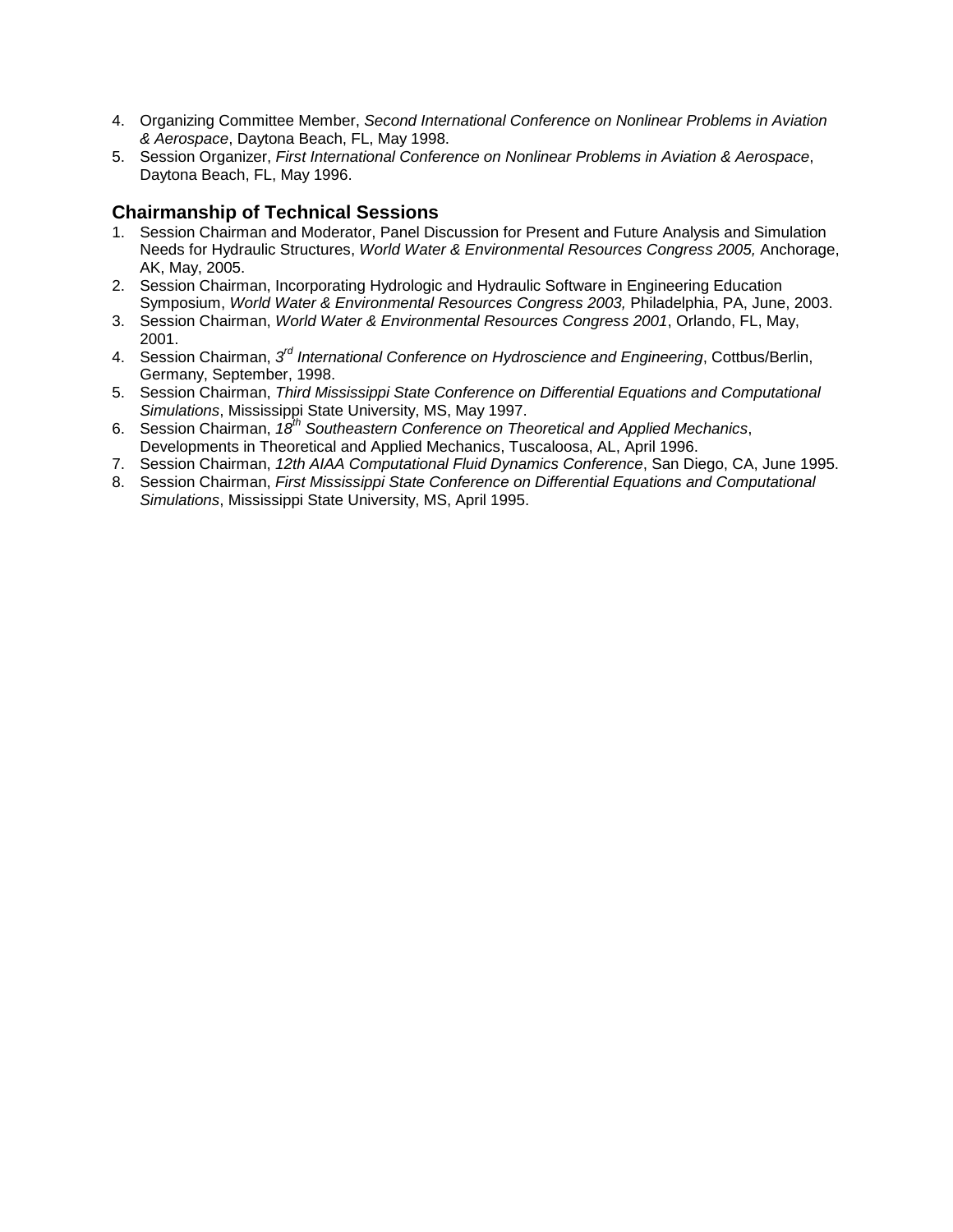## **TENNESSEE TECHNOLOGICAL UNIVERSITY** Civil & Environmental Engineering February 2011

- **1. Name.** Xiaoming Sharon Huo
- **2. Academic Rank.** Professor; Full-time

#### **3. Degrees with fields, institutions and dates.**

B.S. (Civil Engineering), Tsinghua University, 1983 M.S. (Civil Engineering), Tsinghua University, 1987 Ph.D. (Civil Engineering), University of Nebraska-Lincoln, 1997

## **4. Number of years service on this faculty, including date of original appointment and dates of advancement in rank.** 11 years

Initial appointment: Assistant Professor of Civil Engineering, 1998 Advancement in rank: Associate Professor, 2003; Professor, 2008; Interim Chair of CEE Department, 2007

#### **5. Other related experience--teaching, industrial, etc.**

Structural Engineer and Project Manager, Rupprecht Engineering Inc., Omaha, Nebraska, 1998 Structural Engineer and Project Manager, Ebmeier Engineering, Omaha, Nebraska, 1997 Research Assistant, University of Nebraska-Lincoln, Omaha, Nebraska, 1992-1997 Guest Researcher, National Institute of Standards and Technology, Gaithersburg, Maryland, 1993-1994 Structural Engineer, China Academy of Building Research, Beijing, China, 1987-1992 Instructor, Tsinghua University, Beijing, China, 1983-1984

### **6. Consulting, patents, etc.**

Load Analysis and Design Recommendations of Cold-Form Steel Trusses for Putnam Portable Storage Co., Cookeville, Tennessee, 2000

 Mezzanine Load Analysis for Brown Manufacturing Corporation Inc, Nashville, Tennessee, 2000 (through Center for Industrial Services, University of Tennessee, Knoxville)

#### **7. State in which registered.** Nebraska, E-8762

### **8. Principal publications of last five years.**

Thirty-nine publications in refereed Journals, books, research project reports, and conference proceedings within the past five years. Selected principal publications are:

Hayworth, R., **Huo, X.S.,** Zheng, L. (2008) "Effects of State Legal Loads on Bridge Rating Results Using the LRFR Procedure," *ASCE Journal of Bridge Engineering*, vol. 13, No. 6, pp. 565-572.

Zheng, L., **Huo, X.S.**, Yuan, Y. (2008) "Strength, Modulus of Elasticity, and Brittleness Index of Rubberized Concrete," ASCE *Journal of Materials in Civil Engineering,* Vol. 20, No. 11, pp. 692-699.

**Huo, X.S.**, Zhang, Q. (2008) "Effect of Skewness on the Distribution of Live Load Reaction at Piers of Continuous Skewed Bridges," *ASCE Journal of Bridge Engineering,* Vol. 13, No. 1, pp. 110-114.

Zheng, L., **Huo, X.S.**, and Yuan, Y. (2008) "Experimental Investigation on Dynamic Properties of Rubberized Concrete," *Construction and Building Materials*, Vol. 22, No. 5, pp 939-947.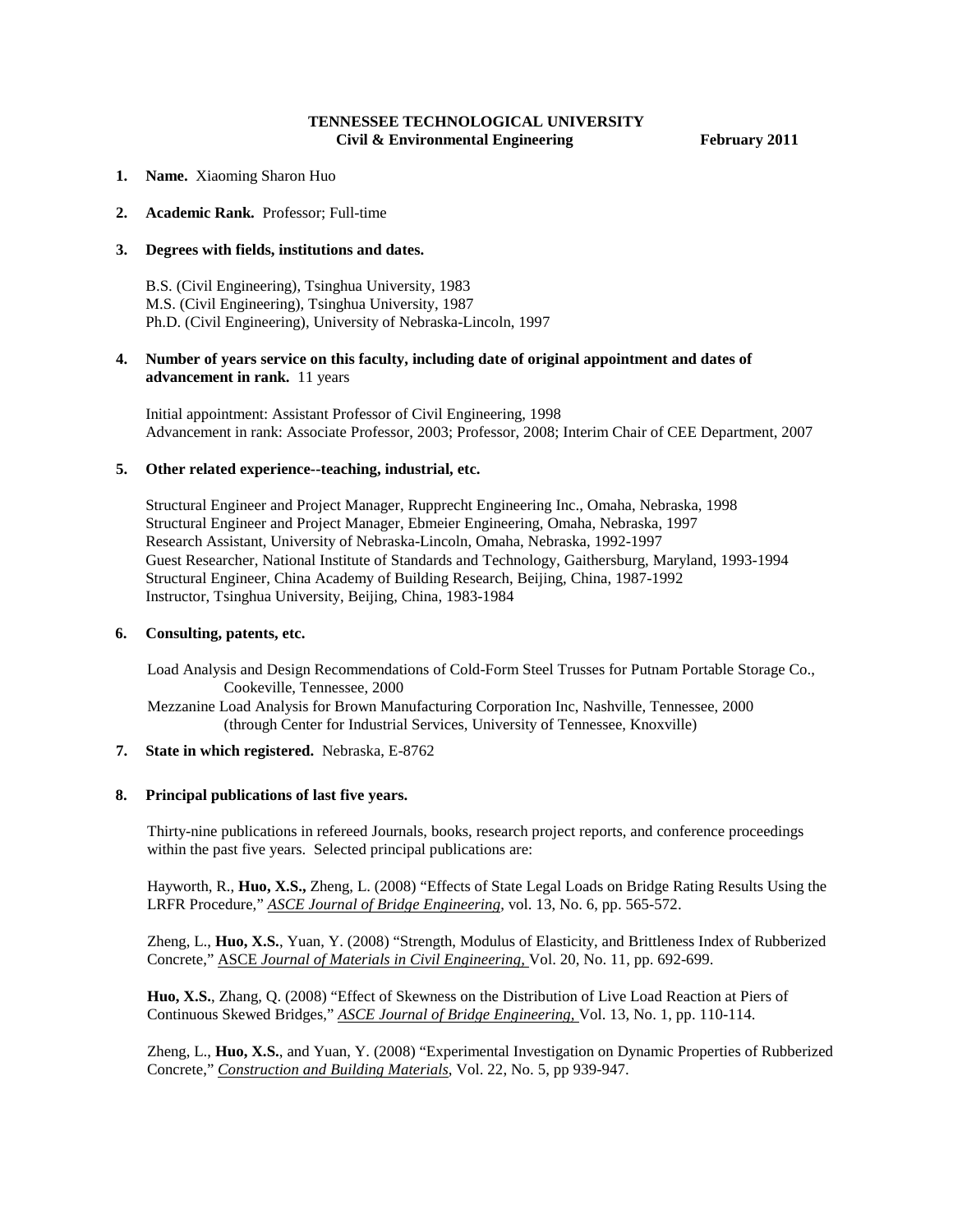**Huo, X.S.**, Zhu, P., Ung, F., and Wasserman, E.P. (2006) "Case Study of a High-Performance Concrete Bridge in Tennessee," *ASCE Practice Periodical on Structural Design and Construction*, Vol. 11, No. 4, pp. 229-237.

**Huo, X.S.** and Wong, L.U. (2006) "Experimental Study of Early-Age Behavior of High Performance Concrete Deck Slabs under Different Curing Methods," *Construction and Building Materials,* Vol.10, No. 4, pp. 1049- 1056.

Conner, S.O. and **Huo, X.S.** (2006) "Influence of Parapets and Aspect Ratio on Live Load Distribution," *ASCE Journal of Bridge Engineering*, pp 188-196.

Patrick, M.D., **Huo, X.S.**, Puckett, J.A., Jablin, M., and Mertz, D. (2006) "Sensitivity of Live Load Distribution Factors to Vehicle Spacing," *ASCE Journal of Bridge Engineering*, Vol. 11, No. 1, pp.131-134.

**Huo, X.S.**, Wasserman, E.P., and Iqbal, R. (2005) "Simplified Method for Calculating Lateral Distribution for Live Load Shear," *ASCE Journal of Bridge Engineering*, Vol. 10, No. 5, pp.544-554.

**Huo, X.S.**, Zhu, P., and Ung, F. (2005) "Experimental Study on the Behavior of High-Strength and Normal Strength Concrete Beams in a Tennessee Bridge" *ACI SP-228*, pp. 862-882.

Puckett, J.A., **Huo, X.S.**, Patrick, M.D., Jablin, M.C., and Mertz, D. (2005) "Simplified Live-Load Distribution-Factor Equations for Bridge Design," *Journal of the Transportation Research Board* CD-11S, TRR, pp. 67-78.

#### **9. Scientific and professional societies of which a member.**

American Society of Civil Engineers (ASCE); American Society for Engineering Education (ASEE); Precast/Prestressed Concrete Institute (PCI)

#### **10. Honors and awards.** (last five years)

2009 Brown-Henderson Outstanding Engineering Faculty Award, College of Engineering, Tennessee Tech University, February 2009

### **11. Institutional and professional service in the past five years.**

#### Institutional Service

Student Advising; University Senate; University Academic Council; University Curriculum; University Graduate School Executive, University Library; College of Engineering Curriculum; College of Engineering Graduate Committee; Brown-Henderson Outstanding Faculty Award; Leighton E. Sissom Innovation and Creativity Award; Department ABET Committee (Chair); Department Graduate Affairs, Advisement and Student Affairs, Admissions and Curriculum, and three faculty Search Committees

 Professional Service Reviewers: ASCE, PCI/FHWA/FIB, TRB, and Journal of Engineering Education

|                | 12. Percentage of time available for research and scholarly activities: | 10%  |  |
|----------------|-------------------------------------------------------------------------|------|--|
|                |                                                                         |      |  |
| $\blacksquare$ |                                                                         | ٬۵۵۰ |  |

**13. Percentage of time committed to the program:** 100%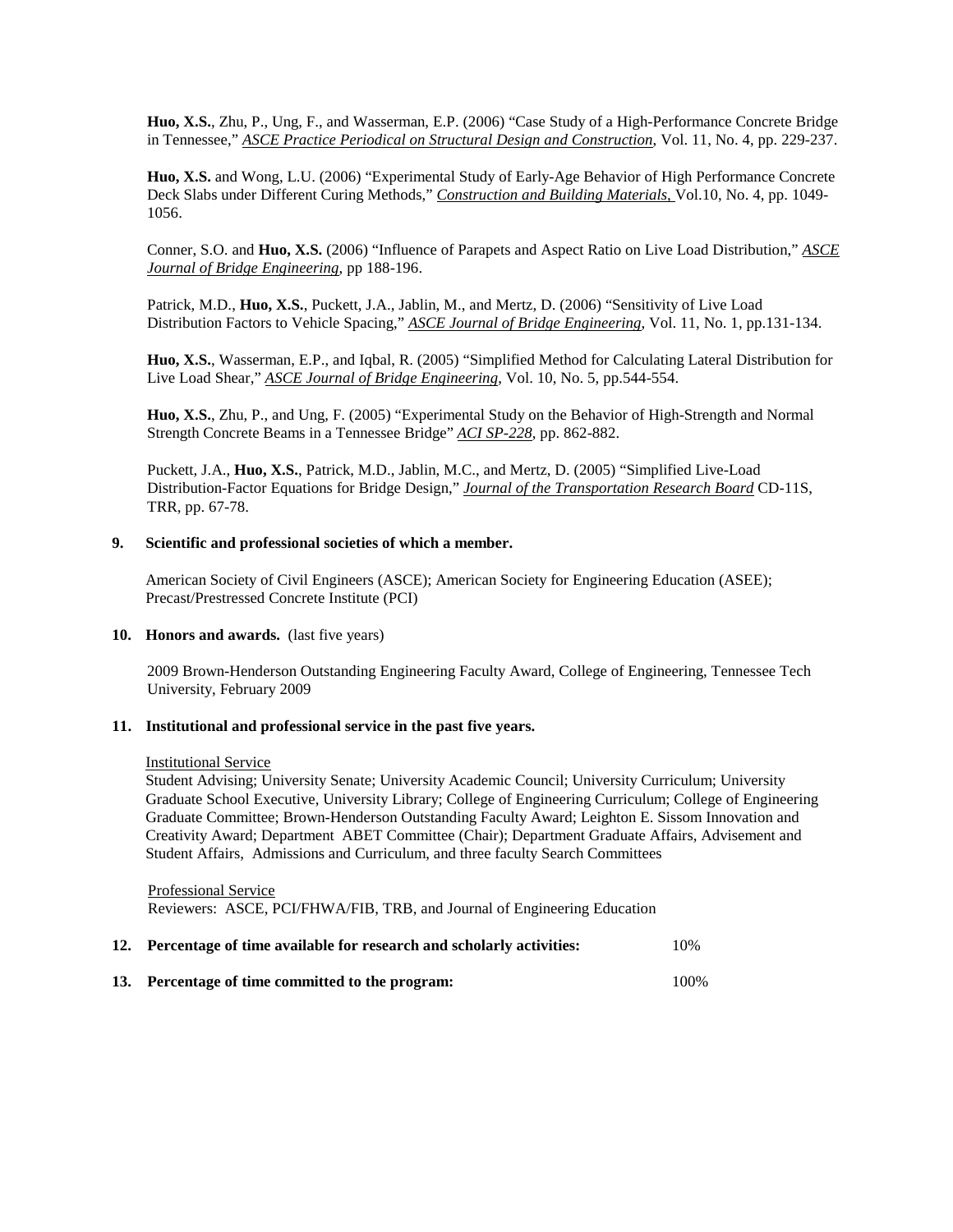## **TENNESSEE TECHNOLOGICAL UNIVERSITY**

## **Civil & Environmental Engineering February 2011**

### **1. Name.** Y. Jane Liu

## **2. Academic rank.** Associate Professor

## **3. Degrees with fields, institutions and dates.**

Ph.D. in Structural Engineering, University of Hawaii, Honolulu, U.S.A, 2002 M.S. in Structural Engineering, University of Hawaii, Honolulu, U.S.A, 1998 B.S. in Engineering Solid Mechanics, Hohai University, Nanjing, P.R.China

## **4. Number of years service on this faculty, including date of original appointment and dates of advancement in rank.**

Assistant Professor, August 1, 2002; Associate Professor, August 1, 2007

## **5. Other related experience--teaching, industrial, etc.**

Research Assistant **(**the research projects were funded by NASA Langley Research Center under Grants NAG-1-1487 and NAG-1-1850), Teaching Assistant, and Lecturer, Department of Civil Engineering, University of Hawaii (1995-2002)

## **6. Consulting, patents, etc.** None.

**7. States in which registered. FE**, State of Hawaii, 1997

## **8. Principal publications of last five years.**

Journal Papers

- 1. Y. J. Liu, G. R. Buchanan, "Free Vibration of Transversely Isotropic Solid and Thick-walled Toroidal Shells," International Journal of Structural Stability and Dynamics, 2006, vol. 6: No. 3, 359-575
- 2. G. R.Buchanan, Y. Jane Liu, "An Analysis of the Free Vibration of Thick-walled Isotropic Toroidal Shells," International Journal of Mechanical Sciences, 2005, vol. 47: 277-292
- 3. Y. Jane Liu, H.R. Riggs, "The MIN-N Family of Pure-Displacement, Triangular Mindlin Plate Elements," The Structural Engineering and Mechanics, An International Journal, 2005, vol.19: No. 3, 297-320
- 4. Y. Jane Liu, G. R. Buchanan, "Free Vibration of Stepped Cantilever Mindlin Plates," Journal of Sound and Vibration, 2004, vol. 271: 1083-1092

Conference Proceedings

- 1. Jane Liu, George Buchanan "Application of Groebner Bases in Methodology to Nonlinear Analyssi of an Underwater Cable,"(full paper accepted) Proc.  $30<sup>th</sup>$  International Conference on Ocean, Offshore and Arctic Engineering on CD, Rotterdam, The Netherlands, June 19-24, 2011.
- 2. Jane Liu, George Buchanan "An example of using the Groebner Bases in an inverse problem of damage prediction by inverse method in nonlinear plates," Proc. 10<sup>th</sup> National Congress on Computational Mechanics on CD, the Ohio stacte University, Columbus, Ohio, July 16-19, 2009.
- 3. J. Ning, W. Gao, G. Radman and J. Liu, "The Application of the Groebner Basis Technique in Power Flow Study," (full paper) the  $41<sup>th</sup>$  North American Power Symposium, Mississippi, October 4-6, 2009.
- 4. Jane Liu, George Buchanan "Application of Algebraic Geometry to Vibration Control of Geometrically Nonlinear Hygrothermal-elastic Composite Plates," Proc. 45<sup>th</sup> Annual Technical Meeting Society of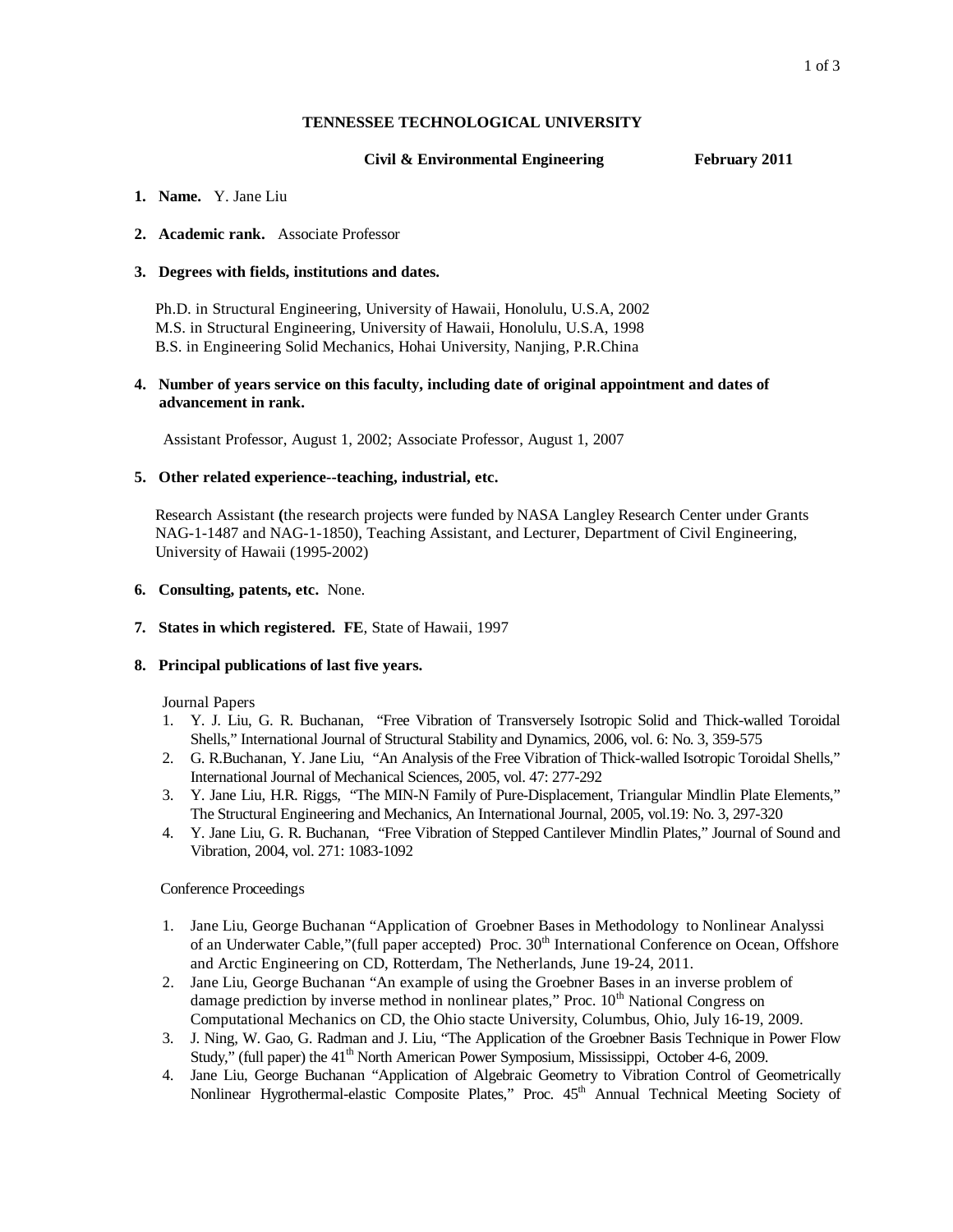Engineering Science 2008 on CD, University of Illinois at Urbana-Champaign, Champaign, Illinois, October 12-15, 2008.

- 5. Jane Liu, Rafal Ablamowicz "Using Maple Computer Algebra System in Teaching Mechanics Courses," Proc. 45<sup>th</sup> Annual Technical Meeting Society of Engineering Science 2008 on CD, University of Illinois at Urbana-Champaign, Champaign, Illinois, October 12-15, 2008.
- 6. Rafal Ablamowicz, Jane Liu "Solving Systems of Polynomial Equations with Groebner Bases: Examples and Applications," Proc.  $45<sup>th</sup>$  Annual Technical Meeting Society of Engineering Science 2008 on CD, University of Illinois at Urbana-Champaign, Champaign, Illinois, October 12-15, 2008.
- 7. Jane Liu, Rafal Ablamowicz "Advanced Computational Methods Course for Engineering Graduate Students," Proc.  $44<sup>th</sup>$  Annual Technical Meeting Society of Engineering Science 2007 on CD, Texas A&M University, College Station, Texas, October 21-24, 2007.
- 8. George Buchanan, Jane Liu "Geometrically Nonlinear Vibration of thermo-elastic Plates with Method of Groebner Bases," Proc. 44<sup>th</sup> Annual Technical Meeting Society of Engineering Science 2007 on CD, Texas A&M University, College Station, Texas, October 21-24, 2007.
- 9. Robert VanDervort, Jane Liu "Geometrically Nonlinear Analysis of Rectangular Plates with the Groebner Bases," Proc.  $44<sup>th</sup>$  Annual Technical Meeting Society of Engineering Science 2007 on CD, Texas A&M University, College Station, Texas, October 21-24, 2007.
- 10. Rafal Ablamowicz, Jane Liu "A Note on the Rodrigues Matrix of Rotation," Proc. 44<sup>th</sup> Annual Technical Meeting Society of Engineering Science 2007 on CD, Texas A&M University, College Station, Texas, October 21-24, 2007.
- 11. Jane Liu, "Applications of Algebraic Geometry Methods to Damage Detection in Plates with Large Deformation," Proc. 9<sup>th</sup> US National Congress on Computational Mechanics 2007on CD, San Francisco, California, July 22 - 26, 2007.
- 12. Jane Liu, Sirisha Madhavapeddy, and George Buchanan "Algebraic Geometry Approach in the Modeling of a Free Vibration Analysis of Laminated Toroidal Shells with Elliptical Cross-Section," Proc. 43<sup>rd</sup> Annual Technical Meeting Society of Engineering Science 2006, University Park, Pennsylvania, August 13 - 16, 2006, 70
- 13. Rafal Ablamowicz, Jane Liu "On the Parallel Lines for Bézier Cubics and Surfaces," Proc. 43rd Annual Technical Meeting Society of Engineering Science 2006, University Park, Pennsylvania, August 13 - 16, 2006, 69
- 14. Siphay Douangvilay, Jane Liu "Free Vibration Analysis of a Bézier Cubic Composite Shell," Proc. 43rd Annual Technical Meeting Society of Engineering Science 2006, University Park, Pennsylvania, August 13 - 16, 2006, 63
- 15. Eric S. Fox, Y. Jane Liu and George R. Buchanan "Vibration of a Tire Modeled as a Composite Three-Dimensional Toroidal Shell," Proc. 14<sup>th</sup> International Conference on Composites/NANO Engineering, July 2006, Boulder, Colorado July 2-8, 2006, CDROM-ICCE-14

### **9. Scientific and professional societies of which a member.**

Associate Member, ASCE; Member, ASME; Member, USACM

#### **10. Honors and awards.**

College of Engineering Faculty Productivity Award, TTU, 2010

### **11. Institutional and professional service in the past five years.**

Committee service:

Member of the departmental Computer, Library, Equipment Committees Member of the university Art Committee; The Commission on the Status of Women

#### Graduate Advising:

8 M.S. students (Committee chair or Co-Chair); 6 M.S. and 14 Ph.D. students (Committee member)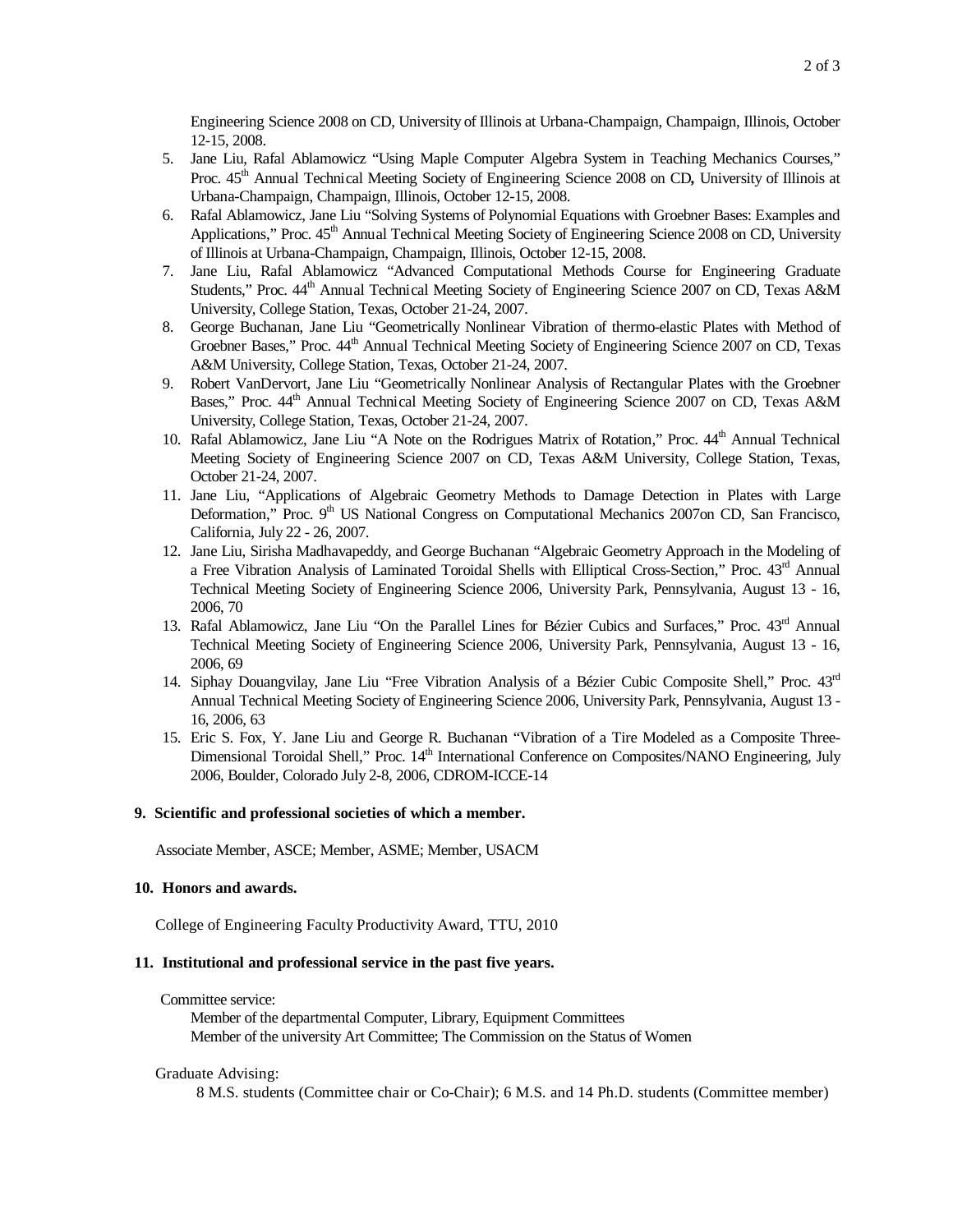## Reviewers:

 ASME Journal of Offshore Mechanics and Arctic Engineering 2010 Journal of Sound and vibration papers, 2007, 2008 Journal of Computational and Applied Mathematics papers, 2006 5<sup>th</sup> Hawaii international Conference on Statistics, Mathematics and Related Fields 2006 papers

## **12. Professional development activities in the last five years.**

Co-organizer, Symposium "Advanced Mathematical Tools: A Frontier Between Mathematics and Engineering",  $43^{\text{rd}}/44^{\text{th}}/45^{\text{th}}$  Annual Technical Meeting Society of Engineering Science, (SES) 2006, 2007, and 2008.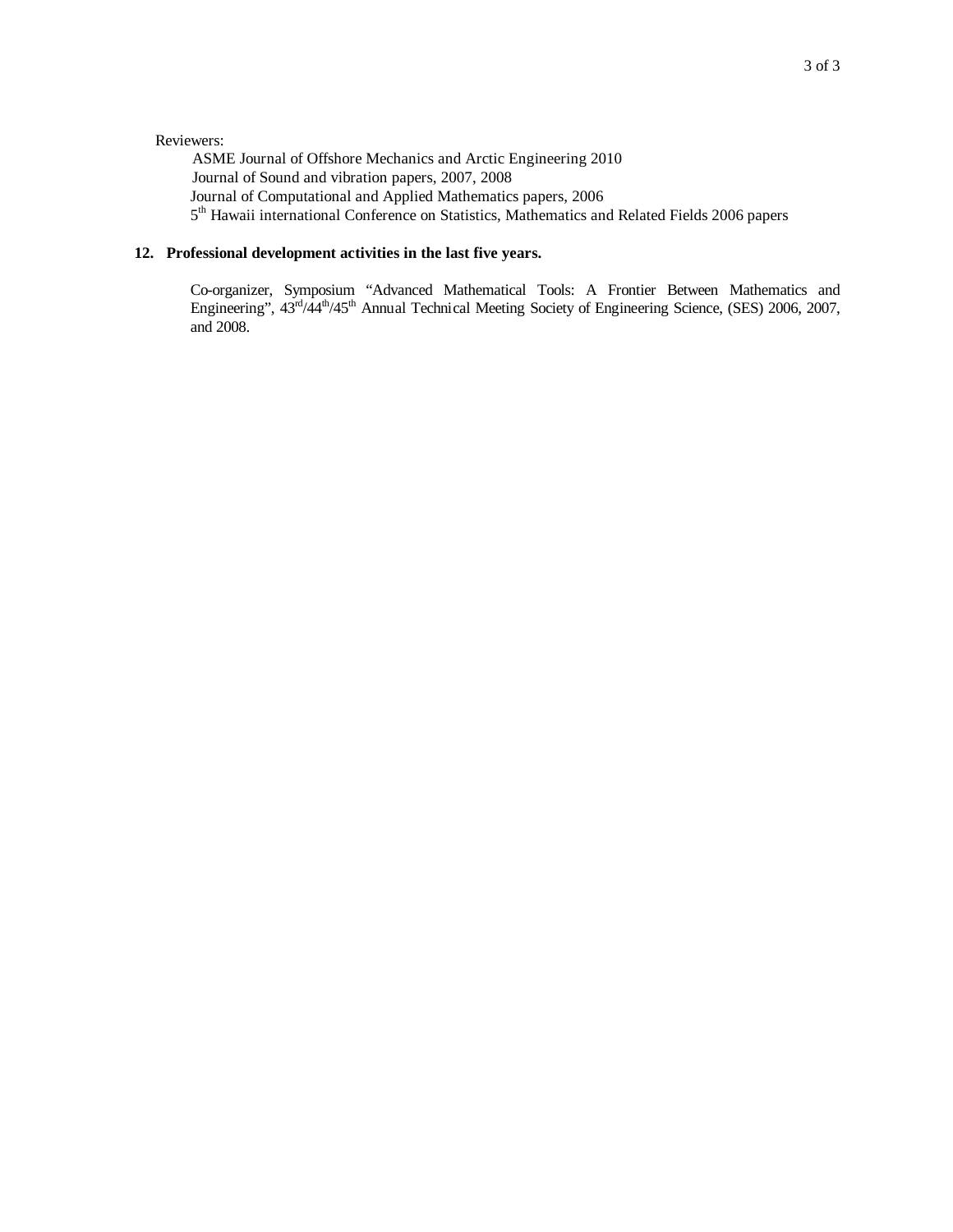## **TENNESSEE TECHNOLOGICAL UNIVERSITY Civil & Environmental Engineering March 2011**

- **1. Name:** Jessica Oswalt Matson
- **2. Academic rank:** Professor, Full-time
- **3. Degrees with fields, institutions, and dates:** Ph.D. (Industrial Engineering), Georgia Institute of Technology, 1982 M.S. (Industrial Engineering), Georgia Institute of Technology, 1979 B.S. (Industrial Engineering), Mississippi State University, 1975
- **4. Number of years service on this faculty, including date of original appointment and dates of advancement in rank**: 11.5 years

Initial appointment: Professor and Chair of Industrial and Manufacturing Engineering Department, 1998; Appointed Professor of Industrial and Systems Engineering in 2006.

#### **5. Other related experience – teaching, industrial, etc.:**

Associate Professor, IE Dept., University of Alabama, 1987-98; Also Dir., IE Design Clinic, 1994-97 Associate Professor, 1986-87, & Assistant Professor, 1983-86, IE Dept., Mississippi State University Also Training Assoc., Rehab. Research and Training Center on Blindness & Low Vision, 1986-87 Assistant Professor, Business Info. Sys. & Quant. Analysis Dept., Mississippi State University, 1982-83 Graduate Research Asst., Prod. & Dist, Research Center, School of ISyE, Georgia Tech, 1979-82 Data Systems Design Supervisor, AT&T Long Lines, Atlanta, Georgia, 1976-77 Operations Supervisor, AT&T Long Lines, Jacksonville, Florida, 1975-76

#### **6. Consulting (past five years):**

ABET Self-Study Review for UTEP IE Program, 2007 ABET Mock Review Program Evaluator for FAMU-FSU IE Program, 2008

**7. State in which registered**: Mississippi, #09685

### **8. Principal publications of last five years:** (all refereed)

K. Hunter, **J. Matson**, R. Loutzenheiser, and M. Phelps, "Professional Development for Science, Technology and Mathematics Teachers," *Proc. of the 2010 ASEE Annual Conf. & Expo.*, Louisville, KY, June 2010.

J. Matson and **J. Matson**, "Supply Chain Issues of Automotive Manufacturing in the Southern USA," *Supply Chain Management: An International Journal*, 12(6), 2007.

D. Elizandro and **J. Matson**, "Taking a Moment to Teach Engineering Economy," *The Engineering Economist,*  52(2), April 2007.

**J. Matson**, J. Mozrall, P. Patterson, and D. Schaub, "An Industrial Engineering Body of Knowledge?" *Proc. of the ASEE 2007 Annual Conf. & Expo.*, Honolulu, HI, June 2007.

**J. Matson**, K. Craven, S. Pardue, C. Darvennes, & A. Wachs, "Assessing Participant Engagement in a Middle School Outreach Program," *Proc. of the ASEE 2007 Annual Conf. & Expo.*, Honolulu, HI, June 2007.

**J. Matson** and J. Matson, "Industrial Engineering and Other Characteristics of Southern USA Automotive Suppliers," *Proc. of the IERC*, Nashville, TN, May 2007.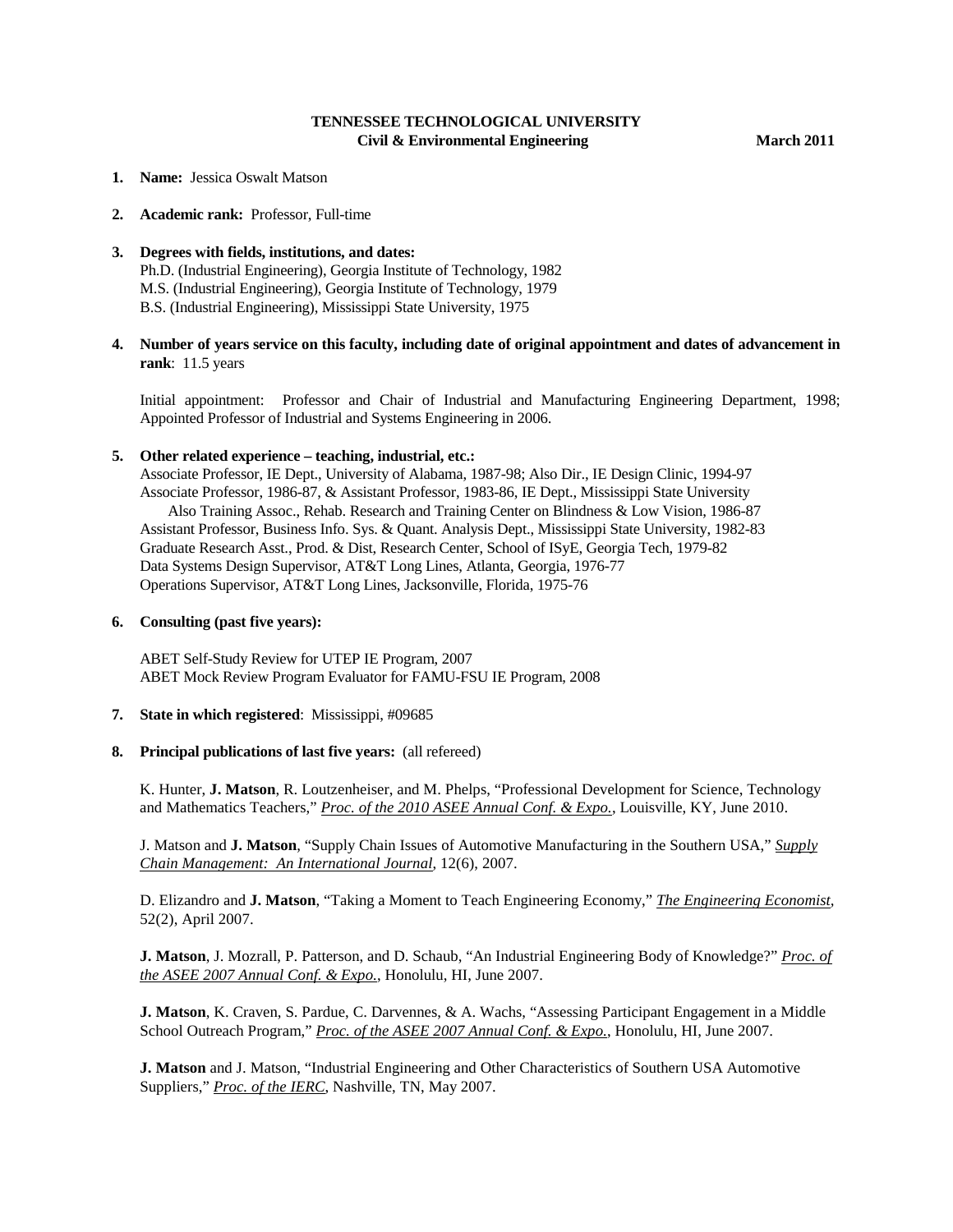K. Hunter, **J. Matson**, and S. Elkins, "Preparing for Emerging Technologies: A Grassroots Approach to Enhancing K-12 Education," *Proc. of the ASEE 2006 Annual Conf. & Expo.*, Chicago, IL, June 2006.

### **9. Scientific and professional societies of which a member:**

Institute of Industrial Engineers (IIE); American Society for Engineering Education (ASEE); Society of Women Engineers (SWE); Sigma Xi

### **10. Honors and awards (last five years):**

Outstanding Faculty Award for Professional Service, Tennessee Technological University, 2009 Fred C. Crane Distinguished Service Award, Institute of Industrial Engineers, 2007 Distinguished Engineering Fellow, Mississippi State University, 2007

### **11. Institutional and professional service in last five years:**

### Institutional Service

Student advising; University and College Curriculum Committees, 2006; Institutional Animal Care and Use Committee, 2003-present; Research Committee, 2009-present; Faculty Advisor - Alpha Pi Mu, 2004-present, and Institute of Industrial Engineers, 2005-present; Faculty Co-advisor - Tau Beta Pi, 2008-present

#### Professional Service

Committee of Visitors, NSF Engineering Education and Centers Division, March 2007.

- IIE Senior Vice President at Large for Academia (Board of Trustees position), 2004-06; VP, Middle TN Chapter, 2006-10; Chair of Student Design Competition Committee (national), 2005-07; Member of Curriculum Innovation Award Committee (national), 2005-06; Representative to ABET Systems Engineering Task Force (national), 2006-2008; Board of Trustees Secretary (non-voting member), 2011.
- ASEE (national) Chair of New Awards Committee for IE Division, 2006-2008; IE Division Awards Chair, 2005-06; Professional Interest Council I Chair (Board of Directors member), 2008-2010; Nominating Committee, 2010-present.
- External reviewer for tenure and promotion dossiers, 2002-present; reviewer for *European Journal of Industrial Engineering*, 2006; reviewer for IIE and ASEE conference proceedings.
- ABET Program Evaluator for IE and Engineering Management program visits in 2006-2008; EAC member and team chair for two visits each year, 2009-2010.

Outreach - Engineering A Future, FIRST Lego League referee, high school visits.

Grant Participation - Senior Personnel on Tennessee Pre-Engineering Math-Science Partnership Grant, 2007- 2010, and Math Success for STEM Majors Grant, 2010-present.

Workshop Leader, ASEE Southeastern Section Conference, Tuscaloosa, AL, 2006.

### **12. Percentage of time available for research and scholarly activities:** 10%

## **13. Percentage of time committed to program:**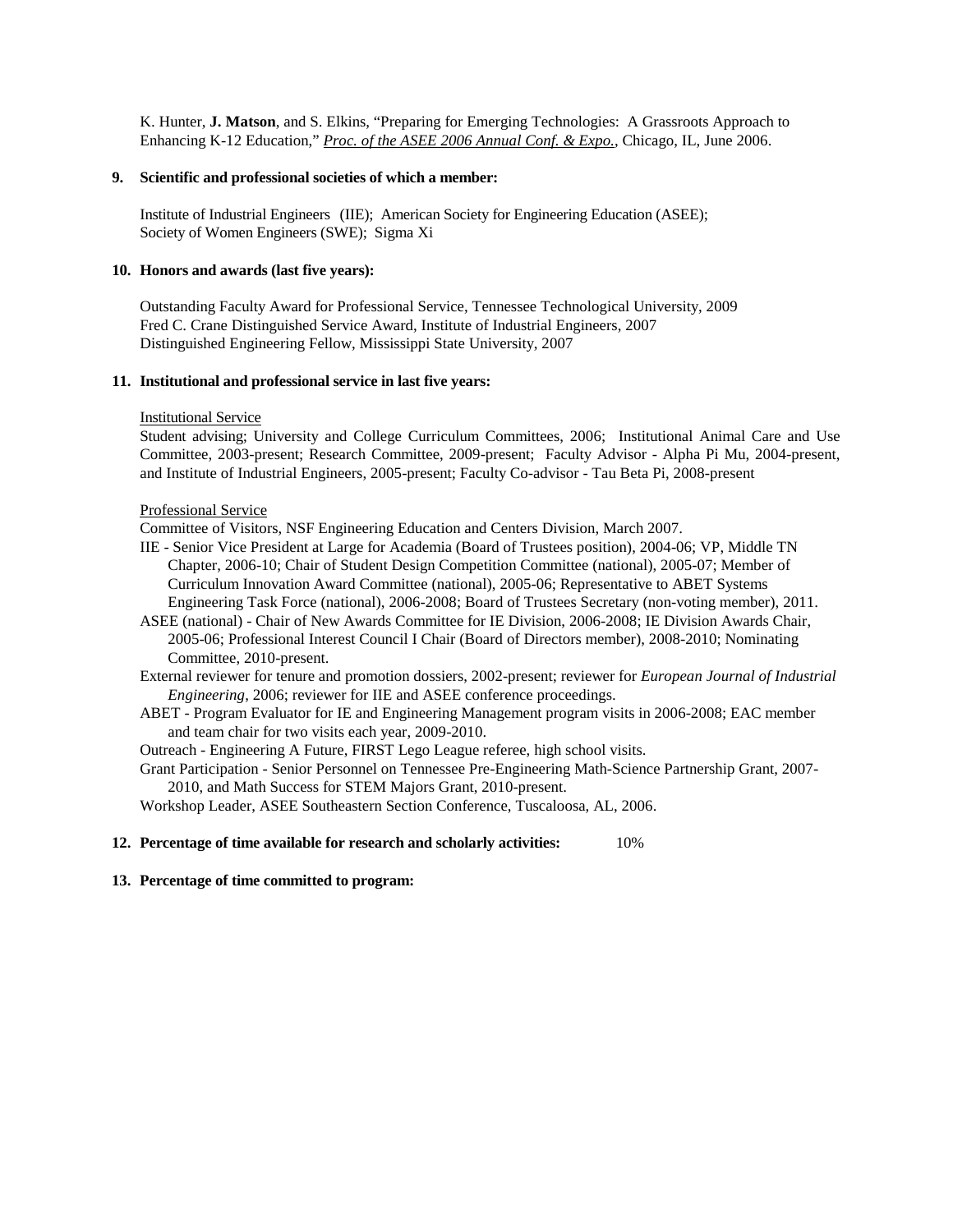## **TENNESSEE TECHNOLOGICAL UNIVERSITY Civil & Environmental Engineering March 2011**

- **1. Name.** Benjamin John Mohr
- **2. Academic rank.** Associate Professor, Full-time

#### **3. Degrees with fields, institutions and dates.**

 Ph.D. (Civil Engineering), Georgia Institute of Technology, August 2005 M.S. (Civil Engineering), Georgia Institute of Technology, August 2002 B.S. (Civil Engineering), University of Delaware, May 2001

## **4. Number of years service on this faculty, including date of original appointment and dates of advancement in rank.** 5.5 years

Promotion: Associate Professor of Civil Engineering, August 2010 Initial appointment: Assistant Professor of Civil Engineering, August 2005

#### **5. Other related experience--teaching, industrial, etc.**

 Graduate Research Assistant, School of Civil and Environmental Engineering, Georgia Institute of Technology, 2001-2005

 Undergraduate Teaching Assistant, Department of Civil and Environmental Engineering, University of Delaware, 1999-2001

#### **6. Consulting, patents, etc.**

 Benjamin J. Mohr, Kimberly E. Kurtis, Hiroki Nanko. "Methods for Internally Curing Cement-Based Materials and Products Made Therefrom," US patent application #11/738,906 filed by Georgia Tech Research Corporation/Georgia Institute of Technology on April 23, 2007. Consultant - GAF Corporation (2005)

**7. States in which registered.** N/A, Certified Engineer-in-Training

#### **8. Principal publications of last five years.**

 Fifteen publications in refereed journals, conference proceedings, and research reports within the past five years. Selected principal publications are:

- Mohr, B.J., Hood, K.L. "Influence of Bleed Water Reabsorption on Cement Paste Autogenous Deformation." *Cement and Concrete Research,* 2010; 40(2):220-225.
- Ojo, J.O., Mohr, B.J. "A Review of the Analysis of Cement Hydration Kinetics via <sup>1</sup>H Nuclear Magnetic Resonance." In: Proceedings of the *3rd International Symposium on Nanotechnology in Construction (NICOM3)*, Prague, Czech Republic, May 31-June 2, 2009, Eds. Bittnar, Z., Bartos, P.J.M., Nemecek, J., Smilauer, V., Zeman, J., 2009: 107-112.
- Mohr, B.J., Hood, K.L., Kurtis, K.E. "Mitigation of Alkali-Silica Expansion in Pulp Fiber Mortar Composites." *Cement and Concrete Composites*, 2009; 31(9):677-681.
- Mohr, B.J., Biernacki, J.J., Kurtis, K.E. "Supplementary Cementitious Materials for Mitigating Kraft Pulp Fiber-Cement Composite Degradation." *Cement and Concrete Research*, 2007;37(11): 1531-1543.
- Mohr, B.J., Biernacki, J.J., Kurtis, K.E. "Microstructural and Chemical Effects of Wet/Dry Cycling on Pulp Fiber-Cement Composites." *Cement and Concrete Research*, 2006; 36(7): 1240-1251.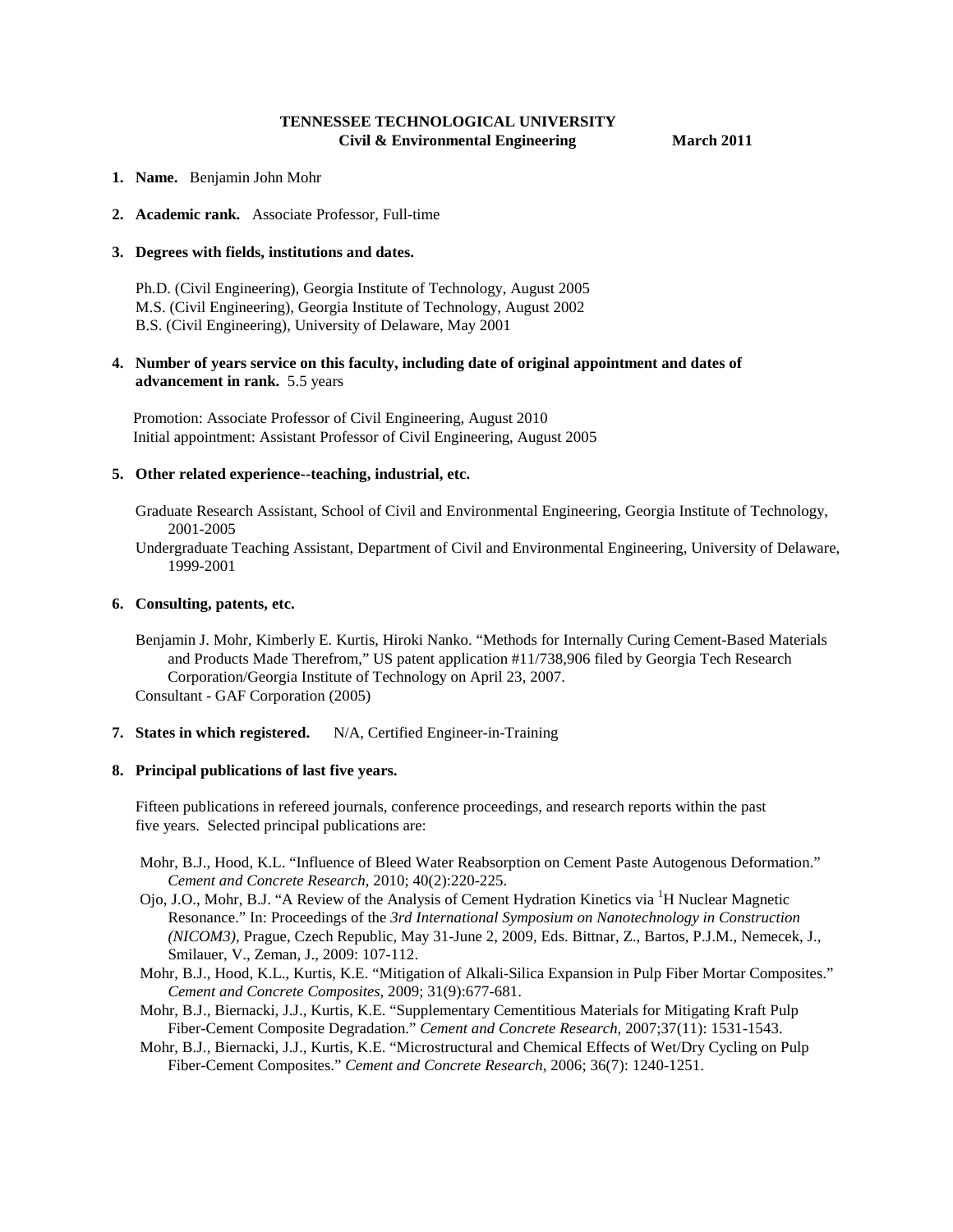#### **9. Scientific and professional societies of which a member.**

American Concrete Institute (ACI) Voting Member, ACI Committee 231, Properties of Concrete at Early Ages, 2005- Voting Member, ACI Committee 236, Materials Science of Concrete, 2005- Associate Member, ACI Committee 308, Curing Concrete, 2007- RILEM (International Union of Laboratories and Experts in Construction Materials, Systems and Structures) Member, RILEM Committee TC196-ICC, Internal Curing of Concrete, 2006- American Ceramic Society (ACerS), Cements Division Chair-Elect, 2011-2012 Secretary, 2010-2011 American Society of Civil Engineers (ASCE) American Society of Engineering Education (ASEE)

### **10. Honors and awards.**

TTU Kinslow Award, 2011 ASCE ExCEEd Teaching Fellowship, 2010 TTU Sigma Xi Research Award, 2007 ASEE-SE New Faculty Research Award, 2<sup>nd</sup> place, 2007 Georgia Institute of Technology President's Fellow, 2002-2005 Sigma Xi, The Scientific Research Society, 2006 Tau Beta Pi National Engineering Honor Society, 2000 Chi Epsilon National Civil Engineering Honor Society, 2000

## **11. Institutional and professional service in the past five years.**

| <b>Institutional Service</b>                                                                                 |
|--------------------------------------------------------------------------------------------------------------|
| <b>Student Advising</b>                                                                                      |
| Faculty Advisor, American Society of Civil Engineers (ASCE) TTU Chapter, 2006-                               |
| TTU University and Department of Civil and Environmental Engineering Committees:                             |
| <b>Undergraduate Research Committee</b>                                                                      |
| CEE Facilities/Equipment Committee                                                                           |
| <b>CEE Recruitment and Retention Committee</b>                                                               |
| Sigma Xi Award Committee Chair, 2008                                                                         |
| Professional Service                                                                                         |
| Session co-chair at 3 <sup>rd</sup> International Symposium on Nanotechnology in Construction, Nanostructure |
| Characterization, June 2009                                                                                  |
| Editor, organizer and co-moderator of ACI TAC convention session and subsequent conference proceedings:      |
| Internal Curing of High Performance Concretes: Laboratory and Field Experiences (Fall 2007, Puerto Rico)     |
| Panel Moderator: CEAT Workshop on Moisture and Temperature Modeling for Concrete Pavements – Testing         |
| Methodologies, July 2007.                                                                                    |
| Reviewer:                                                                                                    |
| ACI Concrete International, ACI SP-XXX - Modeling as a Solution to Concrete Problems, ACI SP-256CD           |
| - Internal Curing of High Performance Concretes: Laboratory and Field Experiences, ACI SP-241CD -            |
| Concrete Heat Development: Monitoring, Prediction, and Management, ASCE Journal of Materials in Civil        |
| Engineering, Cement and Concrete Research, Journal of ASTM International                                     |
| 12. Percentage of time available for research or scholarly activities:<br>45%                                |

| 13. Percentage of time committed to the program: | 100% |
|--------------------------------------------------|------|
|                                                  |      |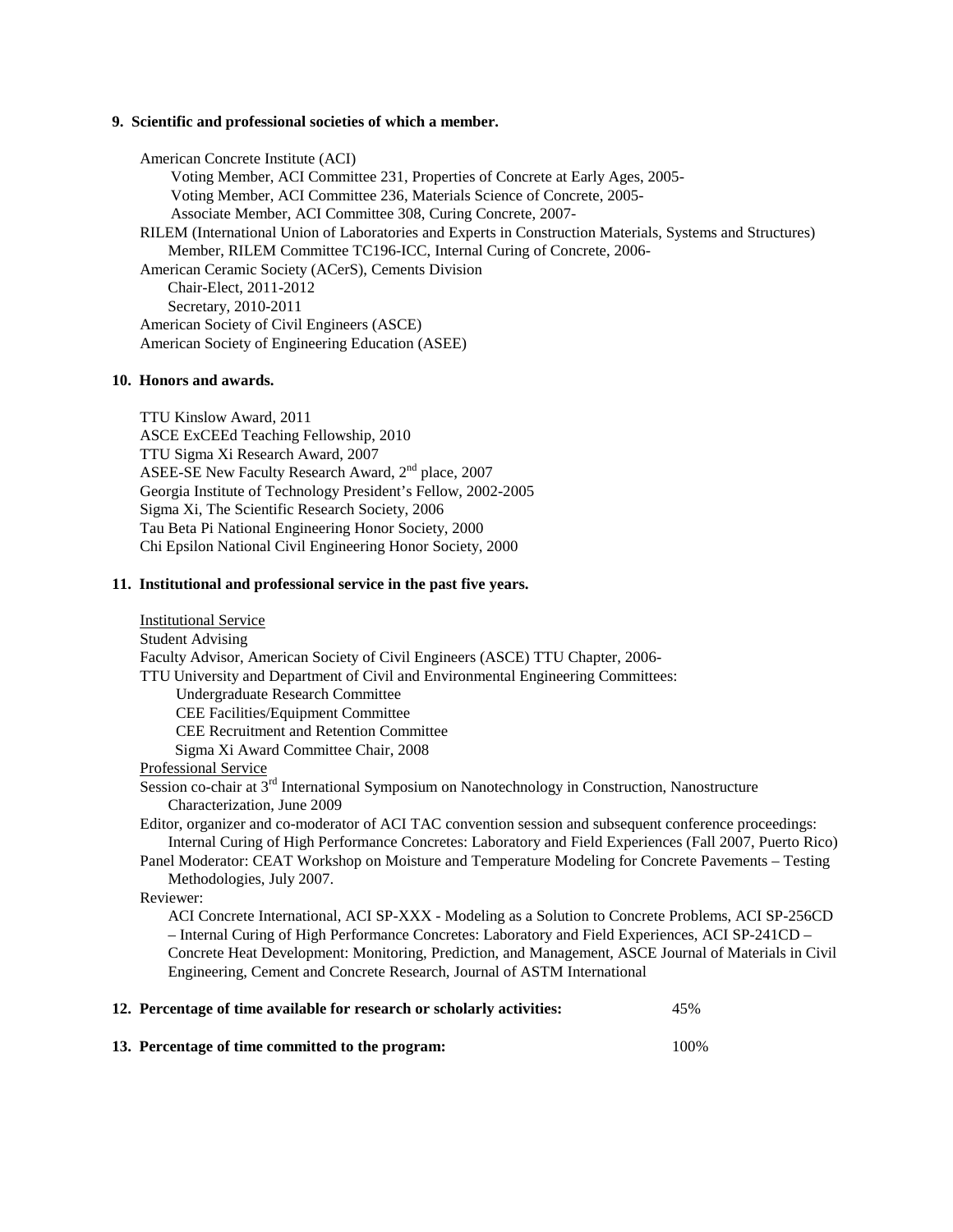## **Industrial and Manufacturing Engineering**

25 March 2011

1. **Name and academic rank:** James R. Smith, Professor

## 2. **Degrees with field, institution and date:**

PH.D (I.E.O.R.) – Virginia Polytechnic Institute and State University 1971 M.S. (Statistics) – Virginia Polytechnic Institute – 1967 B.S. (I.E.) – Virginia Polytechnic Institute – 1965

## 3. **Number of years service on this faculty, including date of original appointment and dates of advancement in rank:**

- $\mathbf{r}$ 39 years service
- Original appointment, assistant professor 1971
- Appointed to associate professor 1974
- i. Appointed to full professor - 1979

## 4. **Other related experience—teaching, industrial, etc. :**

Member of faculty of University of Tennessee Institute for Productivity through Quality, Knoxville, TN 1987-1992

## **5. Consulting, patents:**

- Carrier Corporation, McMinnville, TN three 30-hour workshops (1997, 1983, 1984)(including SPC implementation)
- Batesville Casket Company, Manchester, TN 15 hour workshop (1983)
- Nissan Motor Corporation, Smyrna, TN 30 hour workshop (1985)  $\mathbf{r}$
- Teledyne-Stillman, Cookeville, TN 3 hour seminar for management, 30 hour workshop for technical staff, 8 hour workshop for foreman. (1985) (including SPC implementation)
- Mueller Brass, Hartsville,  $TN 3$  hour seminar for management, 30 hour workshop for technical  $\mathcal{L}^{\mathcal{L}}$ staff. (1986)
- Tennessee Tech Three 24 hour workshops (1985, 1986, 1987), 30 hour workshop (1985), two 2 day workshops (1983 and 1984). Prep courses for CQE, CQT, and CMI exam (1993-1996).
- University of Tennessee Training at the Quality Clinic (1983, 1984, 1985, 1986, 1987)
- Holley Automotive, Bowling Green, KY, and Water Valley, MS Two 56 hour courses in design of experiments. (1986)
- Micro Metals, Inc., Jamestown, TN Two 36 hour courses in statistics and process control.  $\mathbf{r}$ (1987)
- Stemco, Inc., Longview, TX 36 hour course in design of experiments. (1987)
- S&S Screw Company, Sparta, TN 24 hour course in statistics and process control. (1989)
- Robertshaw, Inc., Cookeville, TN 30 hour course in design of experiments.  $\mathbf{r}$
- Kantus Corporation, Lewisburg, TN Two day workshop on design of experiments. (1992)
- Aquatech Corporation, Cookeville, TN and McMinnville, TN Two 18-hour courses on  $\mathcal{L}^{\pm}$ statistical process control (1992-93)
- Wilson Sporting Goods, Humboldt, TN Two day workshop on design of experiments (1992)  $\mathcal{L}_{\mathrm{max}}$
- Alcan Packaging, Shelbyville,  $TN \neg$  One day CIS project on quality of torqueing machine. (2007)
- Mattingly Hitting Products, Hendersonville,  $TN \neg$  Three day CIS project on design of an ä, experiment and analysis of data for evaluating a new bat handle design. (2008)
- U. S. Army Corps of Engrs., Center Hill Dam, Quality Control of the Grout Process, Nov. 2010.  $\blacksquare$

## 6. **State in which registered:** None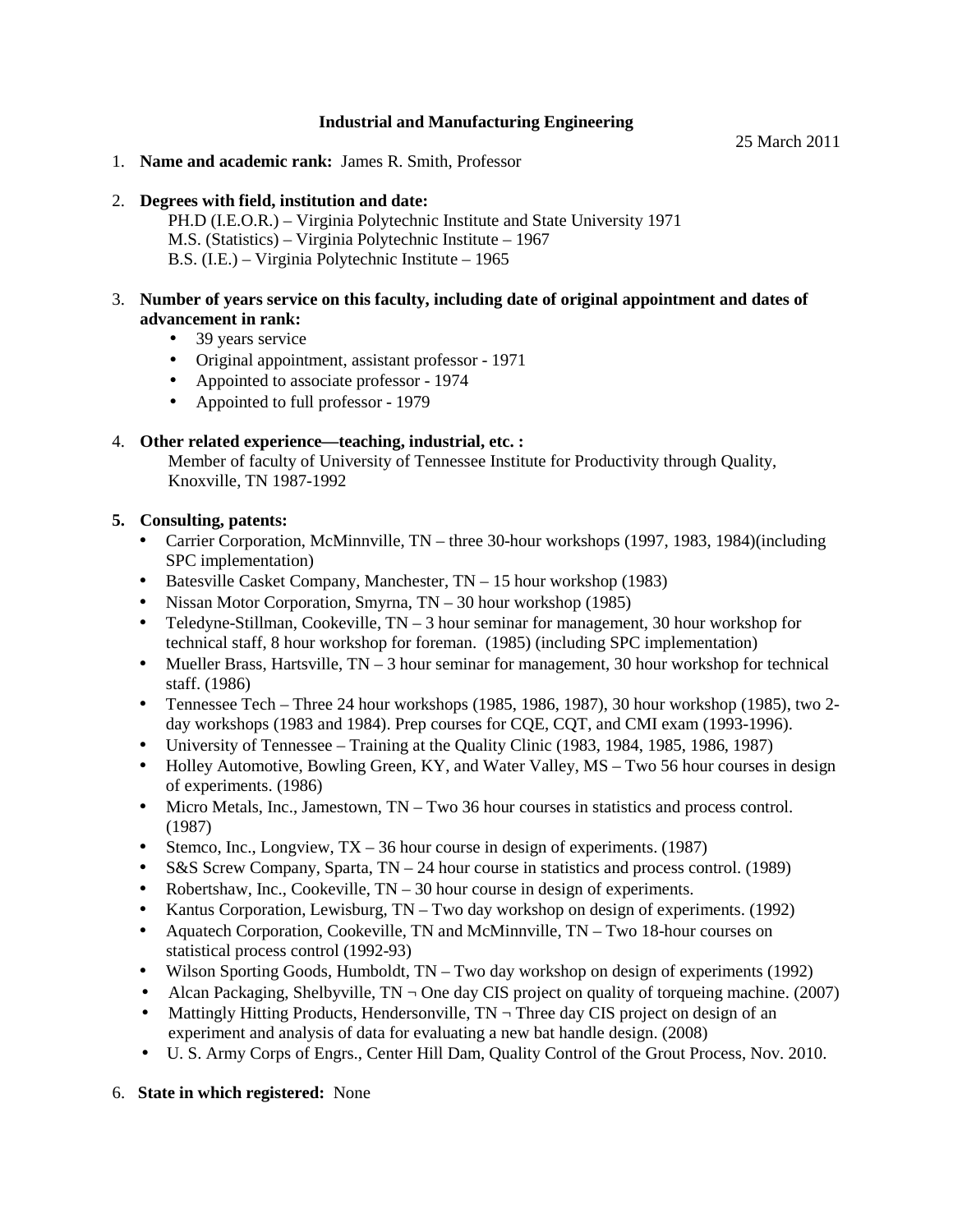## 7. **Principal publications of last five years**:

Black, G.W., Wells, S.D., Smith, J.R. and Sundaram, M.R., "Shewhart and EWMA Control Charts in the Presence of Autocorrelation and Weibull Data," Proceedings of the Decision Sciences Institute Annual Conference, November 2005 (San Francisco, CA).

Black, G.W., Ard, D., and Smith J.R., "An Empirical Investigation of the Effects of the Weibull Distribution on the One-Way Fixed Effects ANOVA Model", Proceedings of the Decision Sciences Institute Annual Meeting, November 2004 (Boston, MA).

Black, G.W., Ard, D., Smith, James and Tim Schibik, "The Impact of the Weibull Distribution on the Performance of the Single Factor ANOVA Model", Int'l Journal of IE Computations,Vol. 1, Issue 2, Sept. 2010, 185-198.

Black, G.W., Smith, James and Sabrina Wells, "The Impact of Weibull Data and Autocorrelation on the Shewhart and Exponentially Weighted Moving Average Control Charts,", Int'l Journal of IE Computations, March 2011.

## 8. **Scientific and professional societies of which a member:** None

9. **Honors and Awards:** Outstanding IE Faculty 1983, 1991, 1998

## 10. **Institutional and professional service in the last five years:** Advisor - Industrial & Manufacturing Engineering students Library Committee Worked on the MIS system for ABET evaluation

## 11. **Professional development activities in the last five years:** none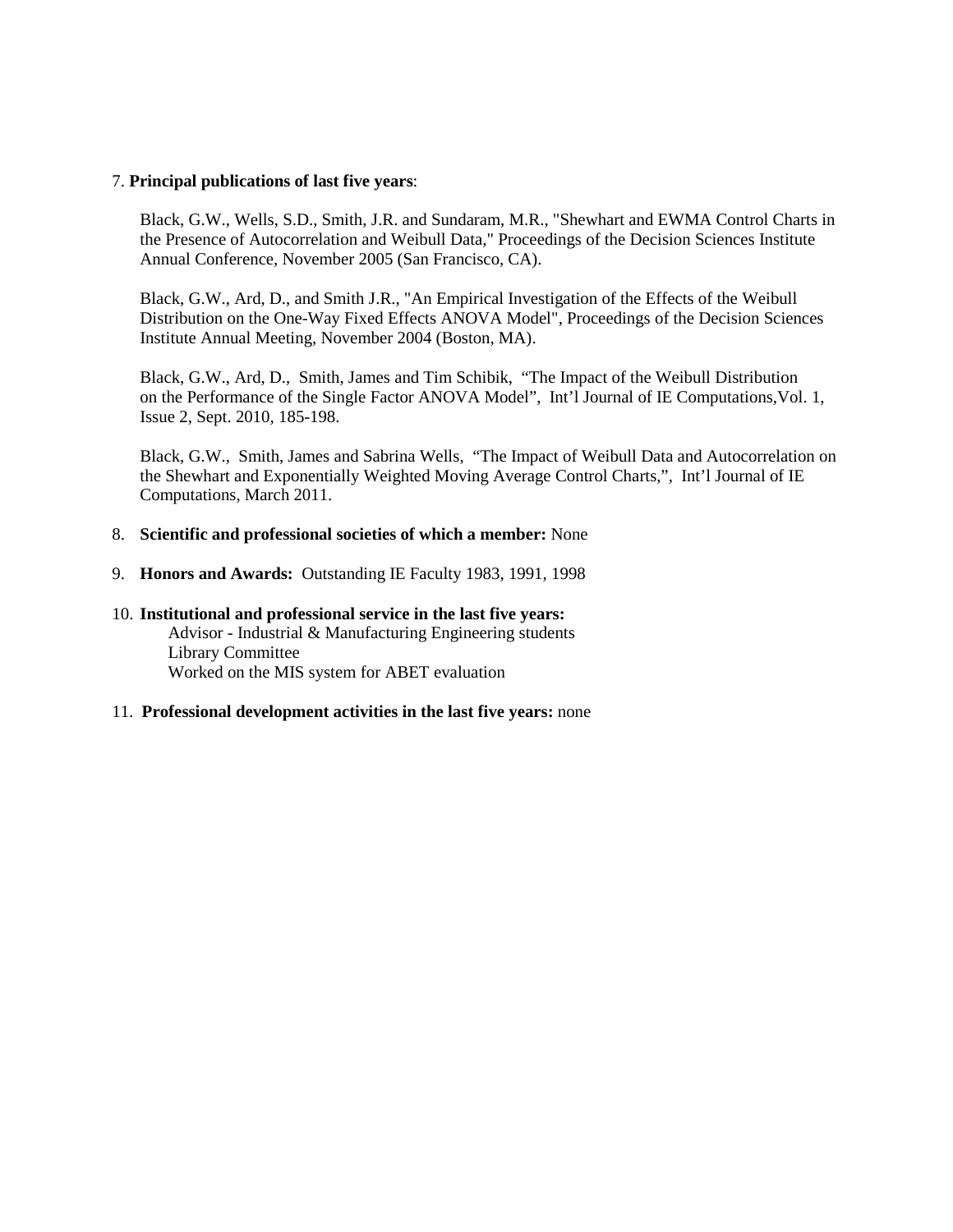### **TENNESSEE TECHNOLOGICAL UNIVERSITY Civil and Environmental Engineering Jan 2011**

§ **Name.** Lenly Joseph Weathers

## § **Academic rank.** Associate Professor; full-time

## § **Degrees with fields, institutions and dates.**

B.S. (Mechanical Engineering), The University of Missouri, Columbia, Missouri, 1982 M.S. (Mechanical Engineering), The University of Missouri, Columbia, Missouri, 1987 M.S. (Civil Engineering), Texas A&M University, College Station, Texas, 1990 Ph.D. (Civil and Environmental Engineering), The University of Iowa, Iowa City, Iowa, 1995

### § **Number of years service on this faculty, including date of original appointment and dates of advancement in rank.** 12 years

Initial appointment: Assistant Professor of Civil Engineering, Fall 1998 Advancement in rank: Associate Professor of Civil Engineering, Fall 2002

## § **Other related experience--teaching, industrial, etc.**

Assistant Professor, Department of Civil and Environmental Engineering, The University of Maine, 1996-1998 Post-Doc, Department of Civil and Environmental Engineering, The University of Iowa, August 1995 to December 1995

Research Assistant, Department of Civil and Environmental Engineering, The University of Iowa, 1991-95 Hazardous Waste Remediation Engineer, Hart Crowser, Inc., Seattle, WA, 1989-91 Research Assistant, Civil Engineering Department, Texas A&M University, 1987-89 City of Columbia, MO, Environment and Energy Commission, 1984-1987 Energy Engineer, Energy Management Office, The University of Missouri, 1984-87

- § **Consulting, patents, etc.** None
- § **States in which registered.** Tennessee PE # 107425

## § **Principal publications of last 5 years.**

Weathers, L.J., Fostering Critical Thinking Skills in an Environmental Engineering Water and Wastewater Treatment Class Through A Hands-On Semester Project, 2008 ASEE Southeast Section Conference, Memphis, TN, April, 2008.

## § **Scientific and professional societies of which a member.**

American Society of Engineering Education

### § **Honors and awards.**

Tennessee Tech University QEP Award, 2007

## § **Institutional and professional service in the past five years.**

- University Committees ä,
	- o Learning Village Advisory Committee
	- o Learning Village Faculty Head Search Committee
	- o Learning Village Operations Committee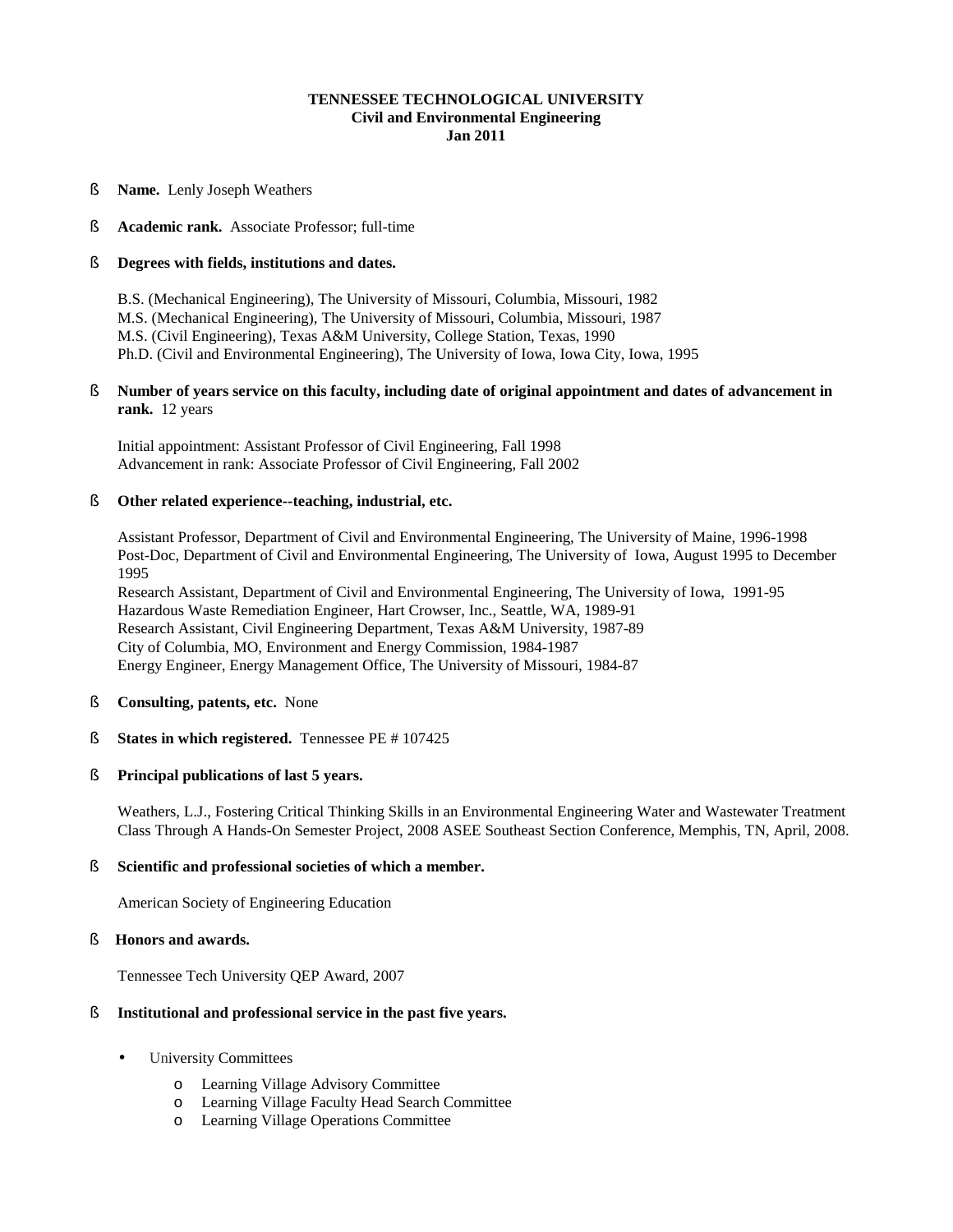- o Retention and Recruitment Roundtable
- o Sustainable Campus Fee Committee
- o Environmental and Sustainability Studies Program Committee
- o Institutional Review Board for the Protection of Human Subjects
- Critical Thinking Assessment Test (CAT) Scoring Committee
- o QEP Grant Committee
- o Service Learning Committee
- University Safety Committee
- CEE Departmental Committees: ä,
	- o Admissions and Curriculum,
	- o Advisement and Student Affairs
	- o Library Committees.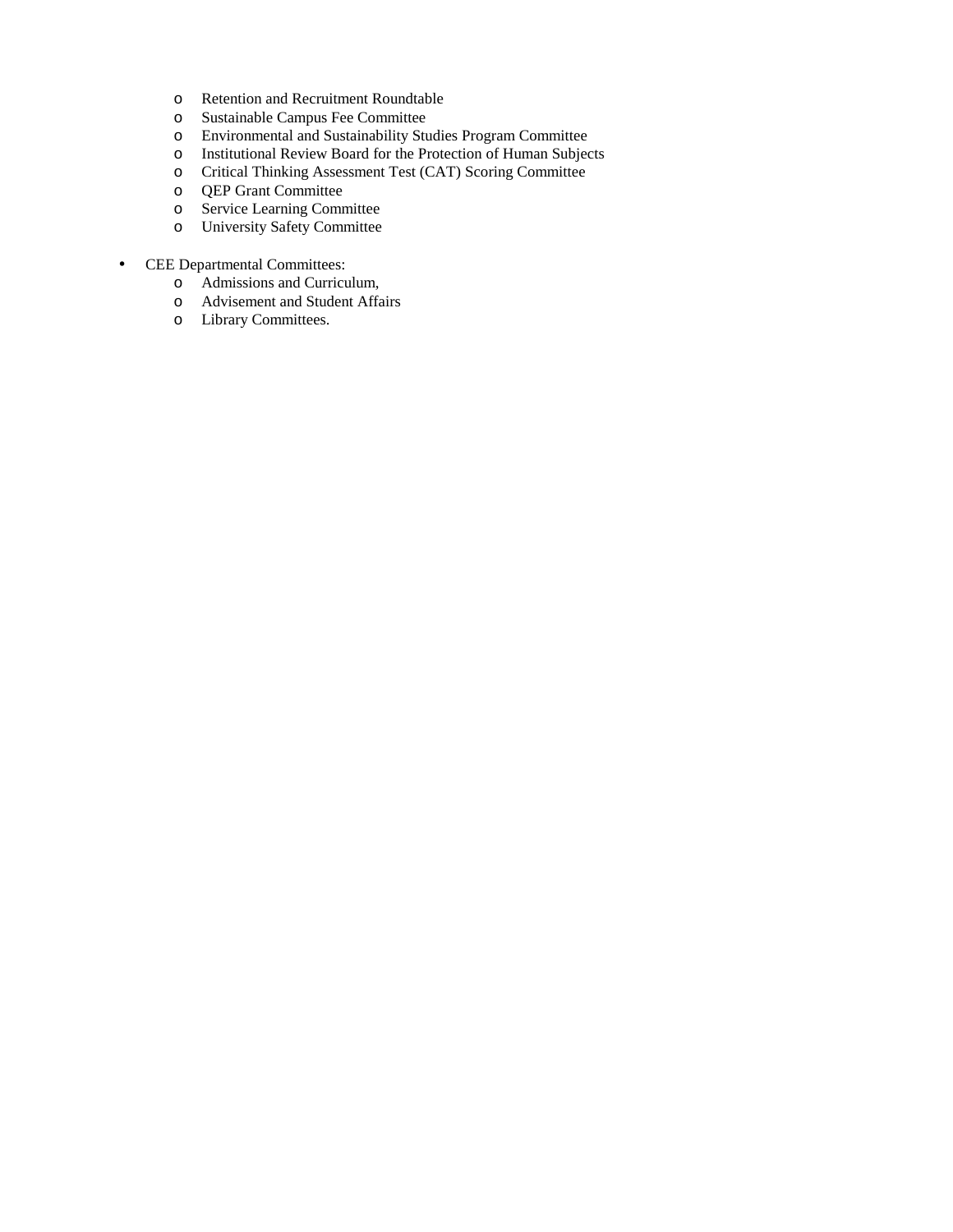# KEVIN S. YOUNG, P.E., B.C.E.E.

ADDRESSES  $\bullet$ 

| Business:                | 2835 Lebanon Road<br>Nashville, TN 37214 | Home:     | 67 Main Street East<br>Gordonsville, TN 38563    |
|--------------------------|------------------------------------------|-----------|--------------------------------------------------|
| <b>TELEPHONE NUMBERS</b> |                                          |           |                                                  |
| Business:                | 615-883-3243                             | Personal: | $615-683-6406$ (home)<br>731-426-2722 (cellular) |

**EDUCATION**  $\bullet$ 

> Bachelor of Science in Civil Engineering from Tennessee Technological University, 1978 Master of Science in Sanitary Engineering from Syracuse University, Syracuse, New York, 1981

PROFESSIONAL REGISTRATIONS  $\bullet$ 

| Tennessee | Kentucky     | Ohio        |
|-----------|--------------|-------------|
| Arkansas  | <b>Maine</b> | Mississippi |

**SPECIALTY CERTIFICATION**  $\bullet$ 

> American Academy of Environmental Engineers Board Certified Environmental Engineer (B.C.E.E.) with Specialty in Water Supply and Wastewater

MEMBERSHIPS/AWARDS  $\bullet$ 

> Water Environment Federation American Water Works Association Tennessee Water and Wastewater Association (Outstanding Contribution as an Associate Member, 1992 and 2004) American Society of Civil Engineers (Environmental Engineering Research Council, 1991-1994) Upstate Freshwater Institute, Syracuse, New York (Board of Directors, 2000 to present) Tennessee Society of Professional Engineers (West Section Engineer of the Year, 1995)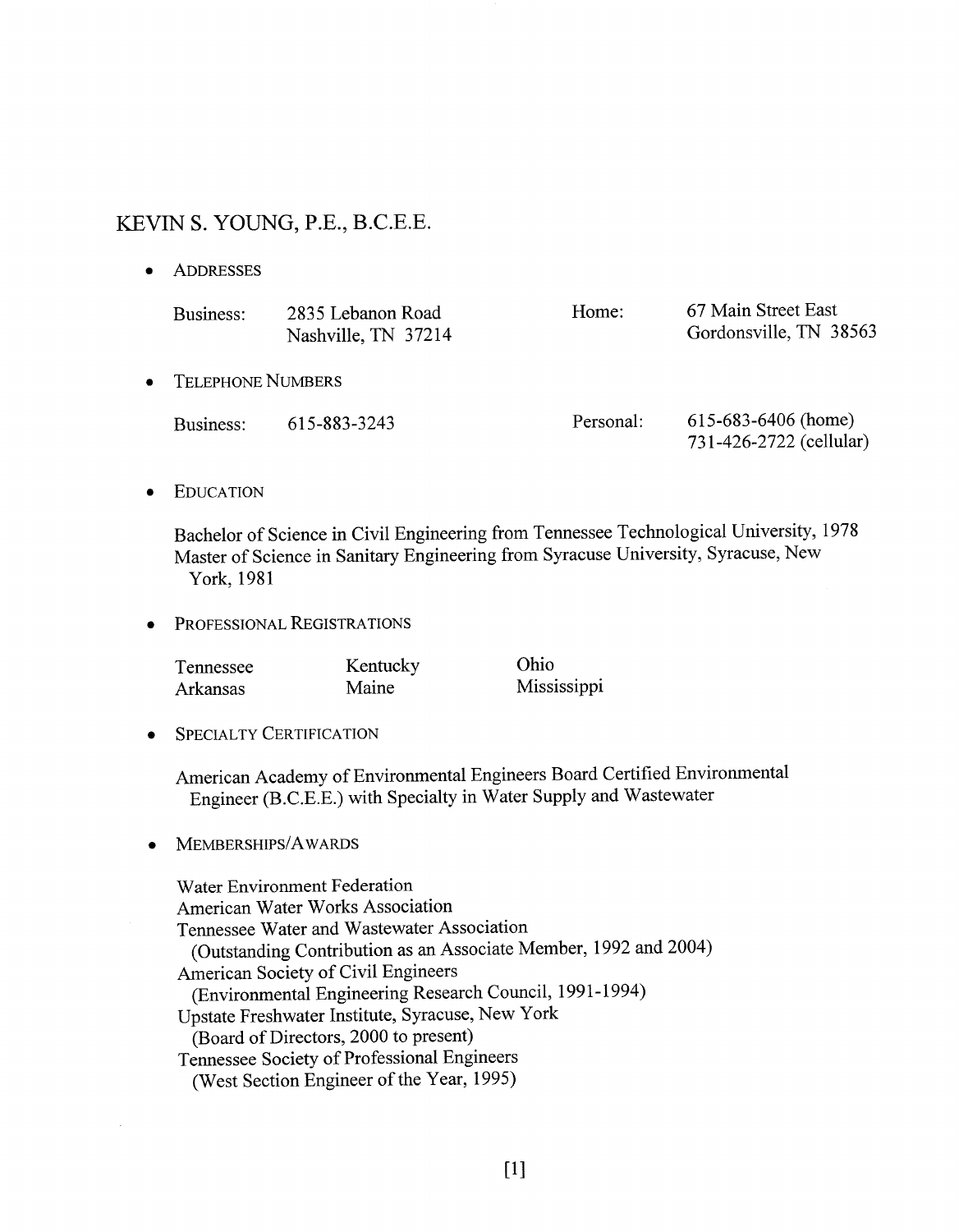| PRESENT POSITION                                           |                                                                                                              |
|------------------------------------------------------------|--------------------------------------------------------------------------------------------------------------|
| Senior Consultant                                          | J. R. Wauford & Company,<br>Consulting Engineers, Inc.<br>$2006 -$ Present                                   |
| Instructor                                                 | Department of Civil and Environmental<br>Engineering<br>Tennessee Technological University<br>2010 - Present |
| PREVIOUS POSITIONS                                         |                                                                                                              |
| <b>Adjunct Faculty</b>                                     | Department of Civil and Environmental<br>Engineering<br>Tennessee Technological University<br>$2008 - 2010$  |
| Manager, Jackson, Tennessee<br>Office                      | J. R. Wauford & Company,<br>Consulting Engineers, Inc.<br>$1983 - 2006$                                      |
| <b>Environmental Project Manager</b>                       | J. R. Wauford & Company,<br>Consulting Engineers, Inc.<br>$1980 - 1983$                                      |
| <b>Research Assistant</b>                                  | <b>Syracuse University</b><br>$1978 - 1980$                                                                  |
| Engineer I                                                 | Tennessee Department of Transportation<br>1978                                                               |
| <b>Engineering Cooperative</b><br><b>Education Student</b> | Tennessee Department of Transportation<br>$1974 - 1975$                                                      |
|                                                            |                                                                                                              |

PUBLICATIONS AND PRESENTATIONS  $\bullet$ 

"Seasonal Nutrient Limitation in Cazenovia Lake, N.Y.", presented at 42<sup>nd</sup> Annual<br>Meeting of American Society of Limnology and Oceanography, Inc. (Co-Author)<br>"New Observations with Fixed Film Anaerobic Reactors", presente Seminar. (Co-Author)